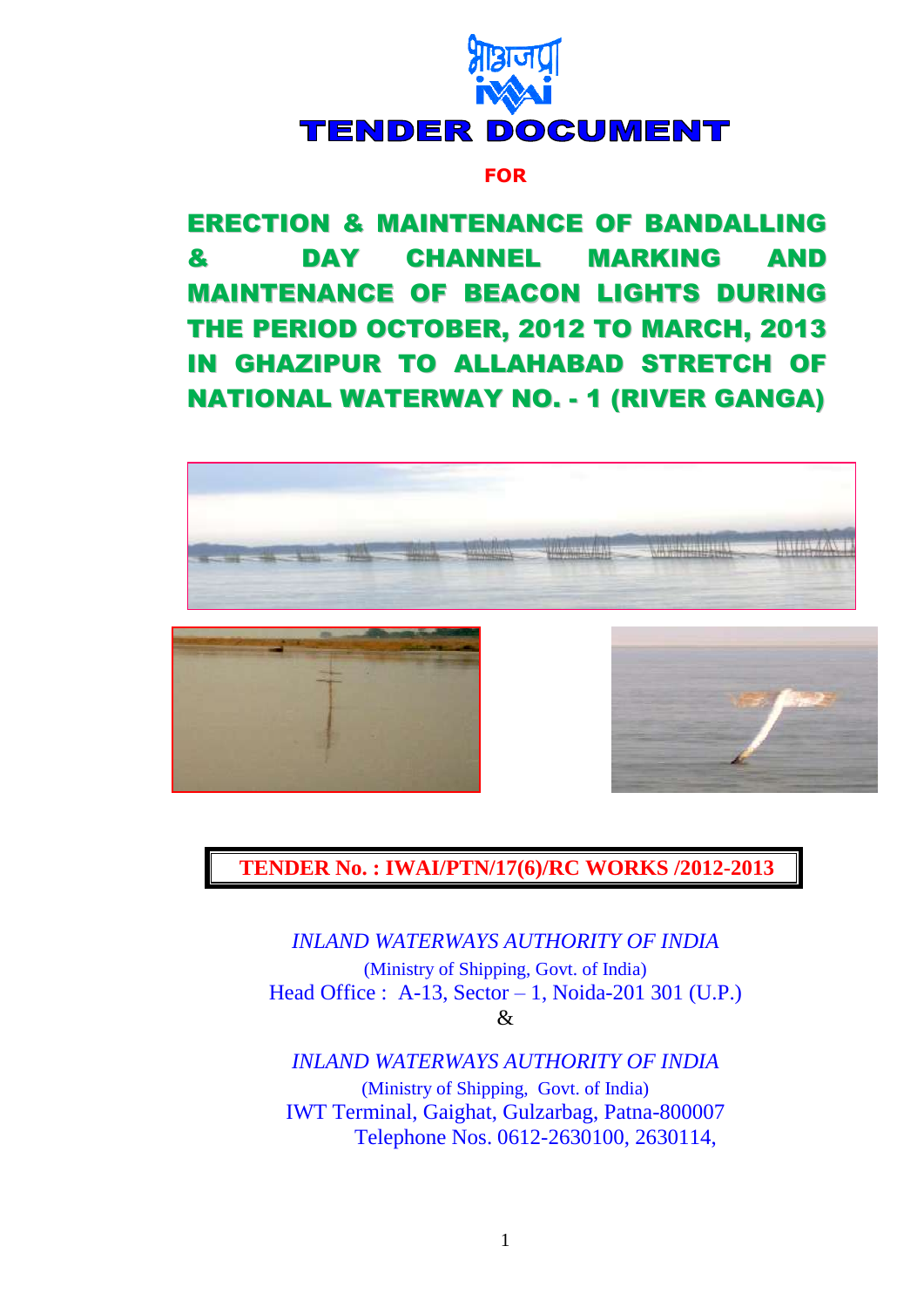

# INLAND WATERWAYS AUTHORITY OF INDIA

(Ministry of Shipping, Govt. of India)

Head Office: A-13, Sector – 1, Noida - 201 301, (U.P.)  $\mathcal{R}$ 

## *INLAND WATERWAYS AUTHORITY OF INDIA*

(Ministry of Shipping, Govt. of India) IWT Terminal, Gaighat, Gulzarbag, Patna-800007 Telephone Nos. 0612-2630100, 2630114,

No: IWAI/PTN/17(6)/RC WORKS /2012-2013 Date:

To

Sub: Tender document for the work of erection  $\&$  maintenance of bandalling  $\&$  day channel marking and maintenance of beacon lights during the period October" 2012 to March" 2013 in Ghazipur to Allahabad stretch of National Waterway No. 1 (River Ganga).

Ref : Your letter no. dated

Sir,

With reference to your letter cited on the above-mentioned subject, please find enclosed herewith one set of tender document for the subject work. You are requested to go through the terms and conditions carefully and also visit the site to familiarise and submit your tender as per procedure explained therein.

The last date for receipt of tender is 19-10-2012 upto 1500 hrs. at the office of the Director

IWAI, IWT terminal, Gaighat, Patna-800007.

Issuance of tender document will not construe that such bidders are automatically considered qualified.

Yours faithfully

 -Sd- DIRECTOR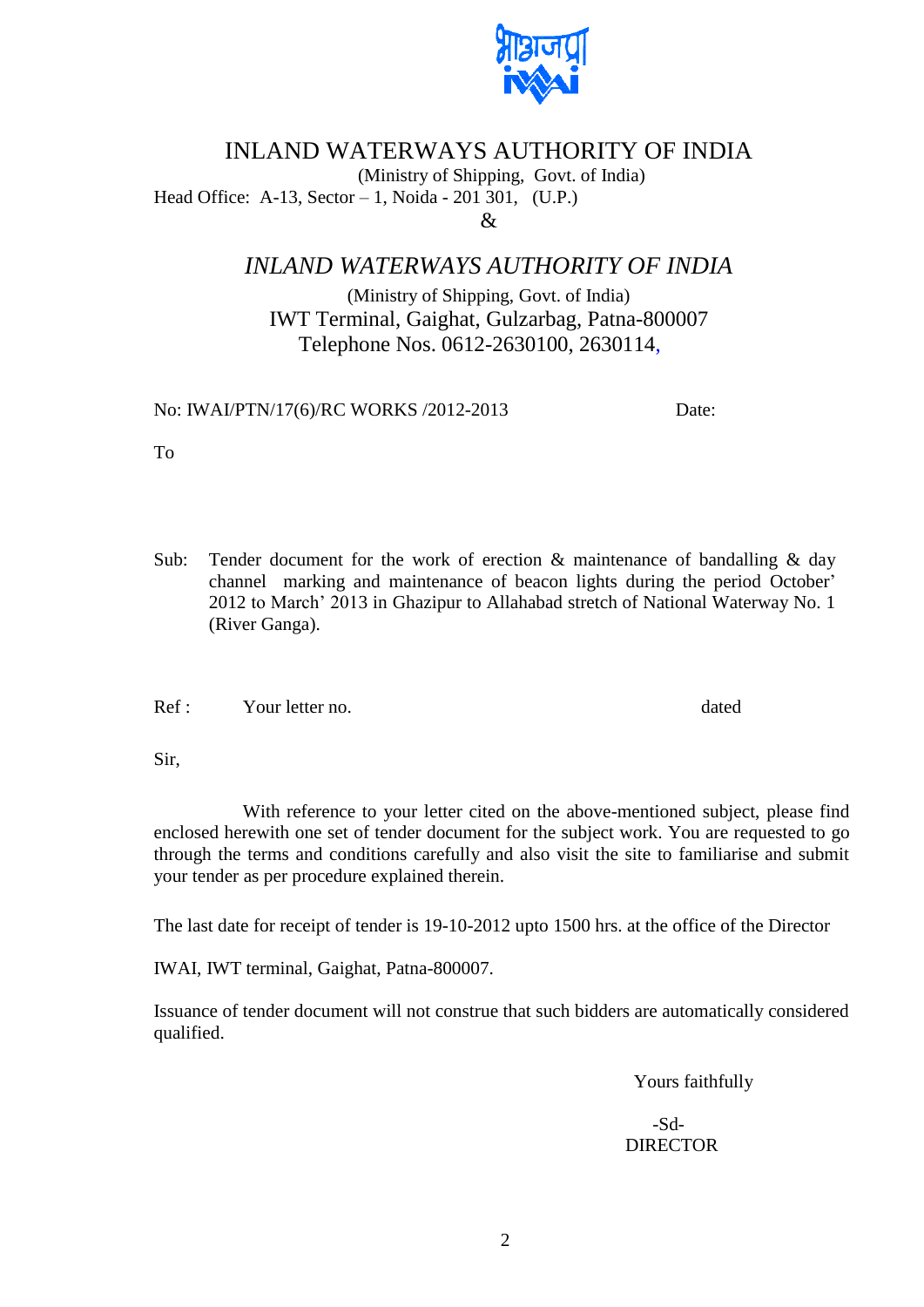

#### **INLAND WATERWAYS AUTHORITY OF INDIA**

IWT Terminal, Gaighat Patna– 800007 (Bihar). Ph: -2630100, 2630114,

#### Tender No IWAI/PTN/17(6)/RC Works /2012-13

Sealed tender are invited from the experience contractors for erection & maintenance of bandalling & day channel marking and maintenance of beacon lights on National waterway No.1. Estimated Cost of work/ Cost of tender paper/ EMD are available at web site. Date of sale: From 09-10-2012 to 18-10- 2012. Last date for submission: 19- 10-2012, date of opening 19-10- 2012.Further details is available at web site [www.iwai.nic.in.](http://www.iwai.nic.in/)

#### **DIRECTOR**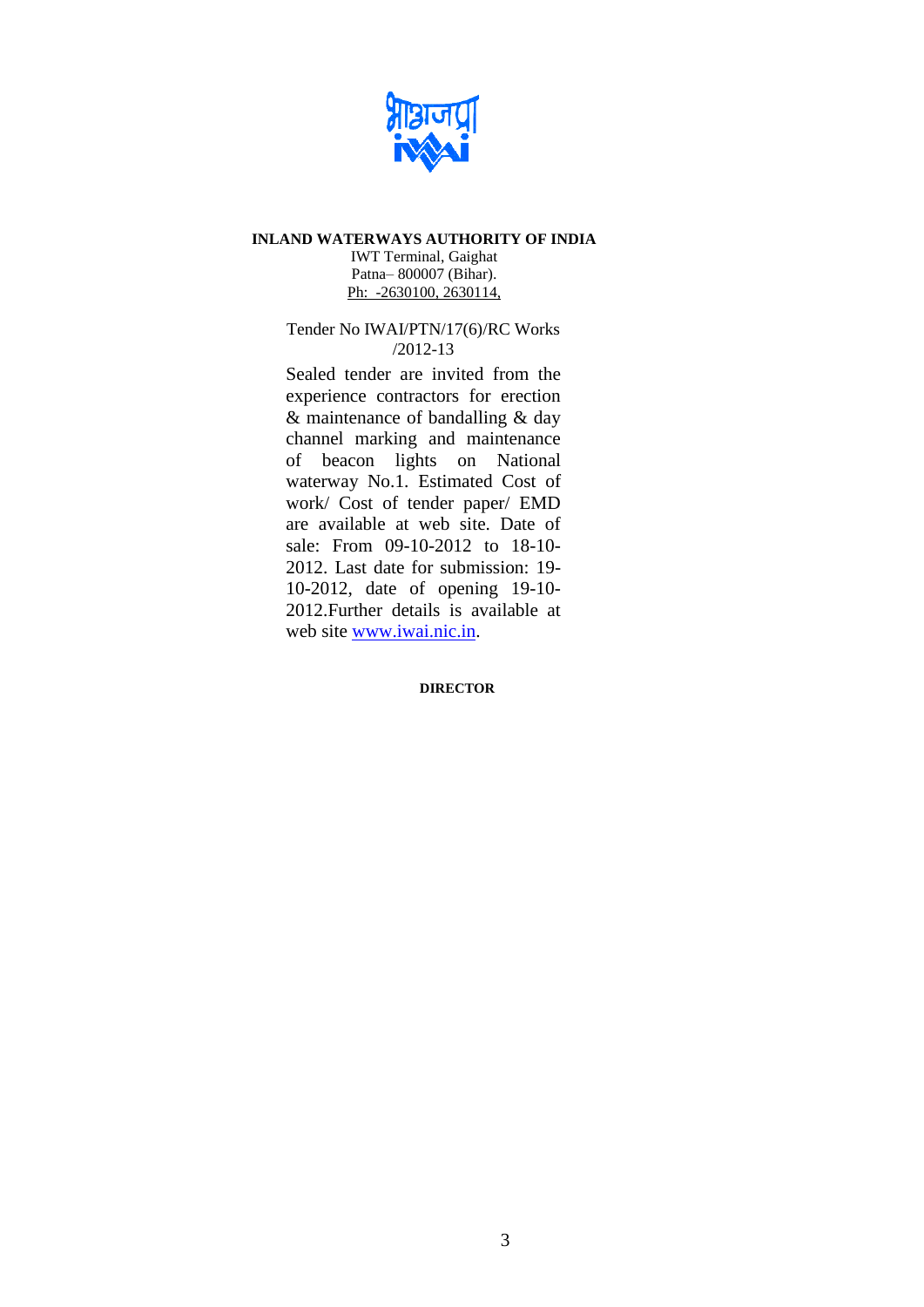

# **INLAND WATERWAYS AUTHORITY OF INDIA (Ministry of Shipping, Govt. of India)**

Head Office: A-13, Sector – 1, Noida - 201 301, Distt.- Gautam Budh Nagar; (U.P.)

&

# **INLAND WATERWAYS AUTHORITY OF INDIA**

(Ministry of Shipping, Govt. of India) IWT Terminal, Gaighat, Gulzarbag, Patna-800007 Telephone Nos. 0612-2630100, 2630114,

NOTICE INVITING TENDER No.: IWAI/PTN/17(6)/RC WORKS /2012-2013

**1. Name of Work:** Tender document for the work of erection & maintenance of bandalling & day channel marking and maintenance of beacon lights during the period October' 2012 to March' 2013 in Ghazipur to Allahabad stretch of National Waterway No. 1 (River Ganga)

|                       |                        | <b>Estimated Cost (Rs. In Lakh)</b> | <b>EMD</b>        |
|-----------------------|------------------------|-------------------------------------|-------------------|
| Sl.<br>N <sub>0</sub> | <b>Stretch of NW 1</b> | 2012-2013                           | (in Rs.<br>Lakhs) |
|                       | Ghazipur – Chunar      | 65.89                               | 1.32              |
| $\overline{2}$        | Chunar-Allahabad       | 7.27                                | 0.15              |

**2. Estimated Cost of the work and EMD requirement are as under:** 

- **3. Date of sale of tenders: From 09-10-2012 to 18-10-2012**
- **4. Proposed date for pre bid conference (if required) : 15-10-2012**
- **5. Last date of submission of tender: 19-10-2012 upto 1500 hours**
- **6. Date of opening of technical bid of the tender: 19-10-2012 at 1530 hours**
- **7. Cost of the Tender document: Rs. 1500/- (Rupees one thousand five hundred only)**
- **8. Venue for 4, 5 & 6 O/o the Director, IWAI, IWT Terminal, Gaighat, Patna- 8000007.**

For further details please contact IWAI office or visit website at 'www.iwai.nic.in'

> -Sd- **DIRECTOR**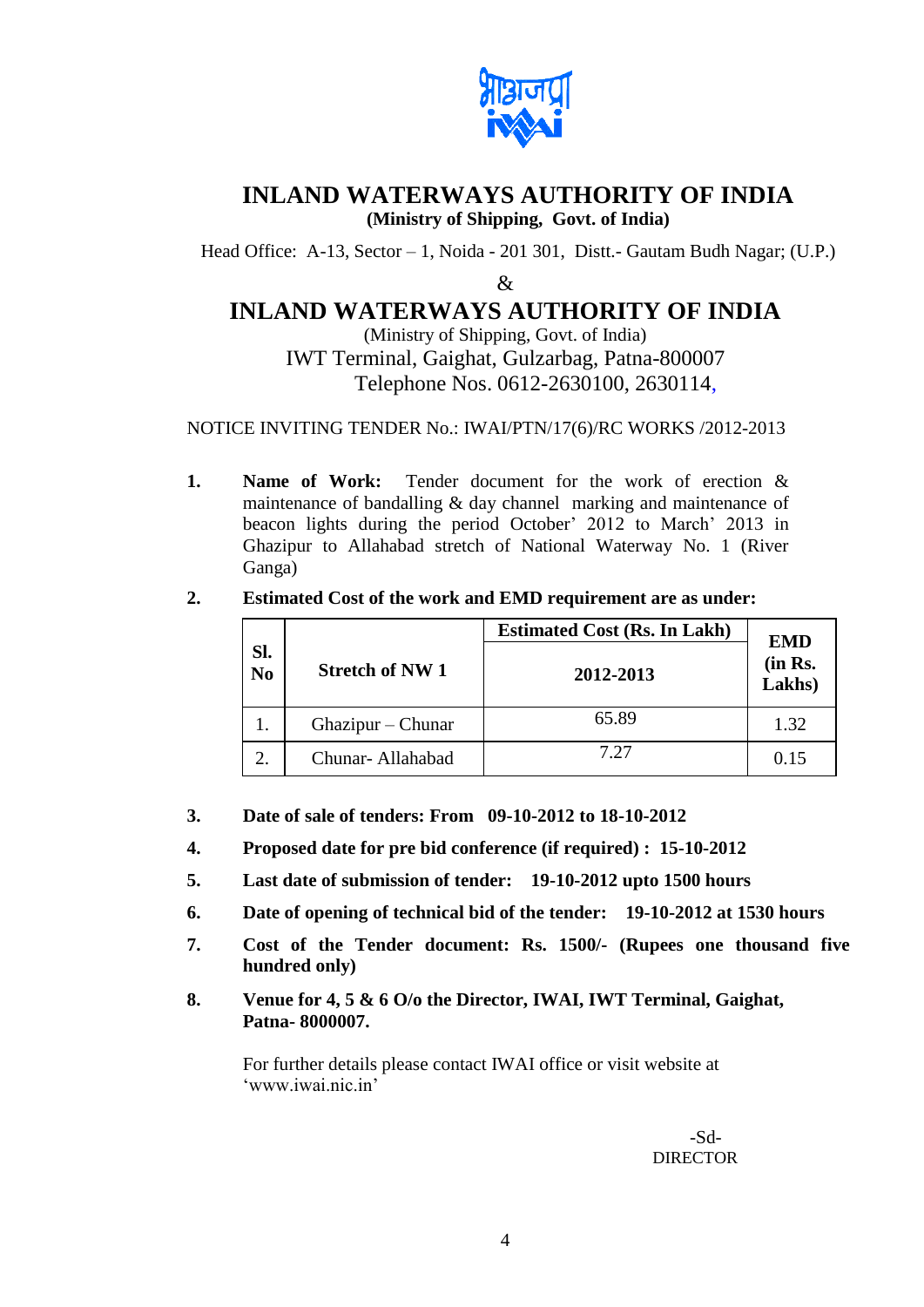

# INLAND WATERWAYS AUTHORITY OF INDIA

(Ministry of Shipping, Govt. of India)

Head Office: A-13, Sector – 1, Noida - 201 301, Distt.- Gautam Budh Nagar; (U.P.)

 $\mathcal{R}$ 

# **INLAND WATERWAYS AUTHORITY OF INDIA**

(Ministry of Shipping, Govt. of India) IWT Terminal, Gaighat, Gulzarbag, Patna-800007 Telephone Nos. 0612-2630100, 2630114,

### NOTICE INVITING TENDER No.: IWAI/PTN/RC WORKS) /2012-2013

**Name of Work**: - Tender document for the work of erection & maintenance of bandalling & day channel marking and maintenance of beacon lights during the period October" 2012 to March" 2013 in Ghazipur to Allahabad stretch of National Waterway No. 1 (River Ganga).

1. Inland Waterways Authority of India (IWAI) invites sealed tenders in two cover system (Cover I - Technical bid and Cover II - Financial Bid) from experienced contractors for the work of erection  $\&$  maintenance of bandalling  $\&$  day channel marking and maintenance of beacon lights during the period October 2012 to March 2013 in Ghazipur to Allahabad stretch of National Waterway No.1 (River Ganga).

The sealed tenders should super scribe the words "Tenders for erection & maintenance of bandalling & day channel marking and maintenance of beacon lights during the period October" 2012 to March" 2013 in Ghazipur to Allahabad stretch of National Waterway No. 1 (River Ganga).

## 2. **Estimated Cost of the work and EMD requirement are as under:**

| Sl.            |                       | <b>Estimated Cost (Rs. In Lakh)</b> | <b>EMD</b>      |
|----------------|-----------------------|-------------------------------------|-----------------|
| N <sub>0</sub> | <b>Stretch of NW1</b> | 2012-2013                           | $(Rs \in Lakk)$ |
|                | Ghazipur – Chunar     | 65.89                               | 1.32            |
|                | Chunar - Allahabad    | 7.27                                | 0.15            |

#### **TERMS & CONDITIONS:-**

3 Interested bidders may obtain non-transferable bid document by submitting nonrefundable demand draft for Rs. 1500/- (Rs. one thousand five hundred only) drawn in favour of "IWAI FUND" payable at Patna. Tender document will be available for sale from 09 -10-2012 to 18 -10-2012 between 10.00 AM to 5.00 PM (IST) on any working day from Monday to Saturday from the office of the Director, Inland Waterways Authority of India, IWT Terminal, Gaighat, P.O.- Gulzarbagh, Patna -800007.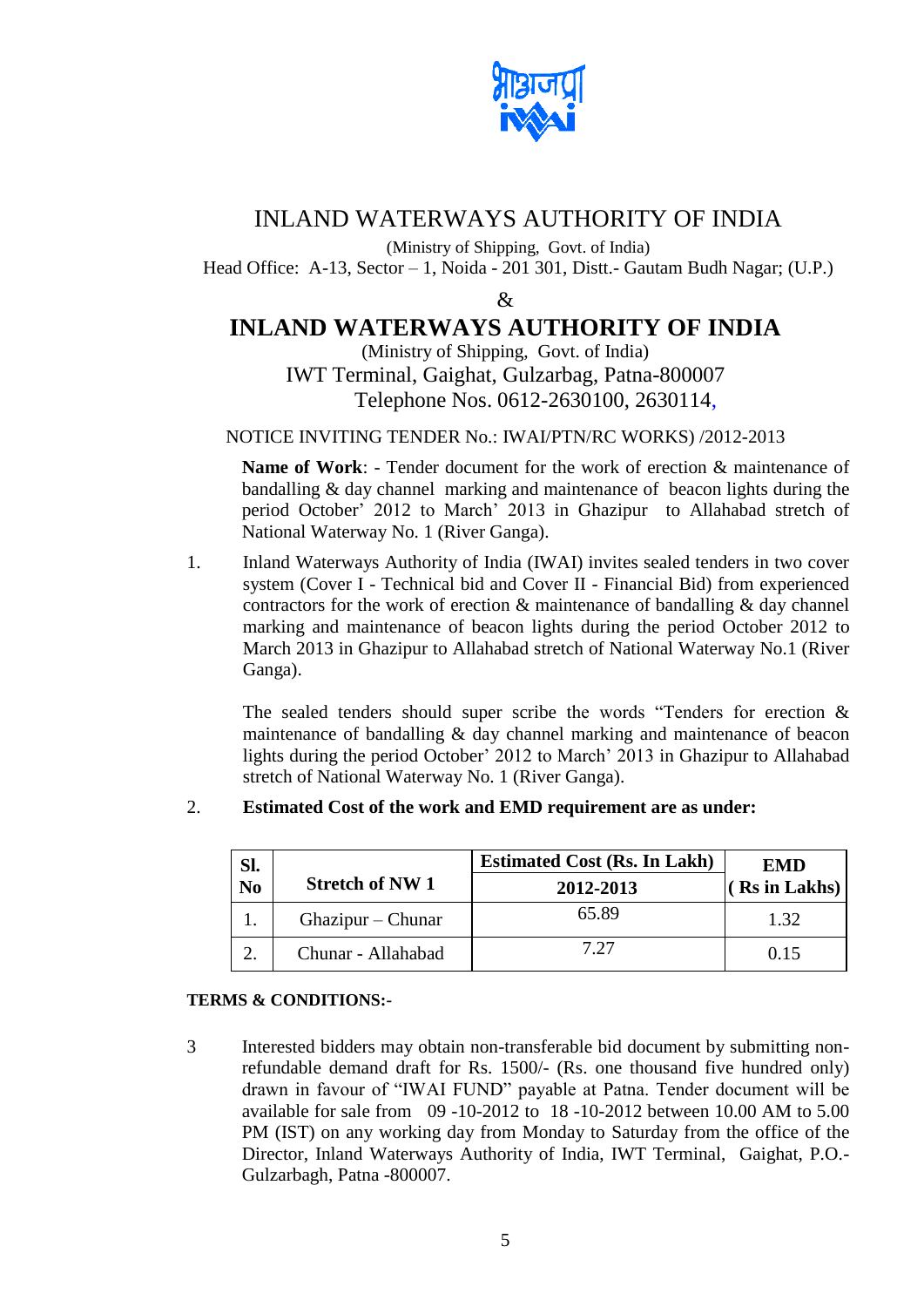- 4. The tender document can also be downloaded from the IWAI"s website "www.iwai.nic.in". Bidders submitting the downloaded version of tender document is required to submit Rs. 1500/- (Rs. One thousand five hundred only) i.e. an amount equal to the cost of tender document along with tender in the form of demand draft made in favour of "IWAI fund" payable at PATNA at any nationalized/ schedule bank. A signed declaration stating that no alteration has been made in any form in the downloaded tender document is to be enclosed with the tender by the bidder for downloaded tenders.
- 5. The tenderer shall meet the following pre-qualification criteria:
	- i. The tenderer shall be registered with Central Public Works Department, Railways, MES and State PWD/ Irrigation Department or non-registered contractors having experience of working with IWAI.
	- ii. Tenderer shall have Permanent Account Number issued by Income Tax Deptt.
	- iii. Average annual financial turnover during last three years ending of the previous financial year, should be at least 30% of the cost. Experience of having successfully completed similar works i.e. river conservancy works or river training works or flood control or ferry operation or similar nature of works during last seven years ending last day of month previous to the one in which this tender is invited should be either of following:
	- (a) Three similar works costing not less than 40% of the estimated cost; **or**
	- (b) Two similar works costing not less than 50% of the estimated cost; **or**
	- (c) One similar work completed not less than 80% of the estimated cost
	- iv. Latest certificate of solvency from nationalized / scheduled Bank included in the second schedule of the RBI Act for not less than the value indicated below:

| Sl.No | <b>Stretch</b>    | <b>Bank solvency required</b><br>(Rs. In Lakhs) |
|-------|-------------------|-------------------------------------------------|
| 3.    | Ghazipur – Chunar | 20.00                                           |
| 4.    | Chunar-Allahabad  | 2.18                                            |

- v. The tenderer shall agree to the terms & conditions of the tender and return the tender duly signed in each page for agreeing the same.
- vi. The tenderer shall submit required Earnest Money Deposit in the form of demand draft. Any/all submissions made without the earnest money and/or after the date mentioned hereinafter in clause 6 shall be deemed to be rejected.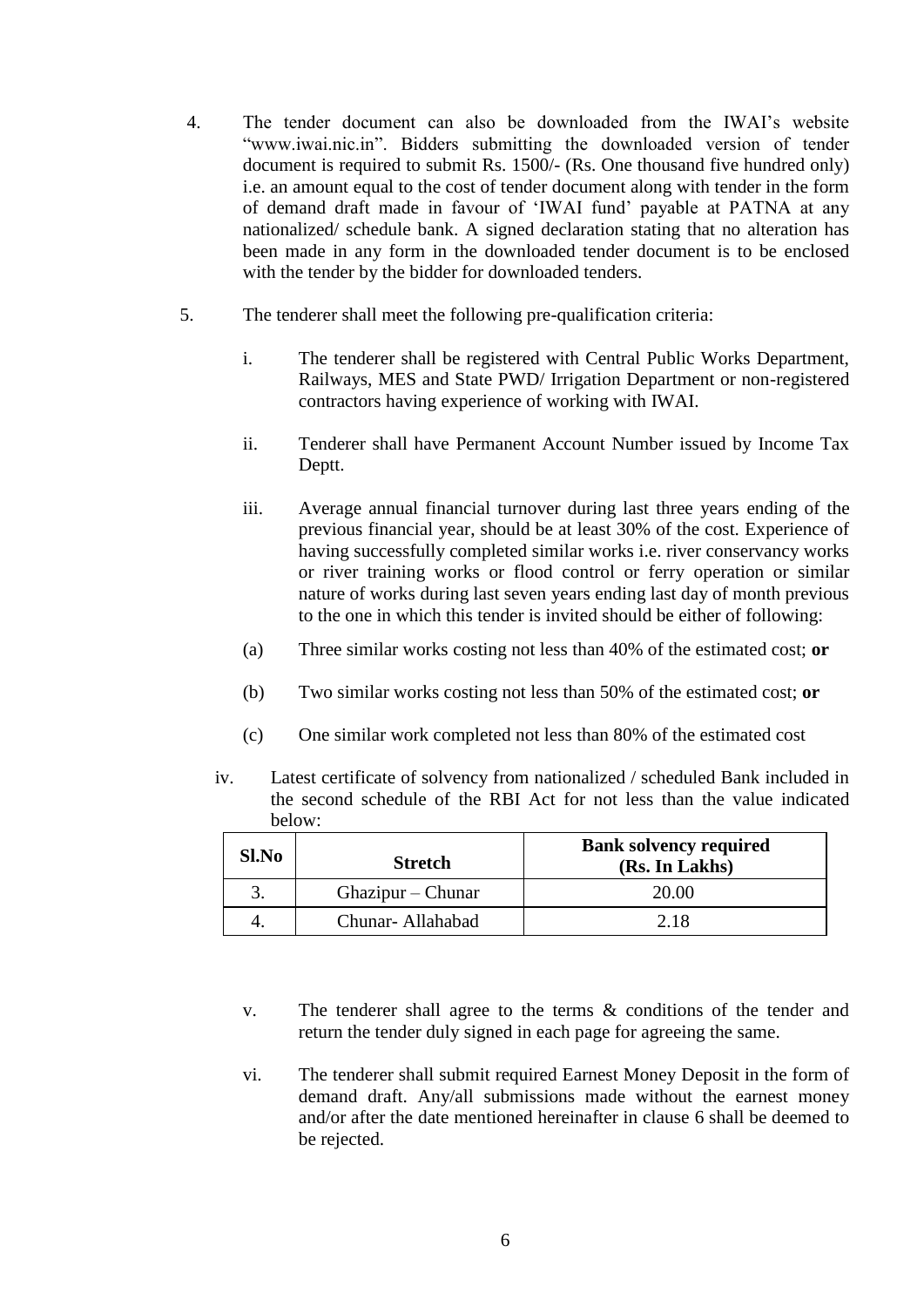- 6. The complete bid as per the tender document should reach the office of Director, Inland Waterways Authority of India, IWT Terminal, Gaighat, P.O.-Gulzarbagh, Patna -800007, latest by 1500 hrs. on 19-10-2011. The technical bid will be opened on the same day at 1530 hrs in the presence of intending bidders.
- 7. IWAI reserves the right to accept or reject any or all tenders without assigning any reason and no correspondence shall be entertained in this regard.

**(DIRECTOR)**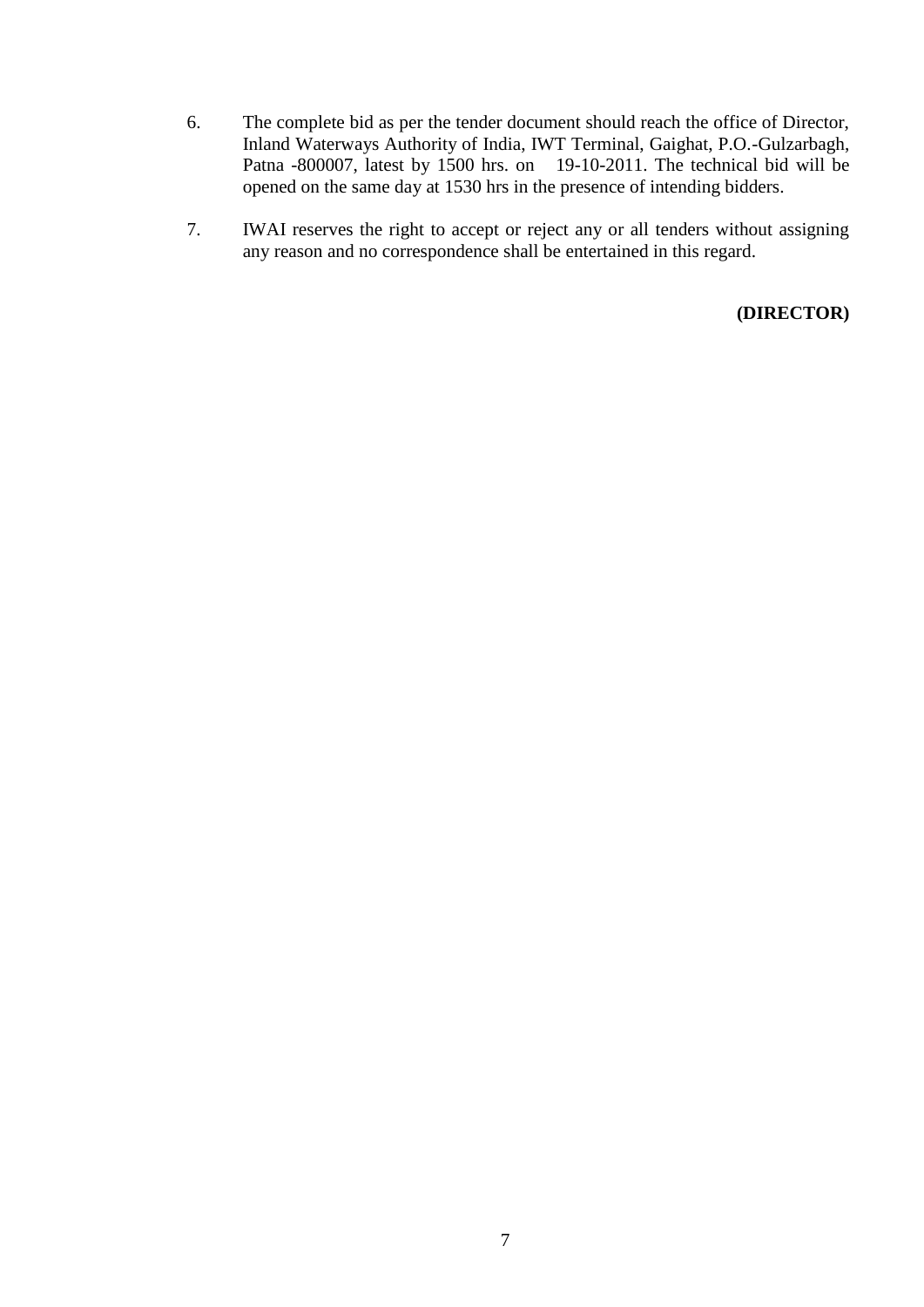

## **INDEX**

| S.No. | <b>CONTENT</b>                                                    |
|-------|-------------------------------------------------------------------|
| 1.    | Tender issue letter                                               |
| 2.    | Notice Inviting Tender                                            |
| 3.    | Index                                                             |
|       | $PART-I$                                                          |
| 4.    | Form of Tender                                                    |
| 5.    | Instruction for submission of bid                                 |
| 6.    | <b>PART-II - General Conditions of Contract</b>                   |
| 7.    | PART – III - Technical Specifications & Special Conditions        |
| 8.    | PART – IV - Schedule of Quantities (A TO D)                       |
| 9     | <b>PART – V (ANNEXURE)</b><br>Annexure-I (Proforma for agreement) |
| 10.   | Annexure-II (Proforma for Performance guarantee)                  |
| 11.   | Annexure - III - E - PAYMENT FORMAT                               |
| 12.   | Annexure – IV (Typical drawing of bandal arrangement)             |
| 13.   | Annexure - V (Typical drawing of conventional bamboo marks)       |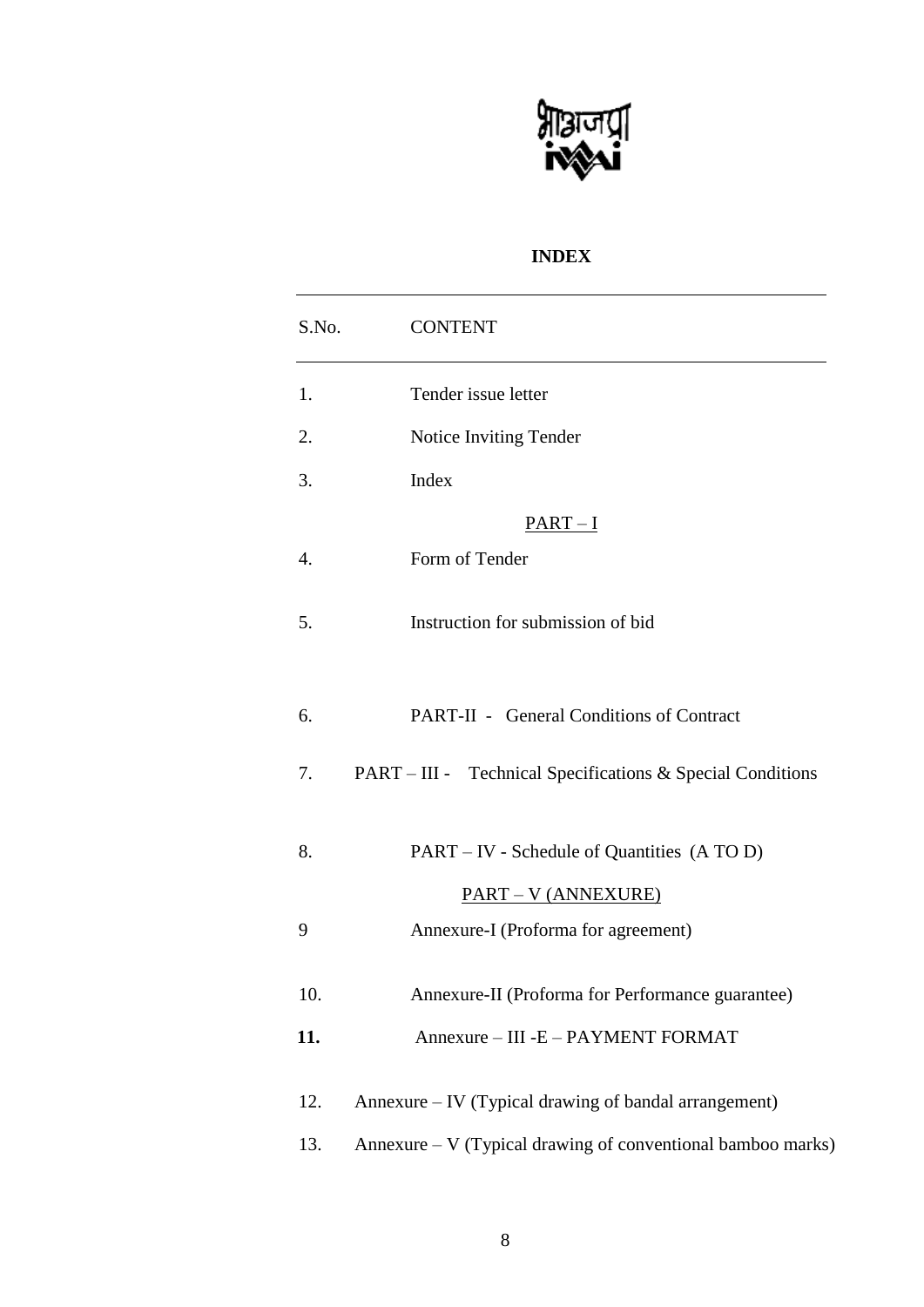## **FORM OF TENDER**

The Director, Inland Waterways Authority of India, IWT Terminal, Gaighat P.O.- Gulzarbagh Patna - 800007 (Bihar)

Name of Work: Erection & maintenance of bandalling & day channel marking and maintenance of beacon lights during the period October' 2012 to March" 2013 in Ghazipur to Allahabad stretch of National Waterway No. 1 (River Ganga)

Sir,

To,

- 1. Having visited the site and examined the information and instructions for submission of tender, General conditions of contract, Special Condition of contracts, Technical, General and Detailed specification, Schedules and Bill of Quantities, agreement and bank guarantee forms, etc for the above named works, I/ We hereby tender for execution of the works referred to in the tender documents in conformity with the said Conditions of Contract, Specifications, Schedule of quantities for the sum as stated in Bill of quantities of this tender Document or such other sum as may be ascertained in accordance with the said conditions of contract.
- 2. I/ We undertake to complete and Deliver the whole of the works comprised in the Contract within the time as stated in the tender and also in accordance in all respects with the specifications, designs, drawings and instructions as mentioned in the tender documents.
- 3. I am tendering for the works mentioned in the table below and submitting the EMD separately for each stretch of National waterway in the form of demand draft in favour of IWAI Fund payable at PATNA at Nationalized / Schedule Bank as per the details given therein :

| Sl.<br>$\overline{N_0}$ | Name of stretch    | <b>Demand</b><br>draft No.<br>& Date | <b>EMD</b><br>(Rs.) | <b>Details of Bank</b><br>(Name of Bank,<br><b>Branch and</b><br>address) |
|-------------------------|--------------------|--------------------------------------|---------------------|---------------------------------------------------------------------------|
|                         | Ghazipur – Chunar  |                                      |                     |                                                                           |
| 2.                      | Chunar - Allahabad |                                      |                     |                                                                           |

4. I/ We agree to abide by this tender. I/ We agree to keep the tender open for a period of 90 days from the date of opening of price bids or extension thereto as required by the IWAI and not to make any modifications in its terms and conditions.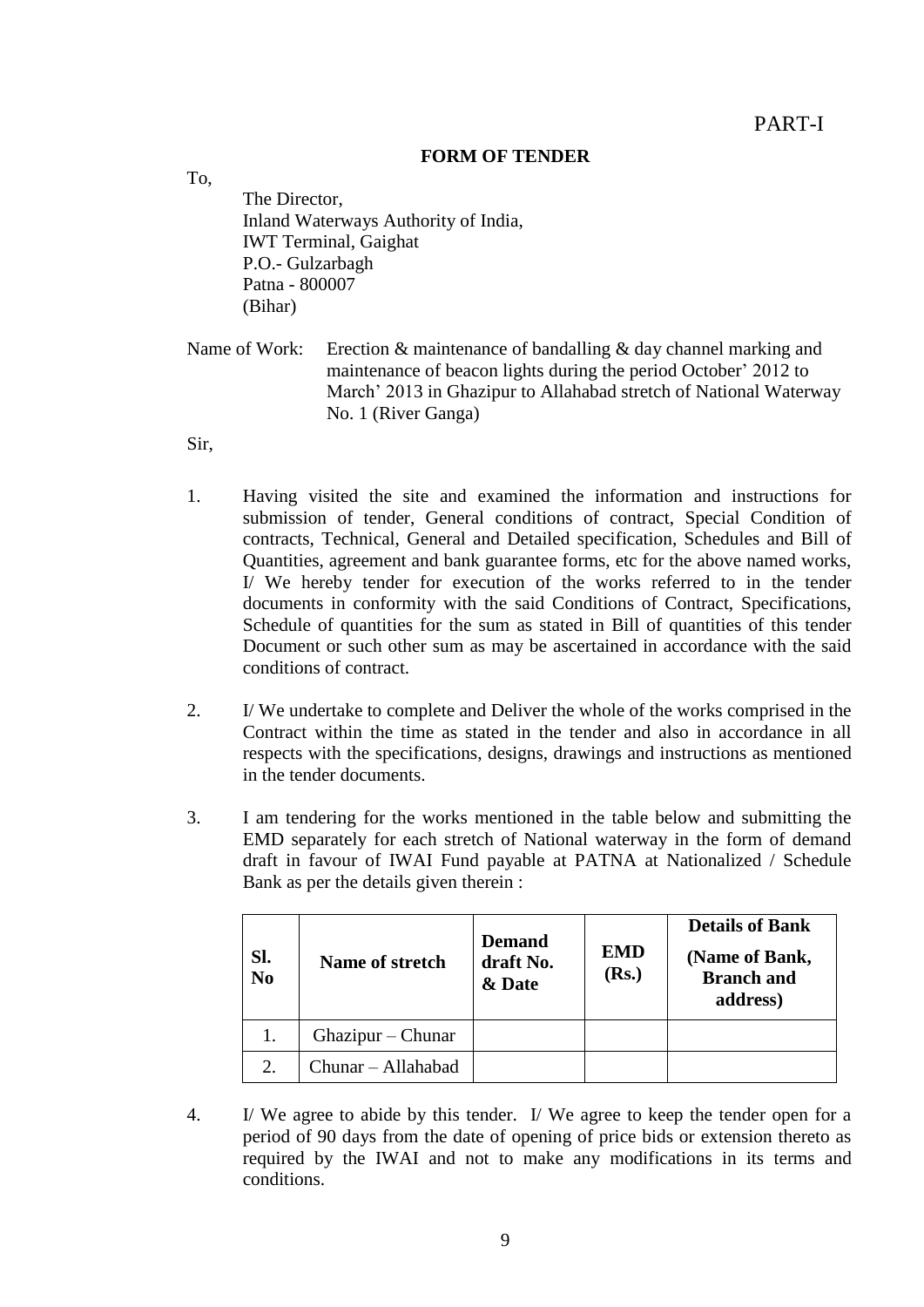- 5. I/ We agree, if I/ we fail to keep the validity of the tender open as aforesaid or I/ we make any modifications in the terms and conditions of my/ our tender if I/ We fail to commence the execution of the works as above, I/ We shall become liable for forfeiture of my/ our Earnest money, as aforesaid and IWAI shall without any prejudice to an other right or remedy, be at the liberty to forfeit the said Earnest Money absolutely otherwise the said earnest money shall be retained by IWAI towards part of security deposit to execute all the works referred to in the tender documents upon the terms and conditions contained or referred to therein and to carry out such deviations as may be ordered. Should this tender be accepted, I/ We agree to abide by and fulfill all the terms and conditions and provisions of this tender. No interest is payable on earnest money deposit and/ or security deposit.
- 6. I/ We have independently considered the amount of Liquidated Damages shown in the tender hereto and agree that it represents a fair estimate of the loss likely to be suffered by IWAI in the event of works not being completed in time.
- 7. If this tender is accepted, I/ We undertake to enter into execute at my/ our cost when called upon by the employer to do so, a contract agreement in the prescribed form. Unless and until a formal Agreement is prepared and executed this tender together with your written acceptance thereto shall constitute a binding contract.
- 8. If my/ our tender is accepted, I/We am/are to be jointly and severely responsible for the due performance of the Contract. I/We also declare that the firm has not been banned or blacklisted by any Govt. or its department or any Quasi Govt. agency or Public Sector Undertaking.
- 9. I/ We understand that you are not bound to accept the lowest or any tender you may receive and may reject all or any tender without assigning any reason.
- 10. I/ We certify that the tender submitted by me, us is strictly in accordance with the terms, conditions, specifications etc. as contained in the tender document, and it is further certified that it does not contain any deviation to the aforesaid documents.

| Date     | Signature                                                   |
|----------|-------------------------------------------------------------|
|          | Name                                                        |
|          | Designation                                                 |
|          | duly authorized to sign & submit tender for an on behalf of |
|          | (Name and address of firm)                                  |
|          |                                                             |
|          |                                                             |
| Witness: |                                                             |
|          |                                                             |
|          |                                                             |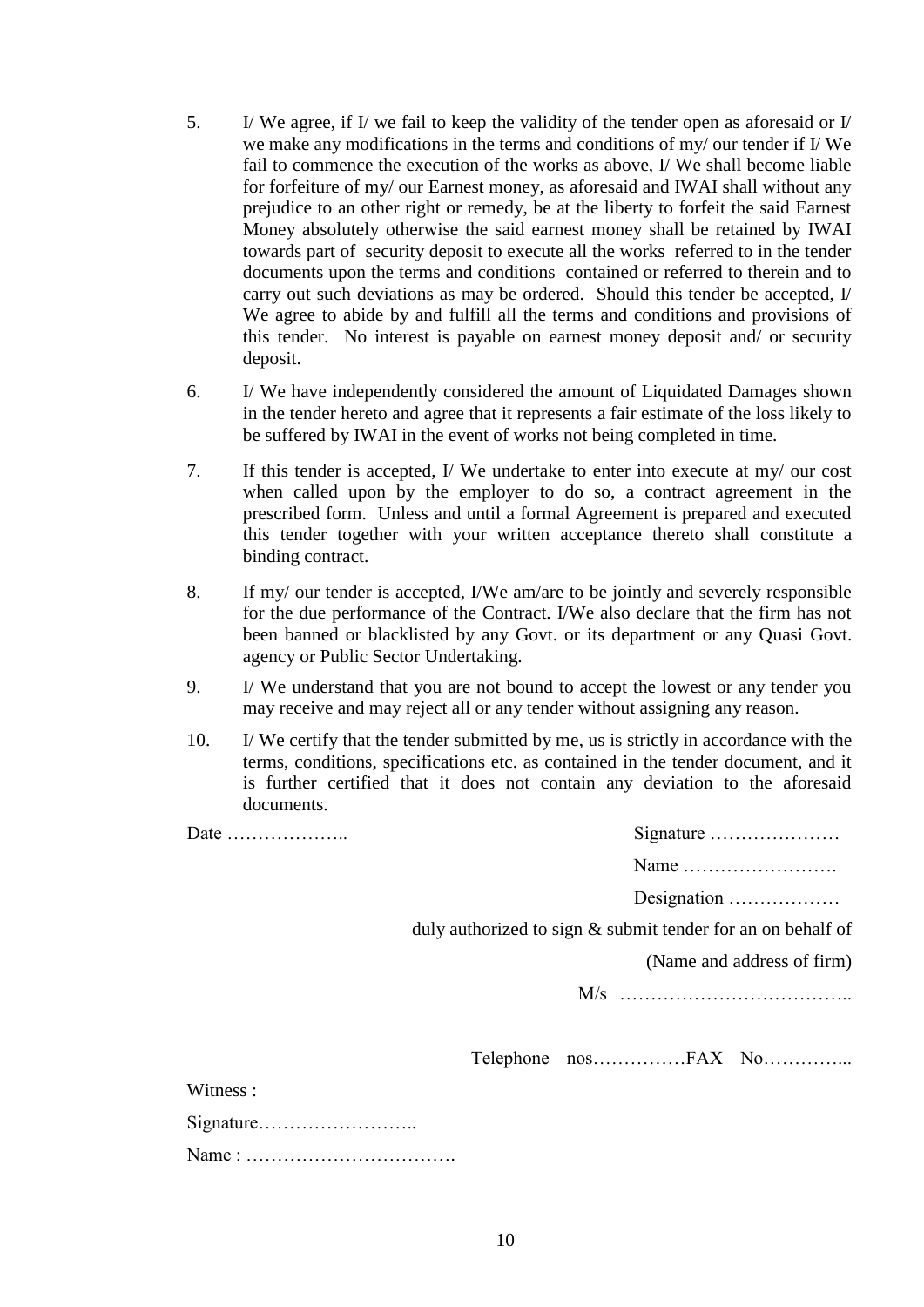Occupation ……………………….. Address ………………………….. Telephone nos.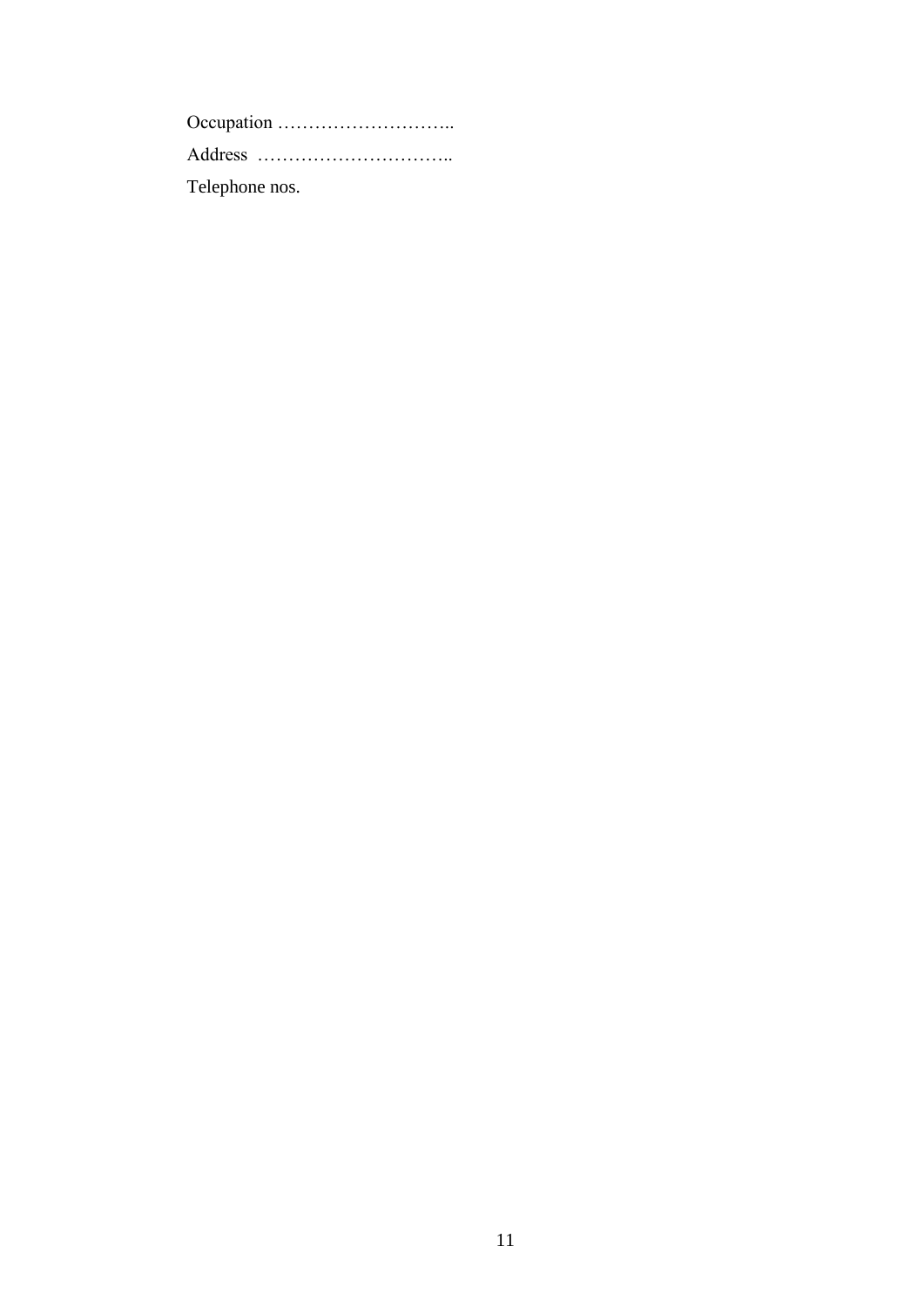# INLAND WATERWAYS AUTHORITY OF INDIA (Ministry of Shipping, Govt. of India)

## INSTRUCTIONS FOR SUBMISSION OF BID

- 1.0 All covering letters and information to be included in the bid shall be submitted along with the bid itself.
- 2.0 This tender schedule is only for the work of **"**Erection & maintenance of bandalling & day channel marking and maintenance of beacon lights during the period October" 2012 to March" 2013 in Ghazipur to Allahabad stretch of National Waterway No. 1 (River Ganga)".

| Sl.            |                   | <b>Estimated Cost (Rs. In Lakh)</b> |
|----------------|-------------------|-------------------------------------|
| N <sub>o</sub> | Stretch of NW 1   | 2011-2012                           |
|                |                   | <b>Total</b>                        |
|                | Ghazipur – Chunar | 65.89                               |
|                | Chunar-Allahabad  | 7.27                                |

3.0 Stretch wise total estimated cost of works is as under:

4.0 Tender should be submitted in two covers viz. separate sealed Envelope-1 and Envelope-2 and both of these covers should be placed in an envelope duly super scribing clearly the name of the work "**ERECTION & MAINTENANCE OF BANDALLING AND MAINTENANCE OF BEACON LIGHTS DURING THE PERIOD OCTOBER' 2012 TO MARCH' 2013 IN GHAZIPUR TO ALLAHABAD STRETCH OF NATIONAL WATERWAY NO. 1 (RIVER GANGA)" and the note TENDERS TO BE OPENED BY THE ADDRESSEE ONLY"** written prominently. The full name, postal address and phone/ Fax of the Bidder shall be written on the bottom left hand corner of each of the sealed envelopes. Further, envelope containing each part shall be superscripted as under:

| Envelope $-1$ : | Technical & Commercial Bid. |
|-----------------|-----------------------------|
| Envelope $-2$ : | Price Bid of offer.         |

Tenders are invited for following stretches of NW 1 and following schedules shall be submitted by bidders as per their choice :

| (c) | Price bid: Schedule -C: Stretch |
|-----|---------------------------------|
| (d) | Price bid: Schedule -D: Stretch |

Bidders may quote for any one or more than one or all of the schedules i.e. Schedule C, D, and/or and to be submitted in one cover i.e. under cover-2. No other document other than the Price schedule/ schedules should be placed inside Envelope – 2 containing price bid otherwise tender will be summarily rejected.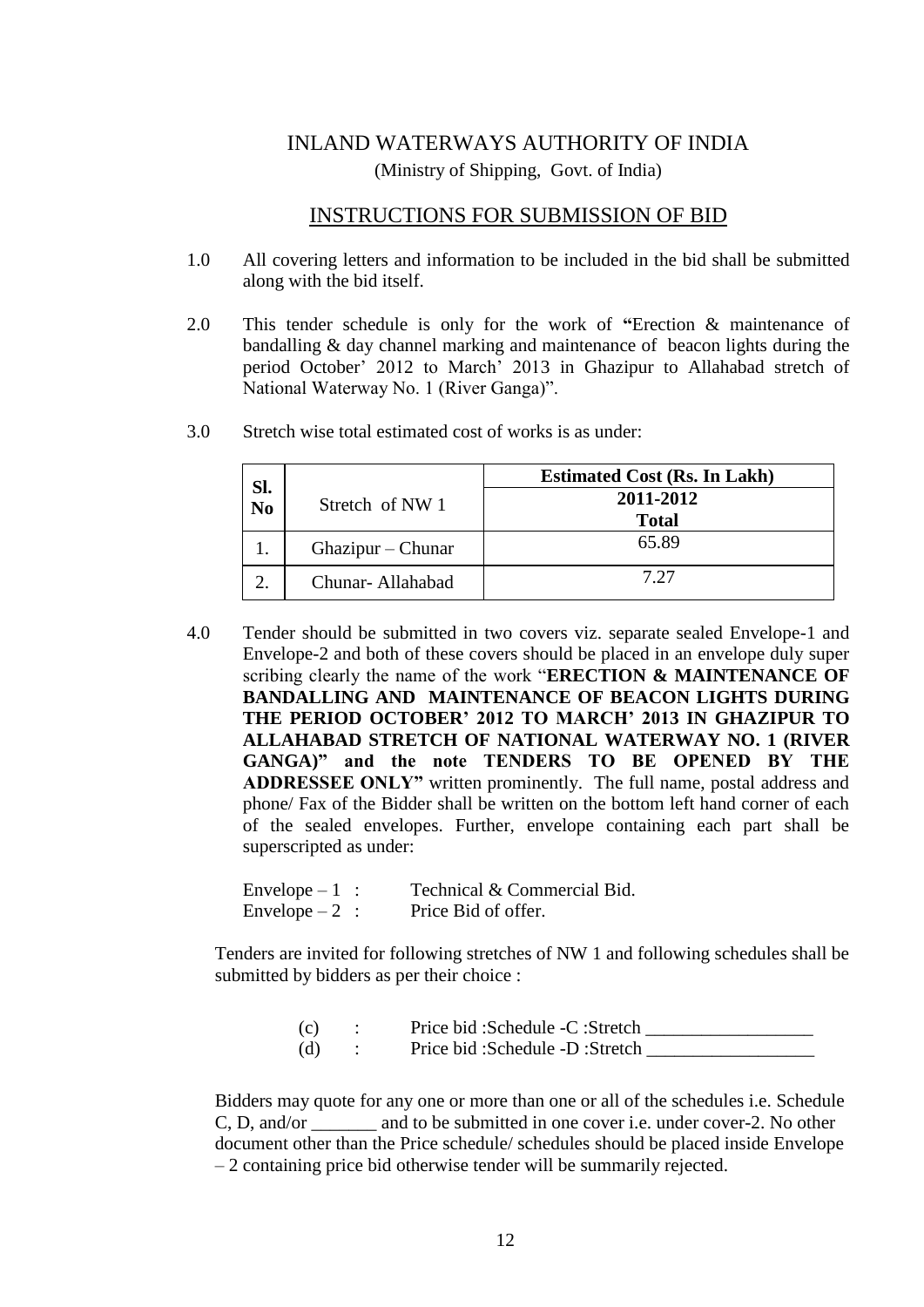*The first cover shall be submitted along with the following documents and the cover should be super scribed with "ENVELOPE-1 : TECHNICAL/ COMMERCIAL BID FOR ERECTION & MAINTENANCE OF BANDALLING, DAY CHANNEL MARKING AND MAINTENANCE OF BEACON LIGHTS DURING THE PERIOD OCTOBER' 2012 TO MARCH' 2013 IN GHAZIPUR TO ALLAHABAD STRETCH OF NATIONAL WATERWAY NO. 1 (RIVER GANGA): -*

- a) Bid document marked Original duly completed and signed on every page except prices.
- b) Blank Performa of Schedule of Prices (prices not to be filled)
- c) Earnest Money Deposit (Demand Draft as prescribed)
- d) Registration certificate from concerned Authorities.
- e) Experience certificate.
- f) Solvency certificate.
- g) Letter of Authority for signing and negotiation of tender (as the case may be).
- h) Permanent Account Number (PAN) issued by Income Tax Department.
- i) Audited balance sheets along with turnover, profit and loss account for the last

3 years

- j) Cancelled cheque for E-Payment (As per annexure-III)
- k) A Signed declaration stating that no alteration has been made in any form in the downloaded tender document to be attached.
- l) The bidder shall give a declaration that they have not been banned or black-listed by any Govt. or Quasi Govt. Agency or Public Sector Undertaking (PSU).
- m) In addition to the above, the contractor is required to submit other document if any to full fill all the condition of the tender document and the same may be attached after thoroughly read/study failing which he will be treated as technically disqualified.

## *Envelope-2:*

*The second cover shall be submitted along with the following documents and the cover should be superscribed with "and the cover should be superscribed with "ENVELOPE-2: PRICE BID FOR ERECTION & MAINTENANCE OF BANDALLING & DAY CHANNEL MARKING AND MAINTENANCE OF BEACON LIGHTS DURING THE PERIOD OCTOBER' 2012 TO MARCH' 2013 IN GHAZIPUR TO ALLAHABAD STRETCH OF NATIONAL WATERWAY NO. 1 (RIVER GANGA).: -*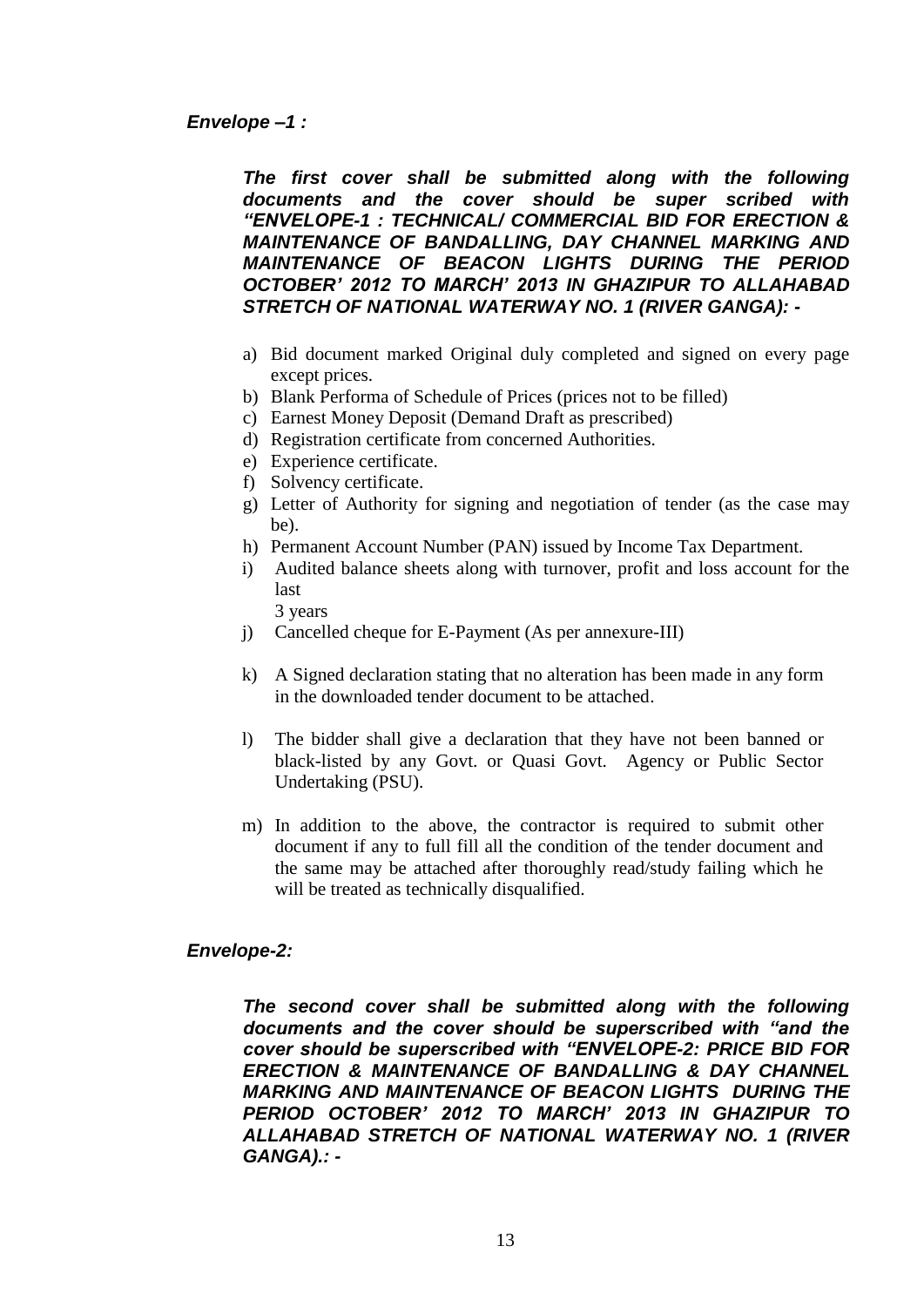- (i) Schedule of Prices duly filled in the specified form, i.e. "SCHEDULE –C/D etc." (Whichever is relevant).
- (ii) It may please be noted that this part shall not contain any terms  $\&$  conditions. Any condition given in the price bid (envelope-2) will be a sufficient cause for rejection of bid.
- 5.0 Bidders are advised to submit quotation strictly based upon technical specification, terms and conditions contained in technical specifications, terms and conditions contained in documents and not to stipulate any deviations. Any change in this may lead to rejection of bid.
- 6.0 Earnest Money Deposit separately for each stretch as indicated against stretch in NW-1 in the Notice inviting tender should be submitted by Demand Draft drawn in favour of "IWAI-Fund" payable at PATNA on any Nationalised/ Scheduled Bank of India for each stretch. Bids not accompanied with EMD in form of Demand Draft are liable for rejection.
- 7.0 In case the purchaser of the tender document decide not to quote for this work, then the complete set of bid document may kindly be returned to the IWAI.
- 8.0 The bids can only be submitted in the name of the bidder in whose name the bid documents were issued by the IWAI.
- 9.0 Any annotations or accompanying documentation in the bid shall be in Hindi or English language only and in metric system. Tenders filled in any other language will be summarily rejected.
- 10.0 Bidders shall sign their proposal with the exact name of the firm to whom the bid document has been issued. The bid shall be duly signed and sealed by an authorized person of the bidder"s organization as following:
- 10 (a) If the Tender is submitted by an individual, it shall be signed by the proprietor above his full name and full name of his firm with its current business address.
- 10 (b) If the Tender is submitted by the proprietary firm, it shall be signed by the proprietor above his full name and full name of his firm with its name and current business address.
- 10 (c) If the Tender is submitted by a firm in partnership, it shall be signed by all the partners of the firm above, their full names and current business address, or by a partner holding the power of attorney for the firm for signing the Tender in which cases a certified copy of the power of attorney shall accompany the Tender. A certified copy of the partnership deed and current business address of all the partners of the firm shall also accompany the Tender.
- 10 (d) If the Tender is submitted by a limited company, or a limited Corporation, it shall be signed by a duly authorized person holding the power of attorney for signing the tender in which case a certified copy of the power of attorney shall accompany the Tender. Such limited company or corporation may be required to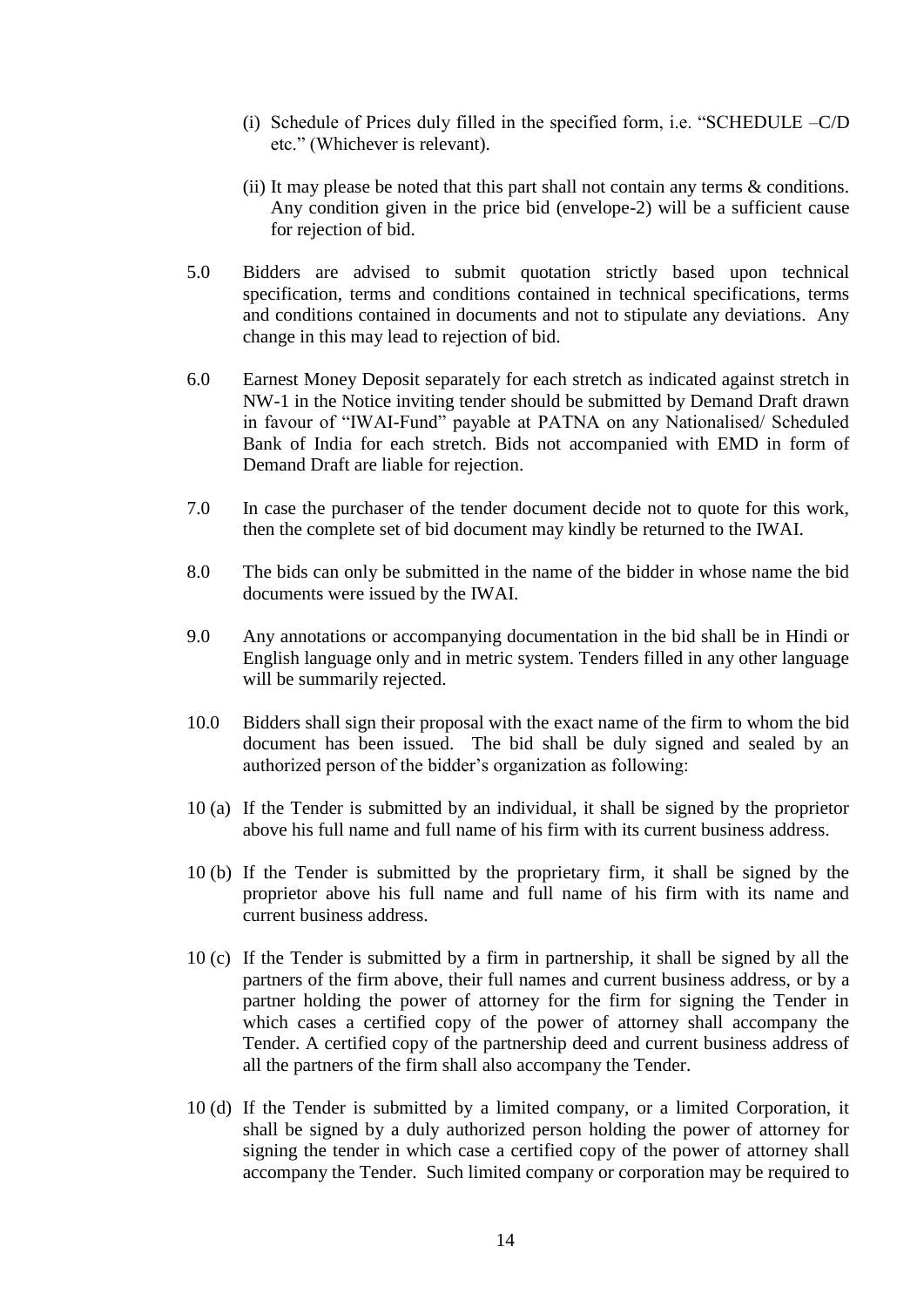furnish satisfactory evidence of its existence before the contract is awarded. "Satisfactory evidence" means the certificate of incorporation of the limited company or corporation under Indian Companies Act, 1956.

- 10 (e) If the Tender is submitted by a group of firms, the sponsoring firm shall be submit complete information pertaining to each firm in the group and state along with the bid as to which of the firm shall have the responsibility for tendering and for completion of the contract document and furnish evidence admissible in law in respect of the authority assigned to such firm on behalf of the group of firms for tendering and for completion of the contract document. The full information and satisfactory evidence pertaining to the participation of each member of the group of firm in the firm in the Tender shall be furnished along with the Tender.
- 10 (f) All witnesses and sureties shall be persons of status and their full names, occupations and addresses shall be stated below their signatures. All signatures affixed in each pate in the tender will be dated.
- 11.0 Bidders shall clearly indicate their legal constitution and the person signing the tender shall state his capacity and also the source of his ability to bind the bidder. The power of attorney or authorization or any other document constituting adequate proof of the ability of the signatory to bind the bidder shall be annexed to the bid. The Owner may reject outright any bid unsupported by adequate proof of the signatory's authority.
- 12.0 The bid document shall be completed in all respects and shall be submitted together with the requisite information and appendices. They shall be complete and free from ambiguity, change or inter-lineation. In case IWAI requires any information/ clarification(s) from the Bidder in respect of the bid documents, the bidder shall be required to furnish the same in writing, to IWAI at the earliest where no time is specified by IWAI to furnish the same. A failure to furnish the same shall entitle IWAI to cancel/ reject the bid
- 13.0 If the space in the bid form or in the Appendices thereto is insufficient, additional pages shall be separately added. These pages shall be consecutively page numbered and shall also be signed by the Bidder.
- 14.0 The Bid documents shall be signed by the bidder on each page.
- 15.0 Bidders should indicate at the time of quoting against this bid their full postal addresses, telephone numbers and other communication details enabling IWAI to contact the bidder in case the need so arise.
- 16.0 Bidder shall set their quotations in firm figures and without qualification. Each figure stated should also be repeated in words and in the event of any discrepancy between the amounts stated in figures and words; the amount quoted in words shall be deemed the correct amount. Bid containing qualifying expressions such as "subject to minimum acceptance" or "subject to availability of material/ equipment" etc. is liable to be rejected.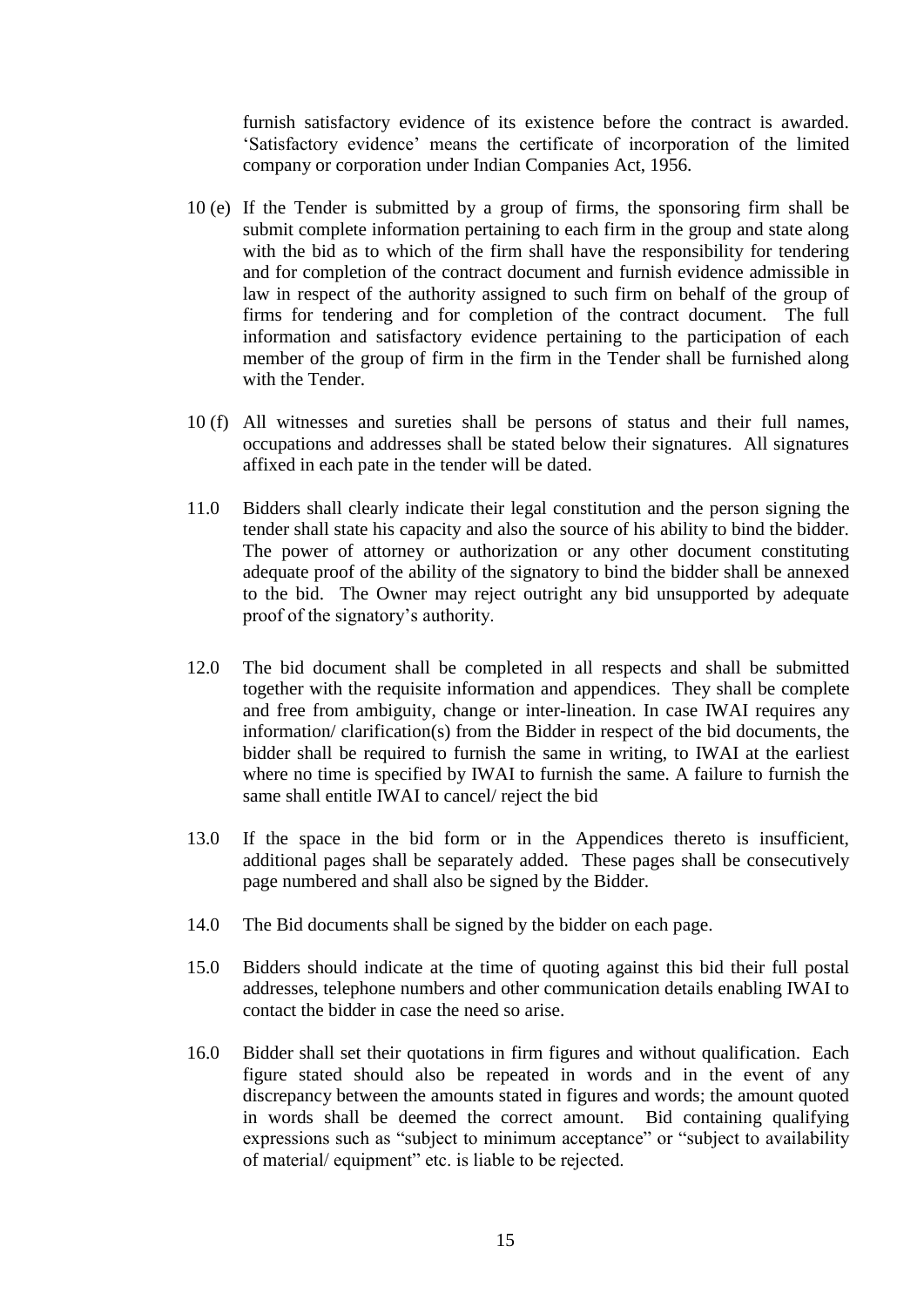- 17.0 IWAI shall have a unqualified option under the said bid bond to claim the amount there under in the event of the Bidder failing to keep the bid valid up to the date specified or refusing to accept work or carry it out in accordance with the bid if the IWAI decides to award the Work to the Bidder.
- 18.0 The EMD shall be retained with the IWAI until finalization of tenders. Further, security deposit as per the clause of Security shall be payable by the successful bidder. If the tenderer fails to furnish the security deposit in accordance with tender conditions EMD shall be forfeited. In the event of the Bidder becoming the successful Contractor. The amount of EMD would be adjusted against the Security deposit.
- 19.0 IWAI shall, however, arrange to release the EMD in respect of unsuccessful bidders within 30 days of placement of order to successful bidder. No interest shall be payable on EMD by IWAI.
- 20.0 Late bids, delayed bids received after the stipulated last date and time for receipt of bids, due to any reasons whatsoever will not be considered.
- 21.0 The Tender Evaluation Committee (TEC) shall open the tenders in the presence of the intending tenderers who may be present at the date and time of opening informed in the bid document or subsequently. If any of the tenderer or his agent is not present at the time of opening of tender, the TEC shall, on opening of tenders of the absentee tenderer, prepare a statement of the attested and unattested corrections in the tender over their signature. Such a list shall then be binding on the absentee tenderer.
- 22.0 The successful tenderers shall be required to execute a contract agreement in the given format. In case of any refusal/ failure on the part of such successful tenderer to execute such a contract shall be deemed to be a failure on the part of such successful bidder to comply with the terms contained herein.
- 23.0 Banned or Blacklisted Contractors

The bidder shall give a declaration that they have not been banned or black-listed by any Govt. or Quasi Govt. Agency or Public Sector Undertaking (PSU).

If a bidder has been banned by any Govt. or Quasi Govt. Agency or PSU, this fact must be clearly stated and it may not necessarily be a cause of disqualifying the firm. If this declaration is not given, the bid shall be rejected as nonresponsive.

24.0 IWAI has the right to reject any or all of the tenders without assigning any reasons and will not be bound to accept the lowest or any other tender or to give any reason for such decision..

\*\*\*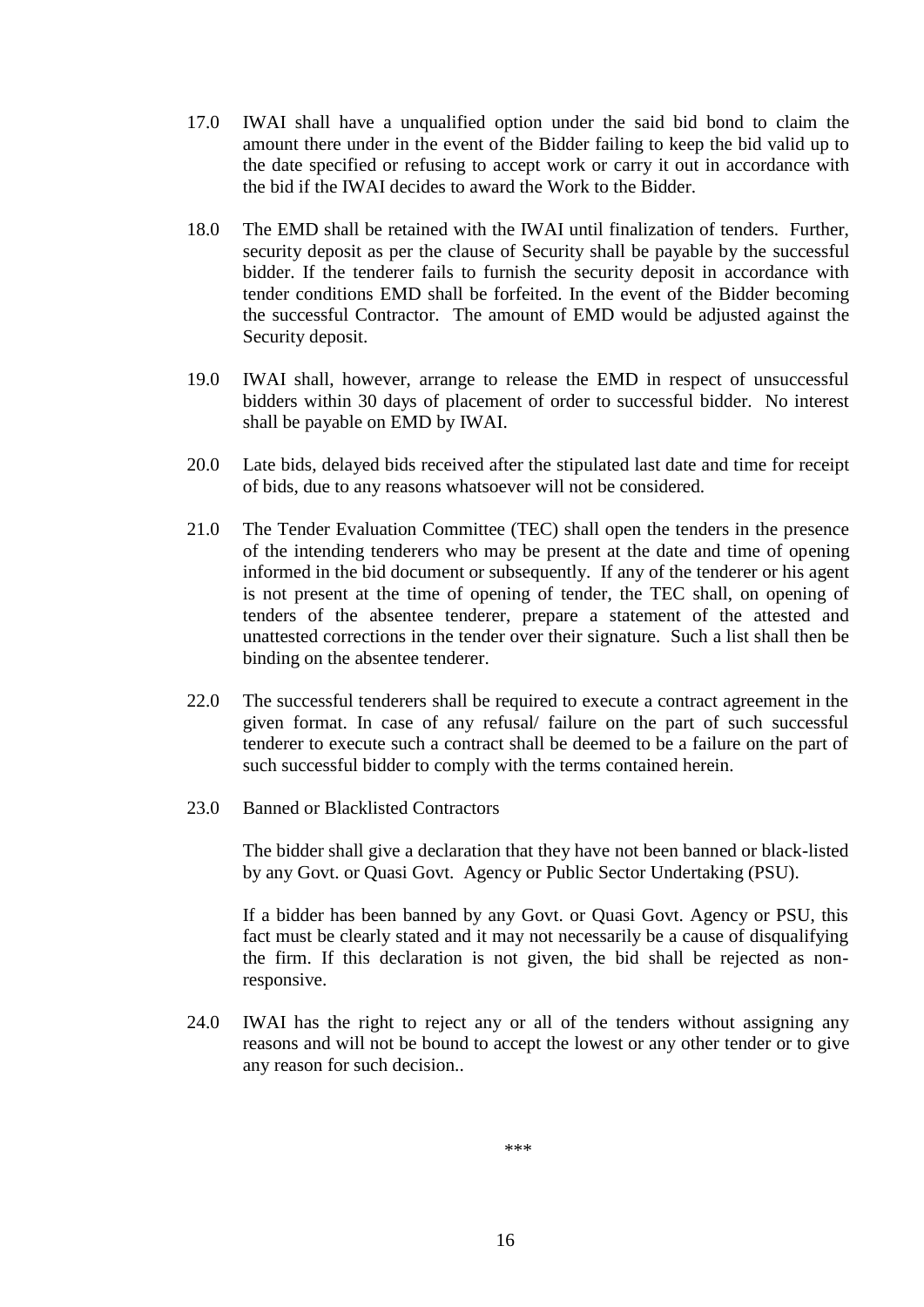#### **PART-II GENERAL CONDITIONS OF CONTRACT**

### **C O N T E N T S**

| <b>CLAUSE-1</b>  |                | : DEFINITIONS                                                         |
|------------------|----------------|-----------------------------------------------------------------------|
| <b>CLAUSE-2</b>  |                | : INTERPRETATIONS                                                     |
| <b>CLAUSE-3</b>  |                | : SECURITY DEPOSIT FOR PERFORMANCE                                    |
| <b>CLAUSE-4</b>  |                | <b>REFUND OF SECURITY DEPOSIT</b>                                     |
| <b>CLAUSE-5</b>  |                | : SUFFICIENCY OF TENDER                                               |
| <b>CLAUSE-6</b>  |                | : CONTRACT DOCUMENTS                                                  |
| <b>CLAUSE-7</b>  |                | <b>DISCREPANCIES AND ADJUSTMENT OF ERRORS</b>                         |
| <b>CLAUSE-8</b>  |                | : DUTIES AND POWERS OF ENGINEER-IN-CHARGE'S REPRESENTATIVE            |
| <b>CLAUSE-9</b>  |                | : ASSIGNMENT AND SUB-LETTING                                          |
| <b>CLAUSE-10</b> |                | : FACILITIES TO OTHER CONTRACTORS                                     |
| <b>CLAUSE-11</b> |                | <b>CHANGE IN CONSTITUTION</b>                                         |
| <b>CLAUSE-12</b> |                | : COMMENCEMENT OF WORK                                                |
| <b>CLAUSE-13</b> |                | : WORKS TO BE CARRIED OUT IN ACCORDANCE WITH SPECIFICATION DRAWINGS   |
|                  |                | AND ORDERS ETC.                                                       |
| <b>CLAUSE-14</b> |                | <b>SETTING OUT THE WORKS</b>                                          |
| <b>CLAUSE-15</b> |                | : URGENT WORKS                                                        |
| <b>CLAUSE-16</b> |                | : DEVIATIONS                                                          |
| <b>CLAUSE-17</b> |                | <u>: CONTRACTORS SUPERVISION</u>                                      |
| <b>CLAUSE-18</b> |                | <b>INSTRUCTION AND NOTICE</b>                                         |
| <b>CLAUSE-19</b> |                | : PLANT AND EQUIPMENT                                                 |
| <b>CLAUSE-20</b> |                | : PATENT RIGHTS                                                       |
| <b>CLAUSE-21</b> |                | : MATERIALS                                                           |
| <b>CLAUSE-22</b> |                | <b>LAWS GOVERNING THE CONTRACT</b>                                    |
| <b>CLAUSE-23</b> |                | : WATCHING AND LIGHTING                                               |
| <b>CLAUSE-24</b> |                | : WORK DURING NIGHT OR ON SUNDAYS AND HOLIDAYS                        |
| <b>CLAUSE-25</b> |                | : LABOUR                                                              |
| <b>CLAUSE-26</b> |                | <b>MATERIALS OBTAINED FROM EXCAVATION AND TREASURE TROVE, FOSSILS</b> |
| ETC.             |                |                                                                       |
| <b>CLAUSE-27</b> |                | : FORCE MAJEURE                                                       |
| <b>CLAUSE-28</b> |                | : LIABILITY FOR DAMAGE, DEFECTS OR IMPERFECTIONS AND RECTIFICATION    |
| <b>THEREOF</b>   |                |                                                                       |
| <b>CLAUSE-29</b> |                | : CONTRACTOR'S LIABILITY AND INSURANCE                                |
| <b>CLAUSE-30</b> |                | : SUSPENSION OF WORKS                                                 |
| <b>CLAUSE-31</b> |                | : FORE CLOSURE OF CONTRACT IN FULL OR IN PART DUE TO ABANDONMENT      |
| <b>OR</b>        |                |                                                                       |
|                  |                | <b>REDUCTION IN SCOPE OF WORK</b>                                     |
| <b>CLAUSE-32</b> |                | : TERMINATION OF CONTRACT ON DEATH                                    |
| <b>CLAUSE-33</b> | $\mathbf{r}$   | <b>CORRUPT PRACTICE &amp; TERMINATION OF CONTRACT IN FULL OR IN</b>   |
| <b>PART</b>      |                |                                                                       |
| <b>CLAUSE-34</b> |                | <b>COMPLETION TIME AND EXTENSIONS</b>                                 |
| <b>CLAUSE-35</b> |                | : COMPENSATION FOR DELAY                                              |
| <b>CLAUSE-36</b> |                | : LIQUIDATED DAMAGES                                                  |
| <b>CLAUSE-37</b> |                | : INSPECTION AND APPROVAL                                             |
| <u>CLAUSE-38</u> |                | <b>COMPLETION CERTIFICATE</b>                                         |
| <b>CLAUSE-39</b> |                | : DEFECTS LIABILITY PERIOD                                            |
| <b>CLAUSE-40</b> |                | : MEASUREMENTS                                                        |
| <b>CLAUSE-41</b> |                | : PAYMENT ON ACCOUNT                                                  |
| <b>CLAUSE-42</b> |                | : TAXES, DUTIES AND LEVIES ETC                                        |
| <b>CLAUSE-43</b> |                | : PAYMENT OF FINAL BILL                                               |
| <b>CLAUSE-44</b> | $\ddot{\cdot}$ | <b>OVER PAYMENTS AND UNDER PAYMENTS</b>                               |
| <b>CLAUSE-45</b> |                | CONTRACT MATTERS TO BE TREATED AS CONFIDENTIAL                        |
| <b>CLAUSE-46</b> |                | : FINALITY CLAUSE                                                     |
| <b>CLAUSE-47</b> |                | : SUM PAYABLE BY WAY OF COMPENSATION TO BE CONSIDERED IS              |
|                  |                | <b>REASONABLE</b>                                                     |
|                  |                | WITHOUT PREFERENCE TO ACTUAL LOSS                                     |
| <b>CLAUSE-48</b> |                | : ARBITRATION                                                         |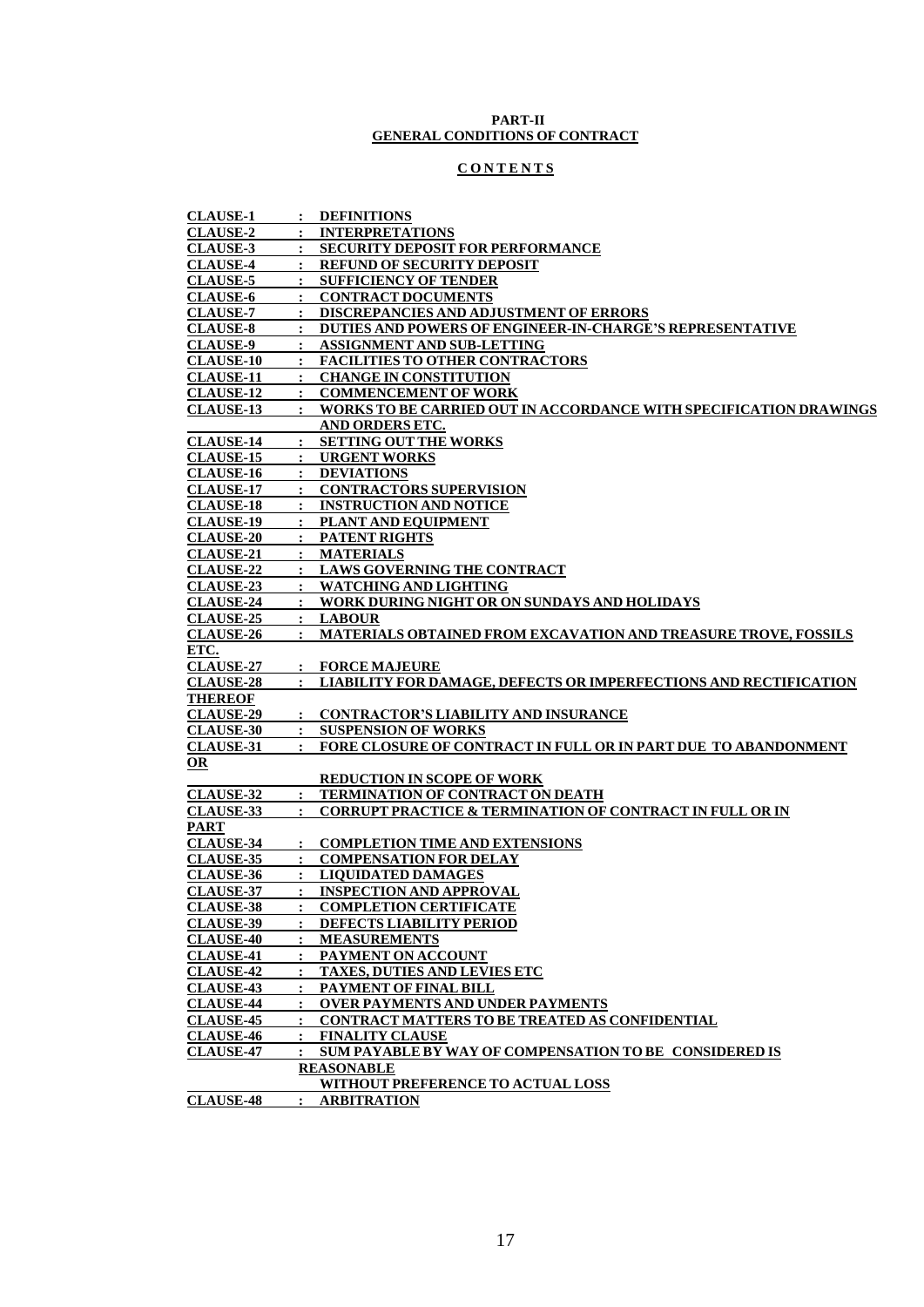#### **PART - II**

#### **GENERAL CONDITIONS OF CONTRACT**

#### **CLAUSE - 1: DEFINITIONS**

In the contract, the following words  $\&$  expressions shall, unless context otherwise requires, have the meaning thereby respectively assigned to them:

- i) **Contract**: means the documents forming the tender and acceptance thereof and the formal agreement executed between the competent authority on behalf of the Chairman, Inland Waterways Authority of India and the contractor, together within the documents referred to therein including these conditions, the specifications, designs, drawings and instructions issued from time to time by the Engineer-in-charge and all these documents taken together shall be deemed to form one contract and shall be complementary to one another
- ii) **Contract sum**; means the amount arrived at by multiplying the quantities shown in the schedule of quantities and price by the respective item rates as allowed.
- iii) **Contractor:** means the successful tenderer who is awarded the contract to perform the work covered under this tender document and shall be deemed to include the contractor"s successors, executors, representatives or assign approved by the Engineer-in-charge.
- (iv) **Employer** means the Chairman, Inland Waterways Authority of India and his successors.
- (v) **IWAI/ Authority/ Department/ Owner** shall mean the Inland Waterways Authority of India, which invites tenders on behalf of the Chairman, IWAI and includes therein-legal representatives, successors and assigns.
- (vi) **Engineer-In-Charge (EIC)** means the Engineer officer authorised to direct, supervise and be In-charge of the works for the purpose of this contract who shall supervise and be in charge of the work.
- (vii) **Engineer-in-charge representative** shall mean any officer of the Authority nominated by the Engineer-in-charge for day to day supervision, checking, taking measurement, checking bills, ensuring quality control, inspecting works and other related works for completion of the project.
- (viii) **Chairman**: means Chairman of Inland Waterways Authority of India.
- (ix) **Chief Engineer:** means the Chief Engineer of the Authority.
- (x) **Director** means the Director of the Authority, as the case may be.
- (xi) **Deputy Director** means the Deputy Director of the Authority, as the case may be.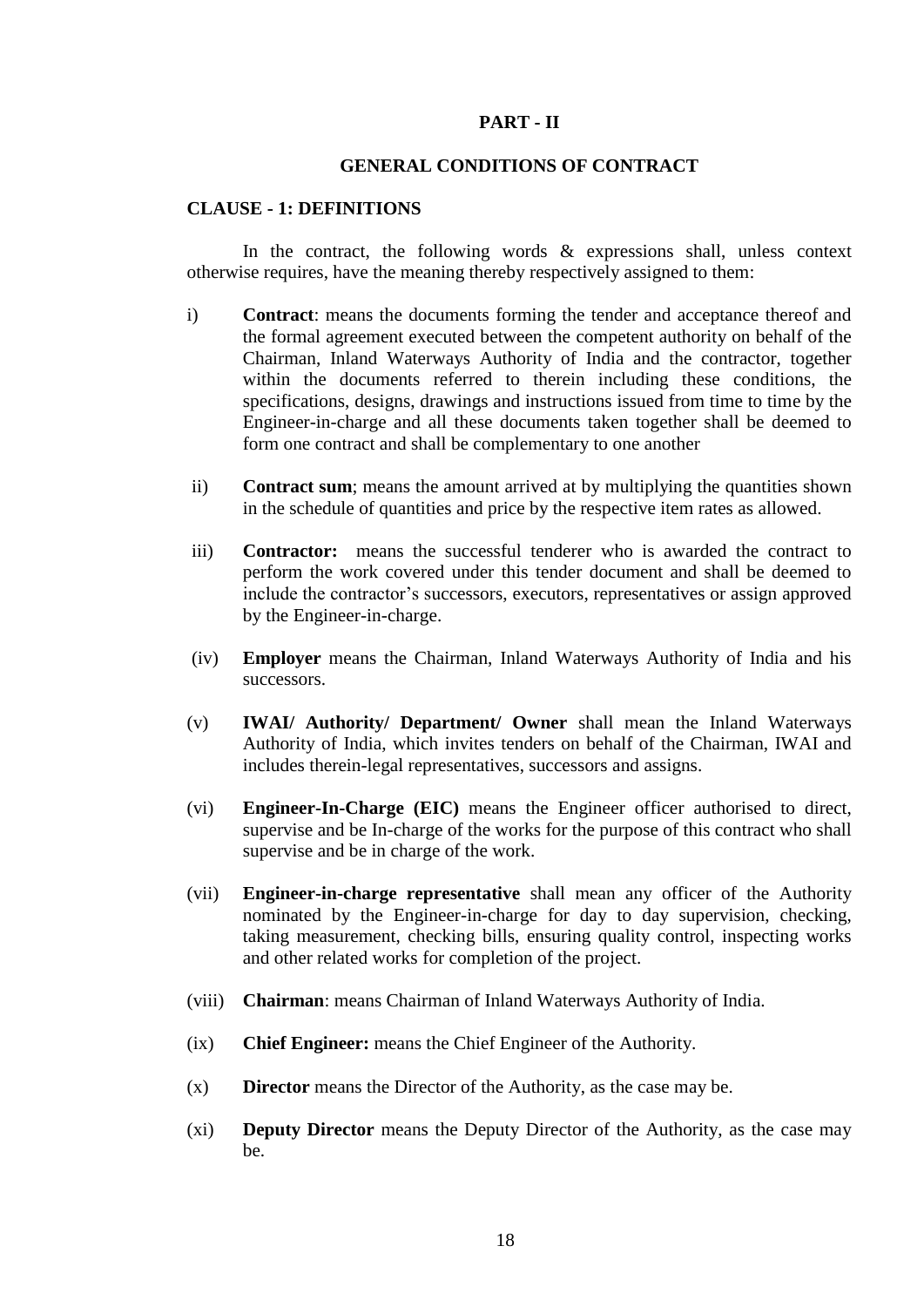(xii) **Assistant Director** means the Asstt. Director of the Authority, as the case may be.

- **(xiii) Assistant Hydrographic Surveyor** means the Assistant Hydrographic Surveyor of the Authority, as the case may be
- (xiv) **Work Order** means a letter from the Authority conveying the acceptance of the tender/offer subject to such reservations as may have been stated therein.
- (xv) **Day** : means a calendar day beginning and ending at mid-night.
- (xvi) **Week** : means seven consecutive calendar days
- (xvii) **Month** : means the one Calendar month.
- (xviii) **Site** means the waterway and / or other places through which the works are to be executed.
- (xix) **Vessel** : means the vessel/craft belonging to the Contractor for carrying out the work.
- (xx) **Drawings** : means the drawings referred to in the specifications and / or appended with the tender document, any modifications of such drawings approved in writing by the Engineer-in-Charge and shall also include drawings issued for actual execution of the work time to time by the Engineer-in-Charge.
- (xxi) **Urgent Works**: means any urgent nature which in the opinion of the Engineer-In-Charge become necessary at the time of execution and / or during the progress of work to obviate any risk or accident or failure or to obviate any risk of damage to the vessel structure, or required to accelerate the progress of work or which becomes necessary for security or for any other reason the Engineer-in-Charge may deem expedient.

(xxii) **Work/ works**: means work / works to be executed in accordance with the contract.

- (xxiii) Schedules referred to in these conditions shall mean the relevant schedules annexed to the tender papers or the standard schedule of rates of the govt. mentioned with the amendments thereto issued up to the date of receipt of the tender.
- (xxiv) District specifications mean the specifications followed by the State Government in the area where the work is to be executed.
- xxv) Tendered value means the value of the entire work as stipulated in the letter of award.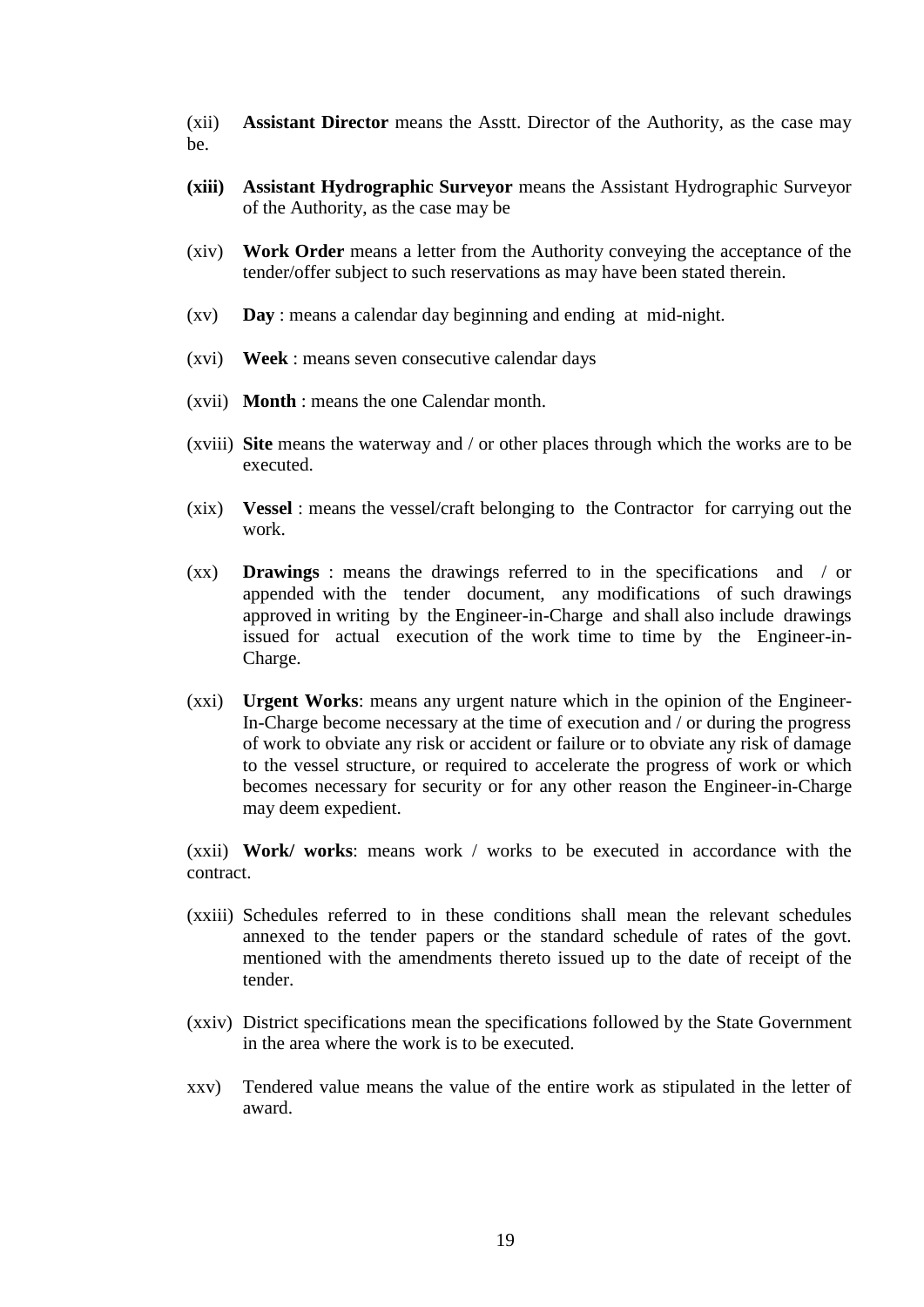## **CLAUSE – 2 : INTERPRETATIONS**

2.1 Words imparting the singular only shall also include the plural; he includes she and vice-versa unless this is repugnant to the context.

Heading and marginal notes in these General Conditions shall not be deemed to form part thereof or be taken into consideration in the interpretation of construction thereof of the contract.

## **CLAUSE – 3 : PERFORMANCE GURANTEE & SECURITY DEPOSIT**

#### **3.1 PERFORMANCE GURANTEE**

The contractor shall be required to deposit an amount equal to 5% of the tendered value of the work as performance guarantee in the form of either demand draft payable at any nationalized/schedule bank **OR** an irrevocable bank guarantee bond of any scheduled bank or State Bank of India in accordance with the form prescribed within 15 days of the issue of the work order.

#### **3.2 SECURITY DEPOSIT**

A sum @ 10% of the gross amount of the bill shall be deducted from each running bill of the contractor till the sum along with sum already deposited as earnest money will amount to security deposit of 5 % of the contract value of the work. Bank guarantee will not be accepted as security deposit.

- **3.3** The contractor whose tender is accepted has to enter into an agreement with IWAI for the due fulfillment of the contract. The security amount will be accepted in form of demand draft only in favour of "Inland Waterways Authority of India – Fund" payable at PATNA.
	- **a.** The total performance guarantee/security deposit shall remain with IWAI till defect liability period after satisfactory completion of work.
	- **b.** Interest will not be paid on security deposit or performance guarantee.
	- **c.** If the contractor having been called upon by the Engineer in charge to furnish the security fails to do so within the specified period, the EMD submitted by the contractor shall be forfeited. It shall be lawful for the Employer:
	- **i)** To recover the amount of balance security deposit by deducting the amount from the pending bills of the contractor under this contract or any other contract with the Authority, OR
	- **ii)** To cancel the contract or any part thereof and to carry out the work or authorize to carry out the work/ works at the risk and cost of the contractor.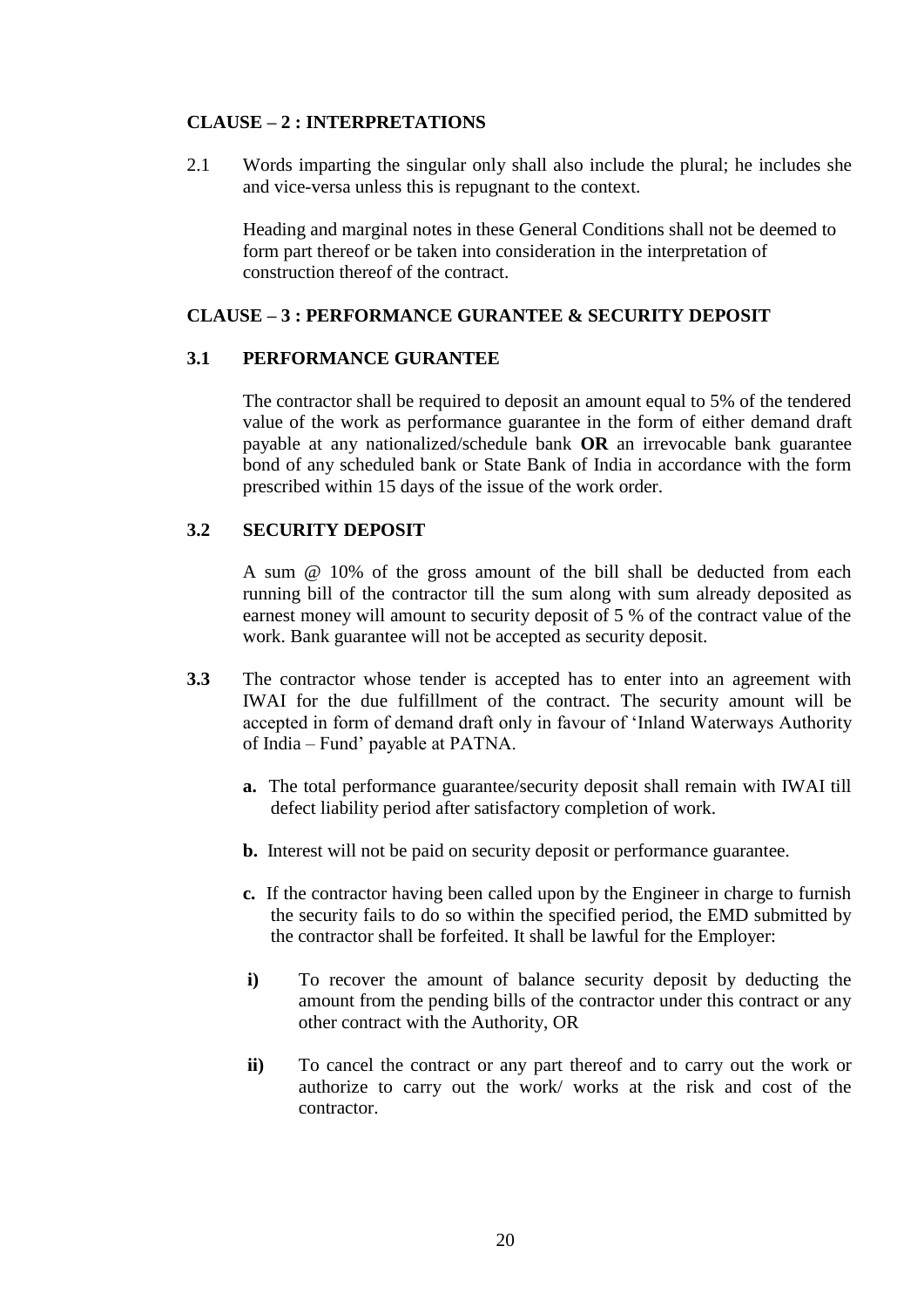- **3.4** No claim shall lie against the authority either in respect of interest or any depreciation in value of any security.
- **3.5** If the contractor neglects to observe or fails to perform any of his obligations under the contract, it shall be lawful for the Employer/ EIC to forfeit either in whole or in part, the security deposit furnished by the contractor. However, if the contractor duly performs and completes the contract in all respects and presents in absolute "NO DEMAND CERTIFICATE" in the prescribed form, the IWAI shall refund the security deposit to the contractor after deduction of cost and expenses that the Authority may have incurred and other money including all losses and damages which the Authority is entitled to recover from the Contractor.
- **3.6** In case of delay in the progress of work, the Engineer- in-Charge shall issue to the contractor a memo in writing pointing out the delay in progress and calling upon the contractor to explain the causes for the delay within 3 days of receipt of the memo and 10 days from issuance of memo whichever is earlier. If the Engineer-in-Charge is not satisfied with the explanations offered, he may forfeit the security deposit and / or withhold payment of pending bills in whole or in part and/ or get the measures of rectification of progress of work accelerated to the pre-defined level at the risk and cost of the contractor.
- **3.7** All compensation or other sums of money payable by the contractor under the terms of the contract or any other contract or on any other account whatsoever, may be deducted from or paid by the sale of a sufficient part of his security or from the interest arising there from or from any sums which may be due or may become due to the contractor by the Authority on any account whatsoever. Also in the event of the contractor's security deposit being reduced by reasons of such deductions or sale, as aforesaid the contractor shall, within 14 days of receipt of notice of demand from the Engineer-in-Charge make good the deficit in his security deposit.

#### **CLAUSE – 4 : REFUND OF SECURITY DEPOSIT**

The security deposit less any amount due shall, on demand, be returned to the contractor on the expiry of defects liability period or on payment of the amount of the final bill payable in accordance with the agreement conditions, whichever is later, provided the engineer-in-charge is satisfied that there is no demand outstanding against the contractor.

#### **CLAUSE – 5 : SUFFICIENCY OF TENDER**

The contractor shall be deemed to have satisfied himself before tendering as to the correctness and sufficiency of his tender for the works and of the rates quoted in the schedule of Quantities and Prices which shall (except as otherwise provided in the contract) cover all his obligations under the contract and all matters and things necessary for the proper execution and completion of the works in accordance with the provisions of the contract and its operation during execution of work.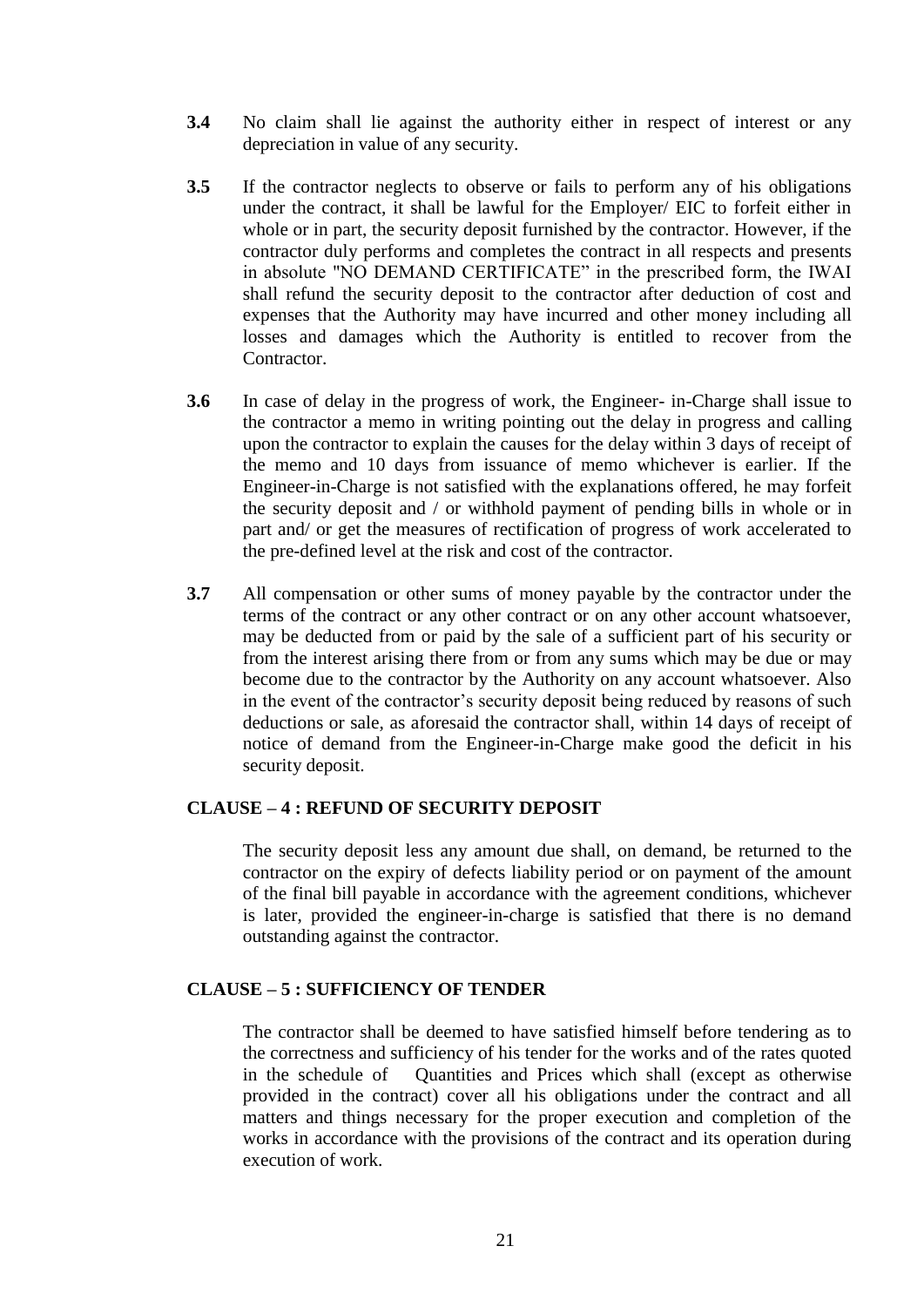## **CLAUSE – 6 : CONTRACT DOCUMENTS**

- 6.1 The language in which the contract documents shall be drawn up shall be English and if the said documents are written in more than one languages, the language according to which the contract is to be constructed and interpreted shall be English and designated as the "Ruling Language".
- 6.2 The Contractor shall be furnished free of charge certified true copy of the contract document.
- 6.3 A copy of the Contract Documents furnished to the Contractor as aforesaid shall be kept by the Contractor on the Site in good order and the same shall at all reasonable time be available for inspection and use by the Engineer-in-Charge, his representatives or by other Inspecting officers of the Authority.
- 6.4 None of these Documents shall be used by the Contractor for any purpose other than that of this contract.

## **CLAUSE – 7 : DISCREPANCIES AND ADJUSTMENT OF ERRORS**

- 7.1 Detailed drawings shall be followed in preference to small-scale drawings and figured dimensions in preference to scaled dimensions. The case of discrepancy between the Schedule of Quantities and prices, the Specifications and/ or the drawings, the following order of precedence shall be observed : -
	- (a) Description in the Schedule of Quantities and Prices.
	- (b) Relevant Specifications and Special Conditions, if any.
	- (c) Drawings.
	- (d) General Specifications.
- 7.2 The contractor shall study and compare the drawings, specifications and other relevant information given to him by the Engineer-in-Charge and shall report in writing to the Engineer-in-Charge any discrepancy and inconsistency which he notes. The decision of the Engineer-in-Charge regarding the true intent and meaning of the drawings and specifications shall be final and binding.
- 7.3 Any error in description, quantity or price in Schedule of Quantities and Prices or any omission there from shall not vitiate the Contract or release the Contractor from the execution of the whole or any part of the Works comprised therein according to drawings and specifications or from any of his obligations under the contract.
- 7.4 If on check there is difference in the amount worked out by contractor in the schedule of quantities and prices and General summary the same shall be adjusted in accordance with the following rules:
	- (a) In the event of error occurring in the amount column of schedule of quantities and prices as result of wrong multiplication of unit price and quantity, the unit price shall be regarded, as firm and multiplication shall be amended on the basis of the quoted unit price.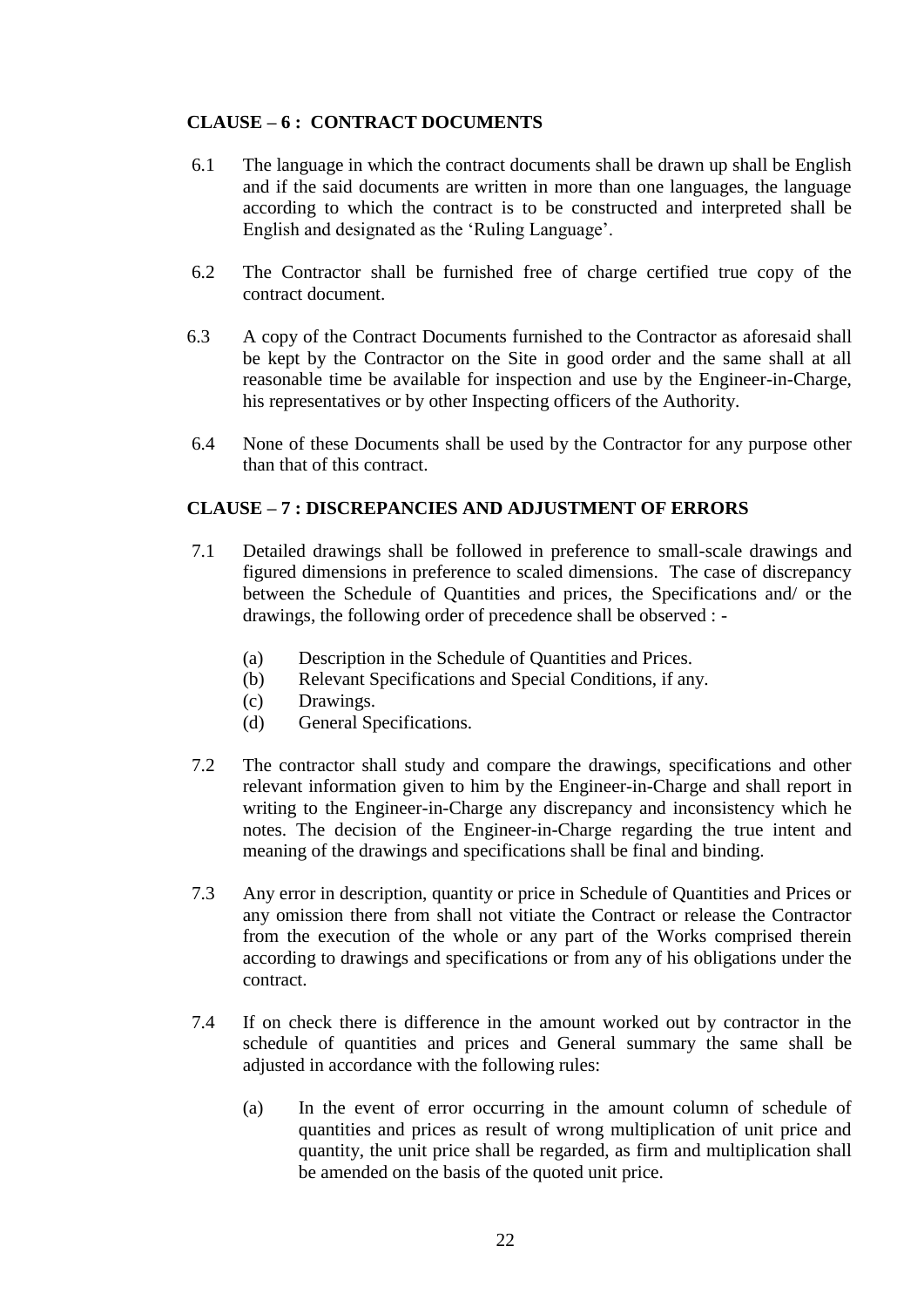- (b) All errors in totaling in the amount column and in carrying forward totals shall be corrected.
- (c) The totals of various sections of schedule of quantities and price amended shall be carried over to the General Summary and the tendered sum amended accordingly. The tendered sum so altered shall, for the purpose of tender, be substituted for the sum originally tendered and considered for acceptance instead of the original sum quoted by the tenderer. Any rounding off of quantities or in sections of schedule of quantities and prices or in General summary by the tenderer shall be ignored.

### **CLAUSE–8: DUTIES AND POWERS OF THE ENGINEER–IN-CHARGE REPRESENTATIVE**

- 8.1 The duties of the representative of the Engineer-in-Charge are to watch and supervise the works and to test and examine any materials/ parts to be used or workmanship employed in connection with the works.
- 8.2 The Engineer-in-Charge may, from time to time in writing, delegate to his representative any of the powers and authorities, vested in the Engineer-in-Charge and shall furnish to the contractor a copy of all such written delegation of powers and authorities. Any written instruction or written approval given by the representative of the Engineer-in-Charge to the contractor within the terms of such delegation shall bind the contractor and the Authority as though it has been given by the Engineer-in-Charge.
- 8.3 Failure of the representative of the Engineer-in-Charge to disapprove any work or materials shall be without prejudice to the power of the Engineer-in-Charge thereafter to disapprove such work or materials and to order the pulling down, removal or breaking up thereof. The contractor shall, at his own expense, again carry out such works as directed by the Engineer-in-Charge.
- 8.4 If the Contractor is dissatisfied with any decision of the representative of the Engineer-in-Charge, he will be entitled to refer the matter to the Engineer-in-Charge who shall thereupon confirm, reverse or vary such decision and the decision of the Engineer-in- Charge in this regard shall be final and binding on the contractor.

#### **CLAUSE – 9: ASSIGNMENT AND SUB-LETTING**

The Contractor shall not sub-let, transfer or assign the whole or any part of the work under the contract. Provided that the Engineer-in-Charge may at his discretion, approve and authorize the Contractor to sub-let any part of the work, which in his opinion, is not substantial, after the contractor submits to him in writing the details of the part of the work(s) or trade proposed to be subject, to name of the sub-contractor thereof together with his past experience in the said work/trade and the form of the proposed sub-contract. Nevertheless any such approval or authorization by the Engineer-in-Charge shall not relieve the contractor from his any or all liabilities, obligations, duties and responsibilities under the contract. The contractor shall also be fully responsible to the Authority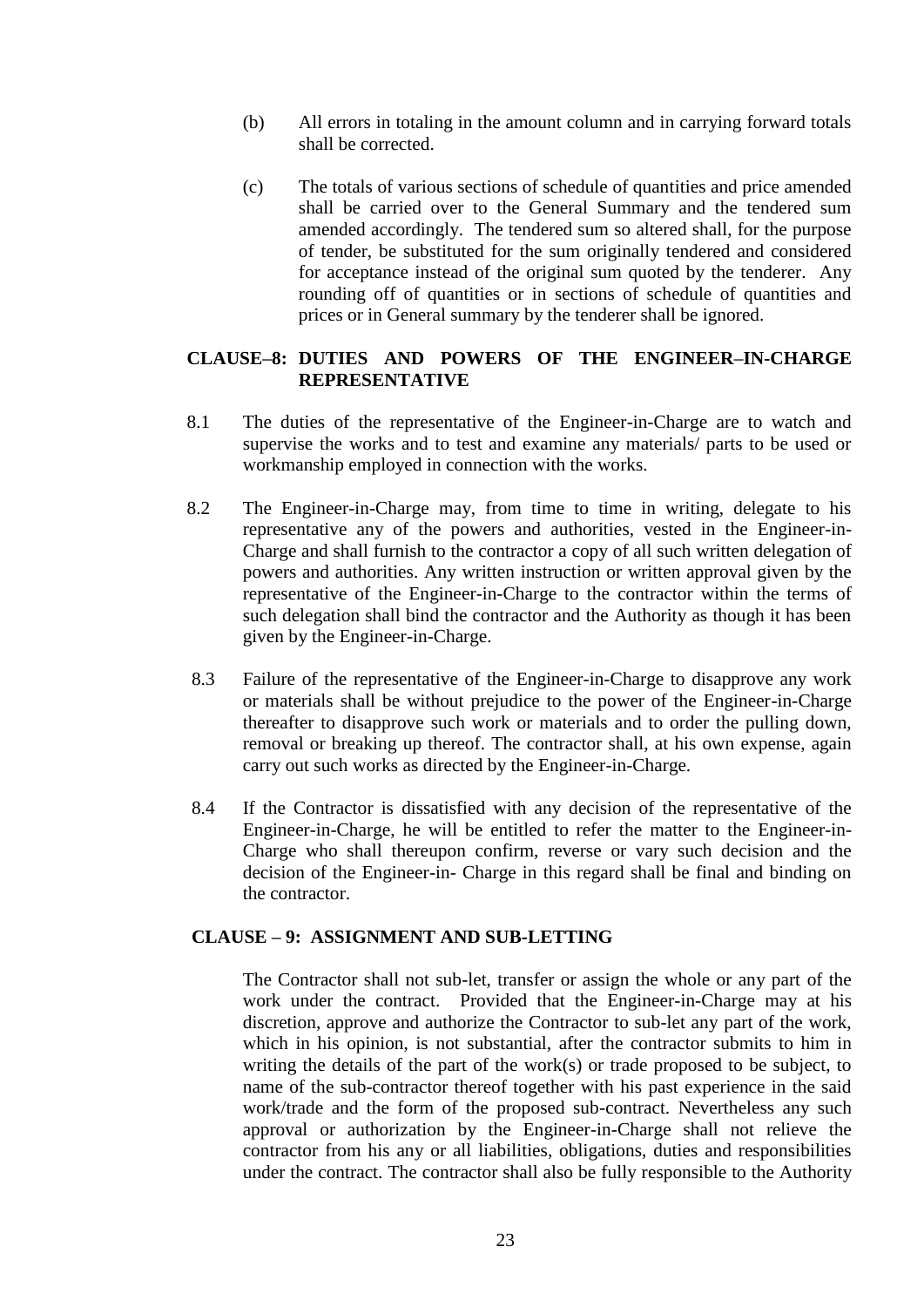for all the acts and omissions of the sub-contractor, his employees and agents or persons directly employed by the contractor. However, the employment of piece rate works shall not be construed as sub-letting.

#### **CLAUSE – 10: FACILITIES TO OTHER CONTRACTORS**

The contractors shall, in accordance with the requirements of the work as decided by the Engineer-in- Charge, afford all reasonable facilities to other contractors engaged contemporaneously on separate contracts and for departmental labour and labour of any other agency properly authorised by Authority or any statutory body which may be employed at the site for execution of any work not included in the contract which the Authority may enter into in connection with or ancillary to the works. In all matters of conflict of interest, the Engineer-in-Charge shall direct what compromise should be made and his decision shall be final and binding on the parties.

## **Clause – 11 : CHANGE IN CONSTITUTION**

Where the contractor is a partnership firm, prior approval in writing of the Engineer-in-Charge shall be obtained before any change is made in the constitution of the firms, where the contractor is an individual or a Hindu Undivided Family business concern, such approval, as aforesaid, shall like-wise be obtained before the contractor enters into any partnership firm which would have the right to carryout the work undertaken by contractor. If prior approval as aforesaid is not obtained the contractor shall be deemed to have been assigned in contravention to Clause 32 hereof and the same action will be taken and the same consequences shall ensure as provided for in the said clause-33.

## **CLAUSE – 12 : COMMENCEMENT OF WORK**

The contractor shall commence the work at the respective sites within 10 days of the issue of Letter of Award. If the contractor commits default in mobilization of resources, and equipment as aforesaid, the Engineer-in-Charge shall without prejudice to any other right or remedy be at liberty to cancel the contract and forfeit the earnest money/security deposit.

#### **CLAUSE – 13 : WORKS TO BE CARRIED OUT IN ACCORDANCE WITH SPECIFICATION DRAWINGS AND ORDERS ETC.**

- 13.1 The contractor shall execute the whole and every part of the work in the most substantial and workman like manner and both as regards material and otherwise in every respect in strict conformity with the specification laid down or as may be laid down by the Engineer-in-Charge under the terms of the contract. The contractor shall also conform exactly, fully and faithfully to the designs, drawings specifications and instructions in writing in respect of the work, duly signed by the Engineer-in-Charge as may be issued from time to time.
- 13.2 The contractor shall be entitled to receive, on demand, in addition to the contract documents, in accordance with the provisions of contract, the documents set forth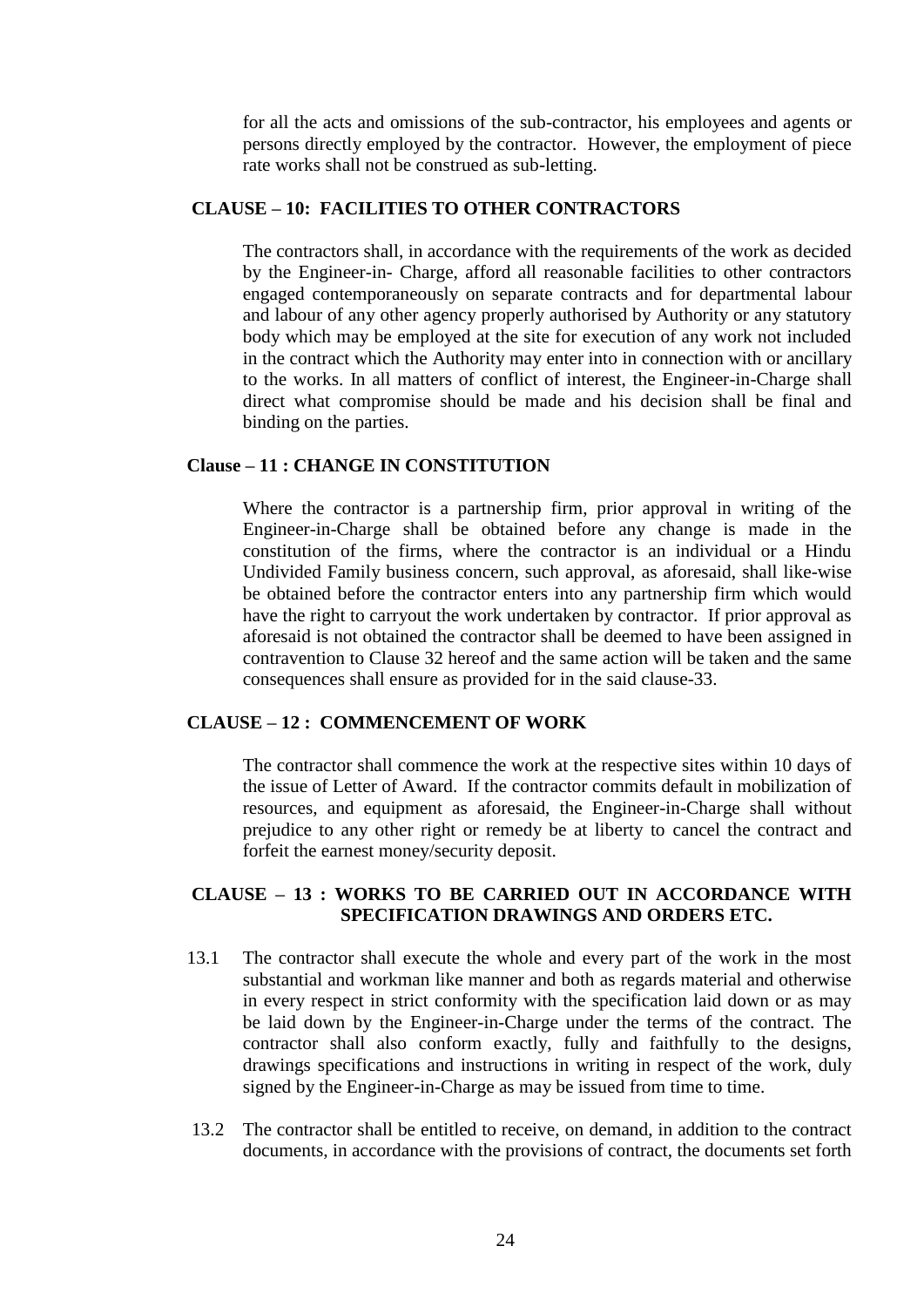herein in respect of the work on commencement or during the performance of the contract:

- (a) Specifications or revisions thereof other than standard printed specifications
- (b) Explanations, instructions etc.

Such further drawings, explanation, modifications and instruction, as the Engineer-in-Charge may issue to the contractor from time to time in respect of the work shall be deemed to form integral part of the contract and the contractor shall be bound to carry out the work accordingly.

13.3 All instructions and orders in respect of the work shall be given by the Engineerin-Charge in writing. However, any verbal instructions or order shall be confirmed by the Engineer-in-Charge as soon as practicable without loss of time and only such written instruction shall be deemed to be valid.

### **CLAUSE – 14 : SETTING OUT THE WORKS**

The contractor shall provide all assistance and adhere to the instruction of E.I.C during the course of surveying, inspection, etc.

#### **CLAUSE – 15 : URGENT WORKS**

If any urgent work (in respect where the decision of the Engineer-in-Charge shall be final and binding) becomes necessary, the contractor shall execute the same as may be directed, provided the directions are in accordance and confirmatory with provisions in Clause – 8.

#### **CLAUSE – 16 : DEVIATIONS**

16.1 The Engineer-in-Charge shall have powers to make any deviations in the original specifications of the works or any part thereof that are in his opinion, necessary at the time of or during the course of execution of the works for the aforesaid purpose or for any other reason, if it shall, in the opinion of the Engineer-in-Charge, be desirable, he shall also have the powers to make Deviations, such as (i) Variations (ii) Extra (iii) Additions / Omissions and (iv) Alterations or Substitutions of any kind. No such Deviations in the specification or drawings or designs or Schedule of Quantities, as aforesaid, shall in any way vitiate or invalidate the contract and any such Deviations which the contractor may be directed to do shall form integral part of the contract as if originally provided therein and the contractor shall carry out the same on the same conditions in all respects on which he agreed to do the works under the contract. However, such deviation for individual item shall be limited to  $+10\%$  but the total value of the contract should not exceed 10%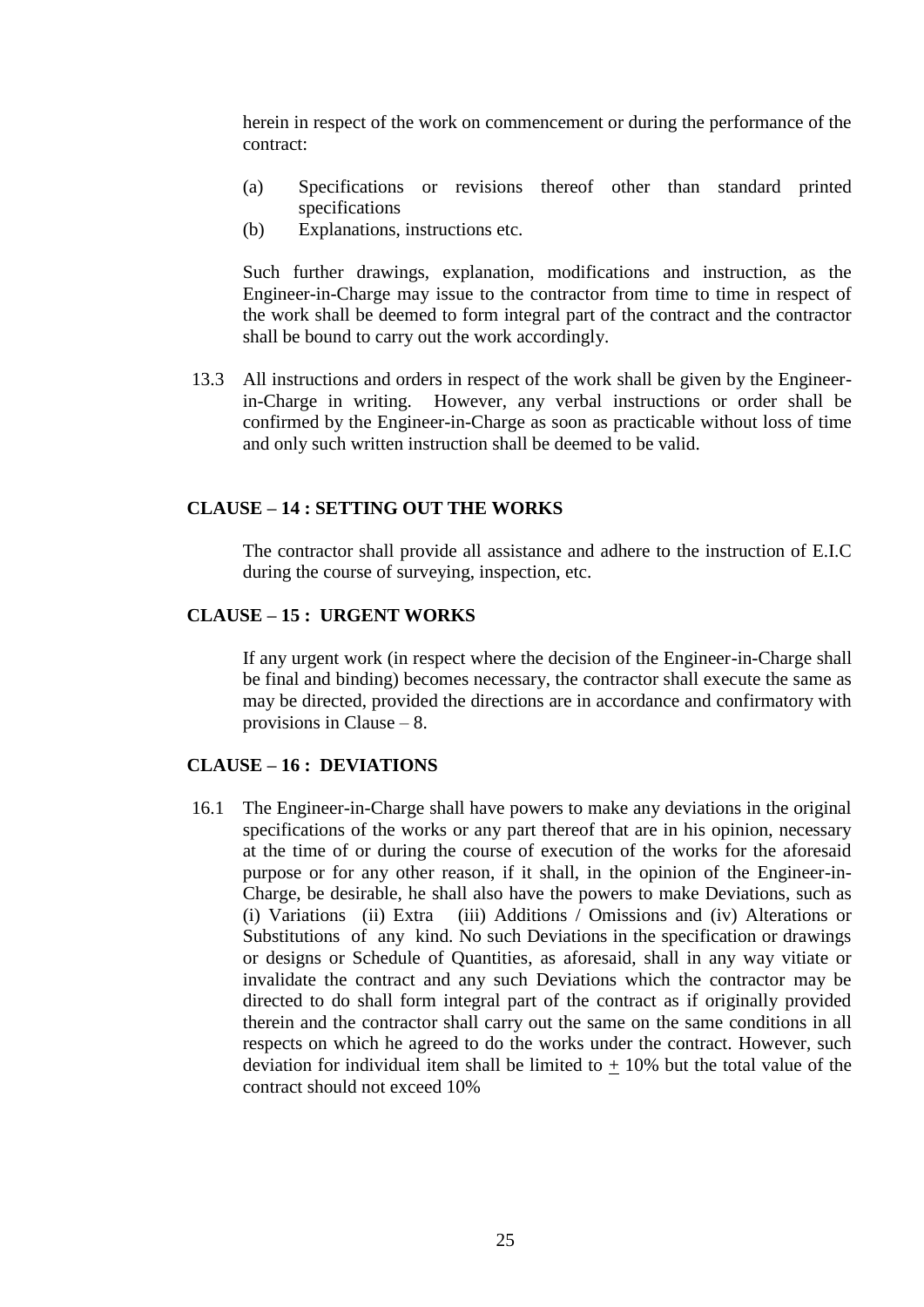- 16.2 Such items of work, as are required, to be executed at the rates already provided in the schedule of quantities, shall apply in respect of the same item(s) of work to be executed due to Variation.
- 16.3 If requested by the contractor the time for completion of the work shall, in the event of any deviation resulting in additional cost over the contract sum be extended in the proportion which altered, additional or substituted work bears to the original contract sum plus such further additional time as may be considered reasonable by the Engineer-in-Charge whose decision shall be conclusive as to such provision:
- 16.4 Under the circumstances, the contractor shall at any stage not suspend the work on account of non-settlement of rates of such Deviated items.

## **CLAUSE - 17: CONTRACTORS SUPERVISION**

- 17.1 The contractor shall either himself supervise the execution of the works or shall appoint at his own expense, an Engineer as his accredited agent approved by the Engineer-in-Charge, if contractor has himself not sufficient knowledge or experience to be capable of receiving instruction or cannot give his full attention to the works. The contractor or his agent shall be present at the site(s) and shall superintend the execution of the works with such additional assistance in each trade, as the work involved shall require and considered reasonable by the Engineer-in-Charge, directions/instructions given by the Engineer-in-Charge to the contractor's agent shall be considered to have the same force as if these had been given to the contractor himself.
- 17.2 If the contractor fails to appoint a suitable agent as directed by the Engineer-in-Charge, the Engineer-in- Charge shall have full powers to suspend the execution of the works until such date as a suitable agent is appointed by the contractor and takes over the supervision of the work. For any such suspension, the contractor shall be held responsible for delay so caused to the works.

### **CLAUSE - 18 : INSTRUCTION AND NOTICE**

- 18.1 Except as otherwise provided in this contract, all notices to be given on behalf of the Authority and all other actions to be taken on its behalf may be given or taken by the Engineer-in-Charge or any officer for the time being entrusted with the functions duties and powers of the Engineer-in-Charge.
- 18.2 All instructions, notices and communications etc. under the contract shall be given in writing and any such oral orders / instructions given shall be confirmed in writing and no such communication which is not given or confirmed in writing shall be valid.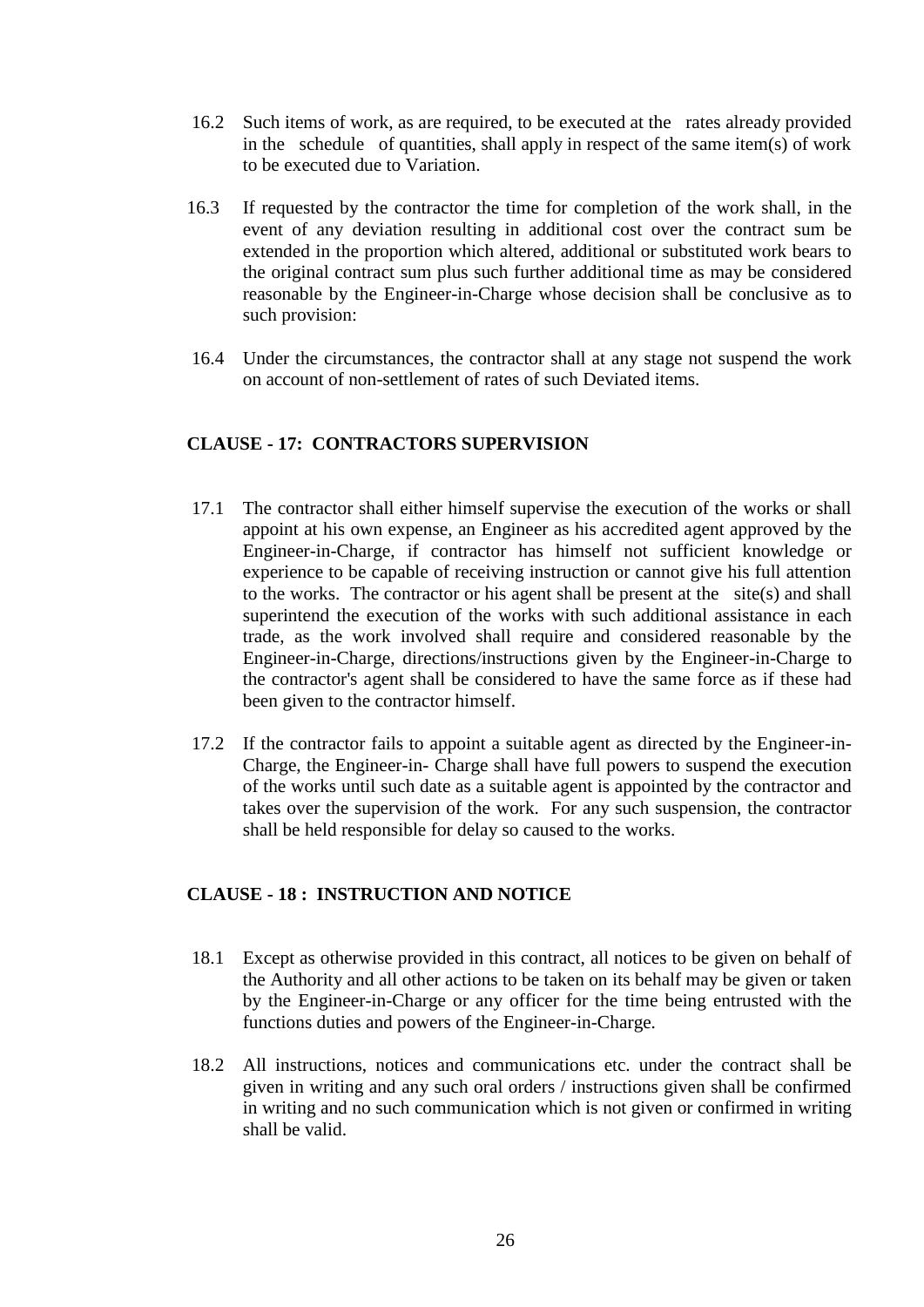- 18.3 All instructions, notices and communications shall be deemed to have been duly given or sent to the contractor, if delivered to the contractor, his authorized agent, or left at, or posted to, the address given by the contractor or his authorized agent or to the last known place of abode or business of the contractor or his agent of services by post shall be deemed to have been served on the date when in the ordinary course of post these would have been delivered to him and in other cases on the day on which the same were so delivered or left.
- 18.4 The Engineer-in-Charge shall communicate or confirm the instructions to the contractor in respect of the execution of work in a work site order book maintained in the office of the Engineer-in-Charge and the contractor or his authorized representative shall confirm receipt of such instructions by signing the relevant entries in this book. If required by the Contractor, he shall be furnished a certified true copy of such instruction(s).

### **CLAUSE -19: PLANT AND EQUIPMENT**

- 19.1 The Contractors shall provide and install all necessary plant; equipment and machinery required for the execution of the work under the contract, at his cost and shall use such methods and appliances for the purpose of all the operations connected with the work covered by the contract, which shall ensure the completion of work(s) within the specified time.
- 19.2 Subject to the availability of any item(s), plant, equipment and machinery the Authority at the written request of the contractor, may issue to the contractor on hire for being deployed on the work contracted for, at pre- determined rates, terms and conditions at the sole discretion of the Engineer-in-Charge.

### **CLAUSE – 20 : PATENT RIGHTS**

The contractor shall indemnify the Authority, its representatives or its employees against any action, claim or proceeding relating to infringement or use of any patent or design or any alleged patent or design rights and shall pay any royalties or other charges which may be payable in respect of any article or material or part thereof included in the contract. In the event of any claim being made or action being brought against the Authority or any agent, servant or employee of the Authority in respect of any such materials as aforesaid the contractor shall immediately be notified thereof. Provided that such indemnity shall not apply when such infringement has taken place in complying with the specific directions issued by the Authority but the contractor shall pay any royalties or other charges payable in respect of any such use, the amount so paid being reimbursement to the contractor only if the use was the result of any drawings and or specifications issued after submission of the tender.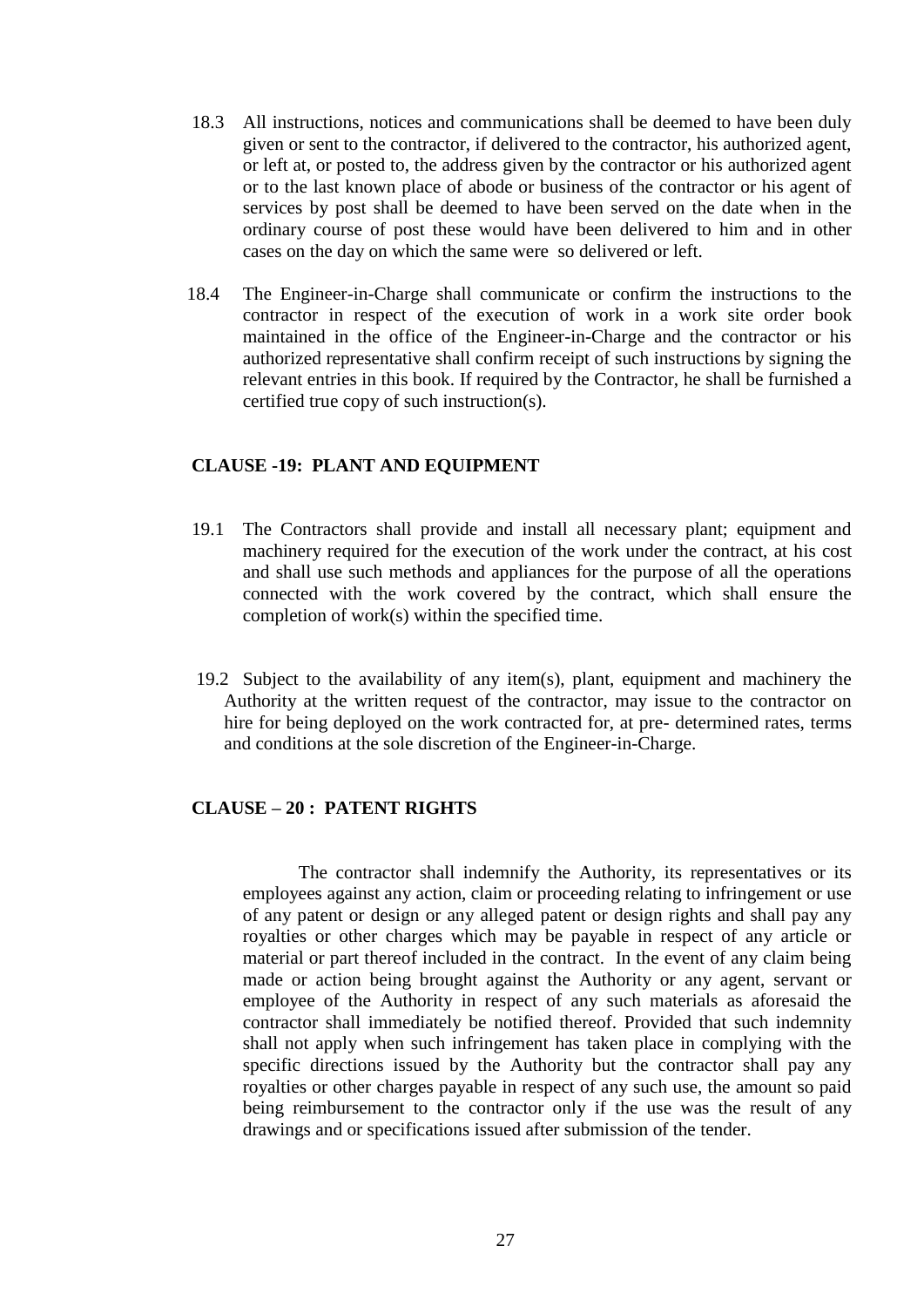### **CLAUSE – 21 : MATERIALS**

- 21.1 The contractor shall at his own expenses provide / arrange all materials required for the bonafide use on work under the contract.
- 21.2 All materials parts to be provided by the contractor shall be in conformity with the specifications laid down in the contract and the contractor shall furnish from time to time proof and samples, at his cost, of the materials parts as may be specified by the Engineer-in-Charge shall also have powers to have such tests, in addition to those specified in the contract, as may be required and the contractor shall provide all facilities to carry out the same. The cost of materials parts consumed in such tests and also expenses incurred thereon shall be borne by the contractor in all cases and also where such tests which are in addition to those provided in the contract disclose that the materials are in conformity with the provisions of the contract.
- 21.3 The Engineer-in-Charge or his representative shall be entitled at any time to inspect and examine any materials parts intended to be used in or the works, either on the site or at factory or workshop or other place(s) where such materials are assembled, fabricated, manufactured or any place where these are lying or from where these are being obtained. For this, purpose, the contractor shall afford such facilities as may be required for such inspection and examination.

#### **CLAUSE - 22: LAWS GOVERNING THE CONTRACT**

The Courts at PATNA only shall have the jurisdiction for filing the award of the arbitration and for any other judicial proceedings.

## **CLAUSE - 23: WATCHING AND LIGHTING**

The Contractor shall provide and maintain at his expense all lights, guards, fencing and watching when and where necessary or as required by the Engineerin- Charge for the protection of the works or for the safety and convenience of those employed on the works or the public.

### **CLAUSE - 24: WORK DURING NIGHT OR ON SUNDAYS AND HOLIDAYS**

24.1 Subject to any provisions to the contrary contained in the contract, none of the works shall be carried out during national holidays without the permission in writing of the Engineer-in-Charge. However, when work is unavoidable or necessary for safety of life, property or works, contractor shall take necessary action immediately and advise the Engineer-in-Charge accordingly.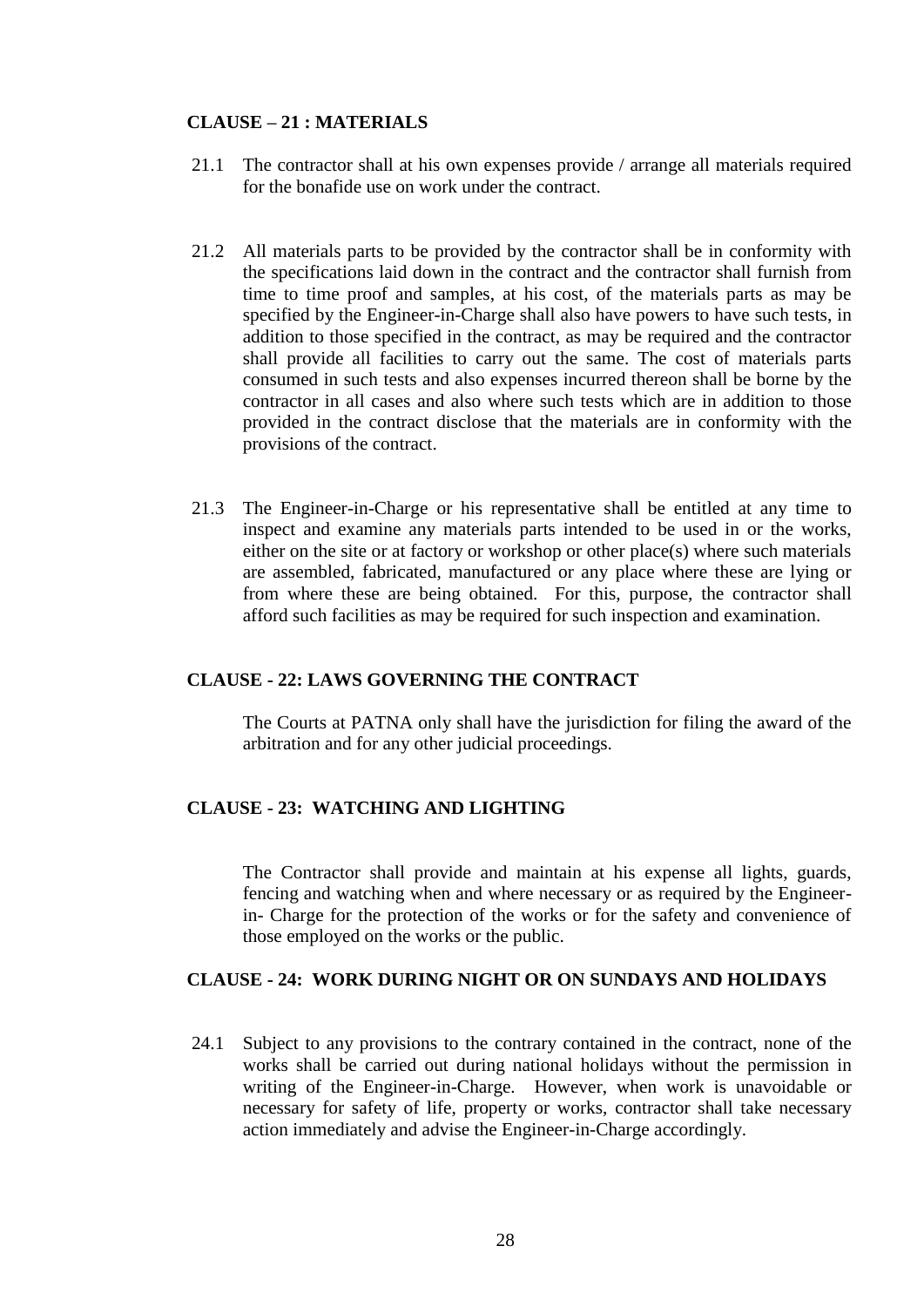24.2 The Engineer-in-Charge at its discretion may, however, direct the contractor that the work may be carried out on holidays, Sundays and/ or extra shifts to ensure completion of works under the contract as scheduled.

## **CLAUSE - 25 : LABOUR**

- 25.1 (a) The contractor shall employ labour in sufficient numbers to maintain the required rate of progress and of quality to ensure workmanship of the degree specified in the contract and to the satisfaction of the Engineer-in-Charge. The Contractor shall not employ in connection with the works any person who has not completed eighteen years of age the minimum age specified in Indian Labour Law.
	- (b) If any foreigner is employed by the contractor to work within the site the later shall ensure that such foreigner possesses the necessary special permit issued by the civil Authorities in writing and also comply with the instructions issued therefore from time to time. In the event of any lapse in this regard on the part of such foreigner the contractor shall be personally held responsible for the lapse & Authority shall not be liable in any event.
	- (c) The Contract is liable for cancellation if either the contractor himself or any of his employee is found to be a person who has held Class-I post under the Authority immediately before retirement and has within two years of such retirement accepted without obtaining the previous permission of the Authority or of the Chairman as the case may be and employment as contractor for, or in connection with the execution of the public works, or as an employee of such contractor. If the contract is terminated on account of the failure of the contractor to comply with the above clause, the Authority shall be entitled to recover from him such damages as may be determined by the Engineer-in-Charge with due regard to the inconvenience caused to the Authority on account of such termination without prejudice to the Authority's right to proceed against such officer.
- 25.2 The contractor shall furnish and deliver fortnightly to the Engineer-in-Charge, a distribution return of the number and description by trades of the works of people employed on the works. The contractor shall also submit on the 4th and 19th of every month for the period of second half of the preceding month and first half of the current month respectively to the Engineer-in-Charge, a true statement in respect of the following.
	- i) Any accidents if occurred during the said fortnight showing the circumstances under which they happened and the extent of damage and injury caused by them and.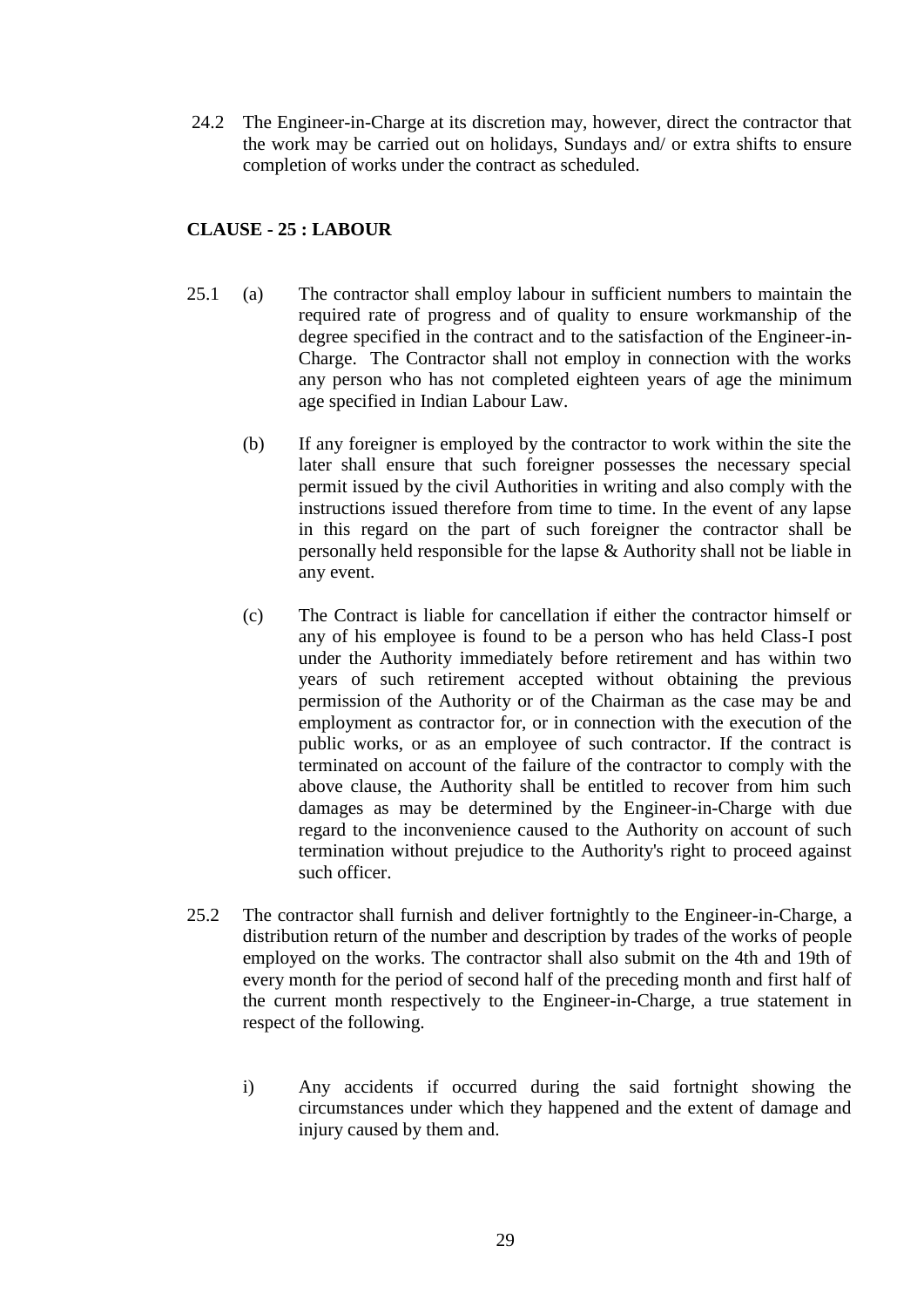- ii) the number of female workers who have been allowed maternity benefit as provided in the Maternity Benefit Act 1961 or Rules made thereunder and the amount paid to them.
- iii)
- 25.3 The Contractor shall pay to labourer employed by him either directly or through sub-contractors wages not less than wages as defined in Minimum Wages Act and amendments made from time to time.
- 25.4 The Contractor shall in respect of labour employed by him either directly or though sub-contractor comply with or cause to be complied with the contract labour (Regulation and Abolition) Act 1970 and Rules framed thereunder in regard to all matters provided therein.
- 25.5 The Contractor shall comply with the provision of all the Acts Laws, any Regulation or Bye Laws of any Local or other Statutory Authority applicable in relation to the execution of works such as :
	- i) Payment of Wages Act, 1936 (Amended)
	- ii) Minimum Wages Act, 1948 (Amended).
	- iii) The Contract Labour (Regulation & Abolition) Act, 1970 with Rules framed there under as amended.
	- iv) Workmen Compensation Act, 1923 as amended by Amendment Act no.65 of 1976.
	- v) Employer's Liability Act 1938 (Amended)
	- vi) Maternity Benefit Act. 1961 (Amended)
	- vii) The Industrial Employment (Standing orders) Act 1946 (Amended).
	- viii) The Industrial Disputes Act. 1947 (Amended)
	- ix) Payment of Bonus Act.1965 and Amended Act No. 43 of 1977 and No. 48 of 1978 and any amended thereof:
	- x) The Personal Injuries (Compensation Insurance) Act 1963 and any modifications thereof and rules made thereunder from time to time. The Contractor shall take into account all the above and financial liabilities in his quoted rates and nothing extra, whatsoever, shall be payable to him on this account.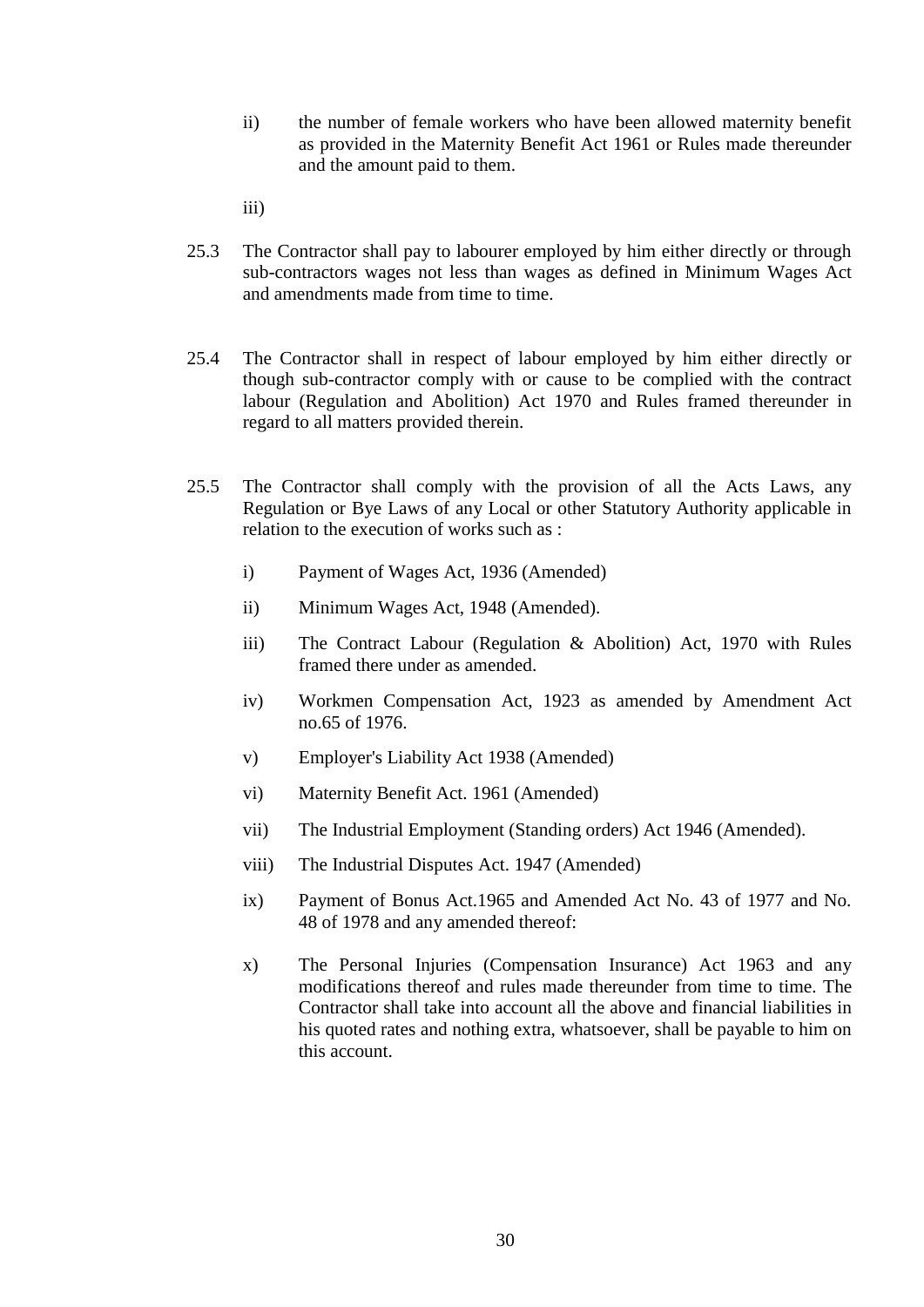- 25.6 The Contractor shall be liable to pay his contribution and the employees contribution to the State Insurance Scheme in respect of all labour employed by him for the execution of the contract, in accordance with the provision of "the Employees State insurance Act 1948" as amended from time to time. In case the Contractor fails to submit full details of his account of labour employed and the contribution payable the Engineer-in- Charge shall recover from the running bills of the contribution an amount of contribution as assessed by him. The amount so recovered shall be adjusted against the actual contribution payable for Employees State Insurance.
- 25.7 The Engineer-in-Charge shall on a report having been made by an inspecting officer as defined in the Contract Labour (Regulation and Abolition) Act and Rules or on his own in his capacity as Principal Employer, have the power to deduct from the amount due to the contractor any sum required on estimated to be required for making good the loss suffered by worker(s) by reason of nonfulfillment of the conditions of the Contract for the benefit of Workers, nonpayment of wages or of deduction made from him for wages which are not justified by the terms of the contract or non- observance of the said Act and Rules framed there under with amendments made from time to time.
- 25.8 The Contractor shall indemnify the Authority against any payments to be made under and for observance of the Regulation Laws, Rules as stipulated in Clause-25.5 above without prejudice to his right to claim indemnity from his subcontractors. In the event of the contractor's failure to comply with the provisions of all the Act/Laws stipulated in Clause-25.5 or in the event of decree or award or order against the contractor having been received from the competent authority on account of any default or breach or in connection with any of the provisions of the Act/Law/Rules mentioned in Sub-Clause 25.5 above, the Engineer-in-Charge without prejudice to any other right or remedy under the contract shall be empowered to deduct such sum or sums from the Bill of the contractor or from his security deposit or from other payment due under this contract or any other contract to satisfy within a reasonable time the provisions of the various Act/Laws/Rules/Codes as mentioned under Sub-Clause 25.5 above, on the part of the contractor under the contract on behalf of and at the expenses of the contractor and make payment and /or provide amenities/ facilities/services accordingly. In this regard, the decision of the Engineer-in-Charge shall be conclusive and binding on the contractor.
- 25.9 In the event or the Contractor committing a default or breach of any of the provisions of the aforesaid Contract's Labour (Regulation and Abolition) Act and Rules as amended from time to time or furnishing any information or submit ting or filling any form/Register/Slip under the provisions of these Regulations which is materially incorrect then on the report of the Inspecting officer as defined in the relevant Acts and Rules as referred in Clause 25.5 above, the Contractor shall without prejudice to any other liability pay to the Authority a sum not exceeding Rs.50/- (Rs. Fifty only) as liquidated damages for every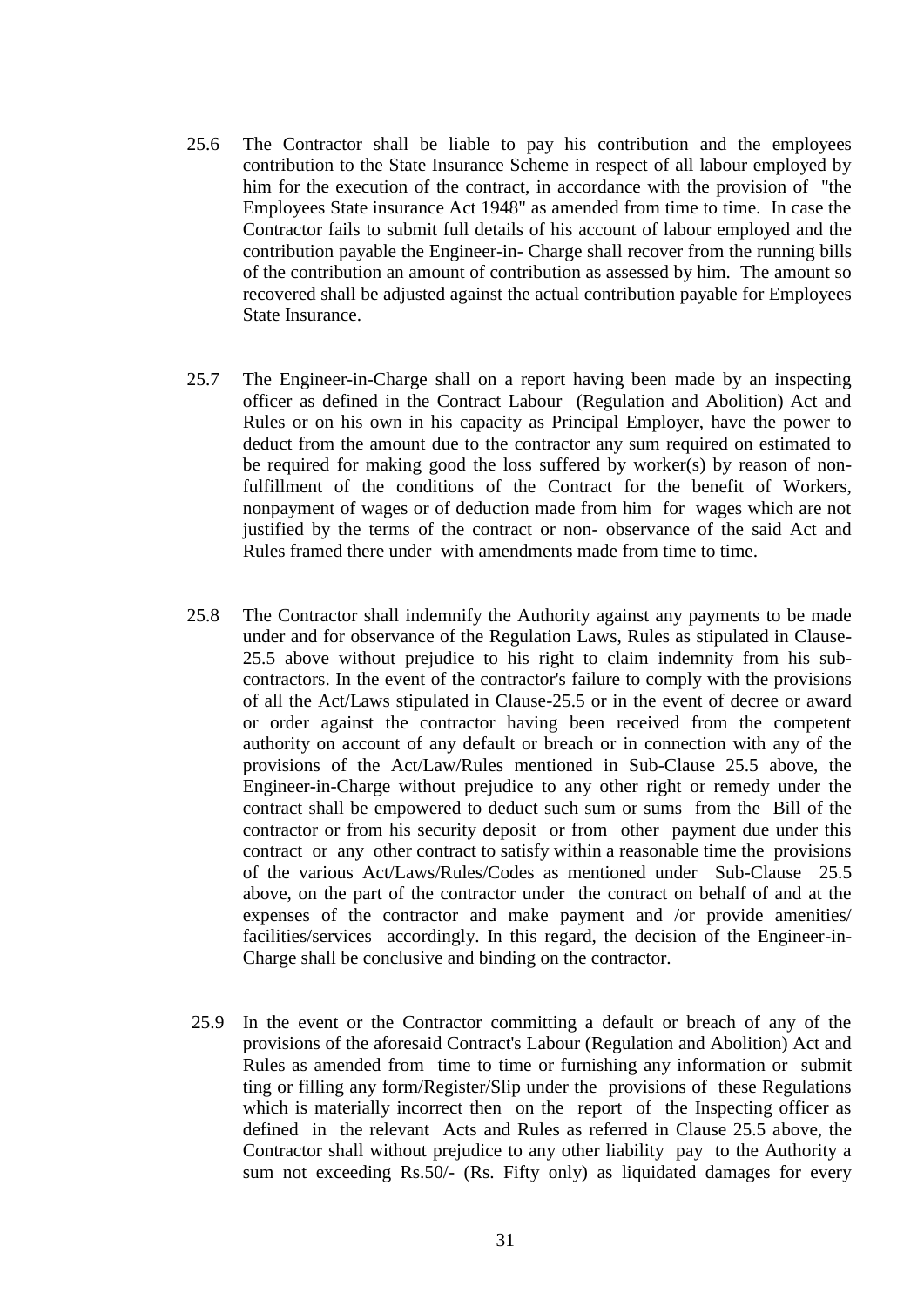default, breach or furnishing, making, submitting, filling materially incorrect statement as may be fixed by the Engineer-in-Charge. The decision of the Engineer-in-Charge in this respect shall be final & binding.

- 25.10 The Contractor shall at his own expenses Comply with or cause to be complied with the Provisions/ Rules provided for welfare and health of Contract Labour in the Contract Labour (Regulation and Abolition) Act and other relevant Acts and Rules framed there under or any other instructions issued by the Authority in this regard for the protection of health and for making sanitary arrangements for workers employed directly or indirectly on the works. In case the contractor fails to make arrangements as aforesaid, the Engineer-in-Charge shall be entitled to do so and recover the cost thereof from the contractor.
- 25.11 The Contractor shall at his own expense arrange for the safety or as required by the Engineer-in-Charge, in respect of all labour directly or indirectly employed for performance of the Works and shall provide all facilities in connection therewith. In case the contractor fails to make arrangements and provide necessary facilities as aforesaid, the Engineer-in- Charge shall be entitled to do so and recover the cost thereof from the Contractor. But this will not absolve the contractor of his responsibility or otherwise thereof.
- 25.12 Failure to comply with "Provisions/Rules made for Welfare and Health of Contract Labour" Safety Manual, or the provisions relating to report on accidents and grant of maternity benefits to female workers and the relevant Act/Rules referred in clause 25.5 above shall make the contractor liable to pay to the Authority as liquidated damages an amount not exceeding Rs. 50/- for each default or materially incorrect statement. The decision of the Engineer-in-Charge in such matters based on reports from the inspecting Officers as defined in the relevant Acts and Rules as referred in clause 25.5 above shall be final and binding and deductions for recovery of such liquidated damages may be made from any amount payable to the contractor. In the event of any injury, disability or death of any workmen in or about the work employed by the contractor either directly or through his sub-contractor, contractor shall at all time indemnify and save harmless the Authority against all claims, damages and compensation under the Workmen Compensation Act. 1923 as amended from time to time or in other Law for the time being in force and Rules there-under from time to time and also against all costs, charges and expenses of any smooth action by proceedings arising out of such accidents or injury, disability or death of a workmen and against all sum or sums which may with the consent of the contractor be paid to compromise or compound any claim in this regard. If any award, decree or order is passed against the contractor for recovery of any compensation under the Workmen Compensation Act, 1923, for any injury, disability or death of a workman by any competent court, the said sum or sums shall be deducted by the Engineer-in-Charge from any sum then due or that may become due to the contractor or from his security deposit or sale thereof in full or part under the contract or any other contract with the Authority towards fulfillment of the said decree, award or orders.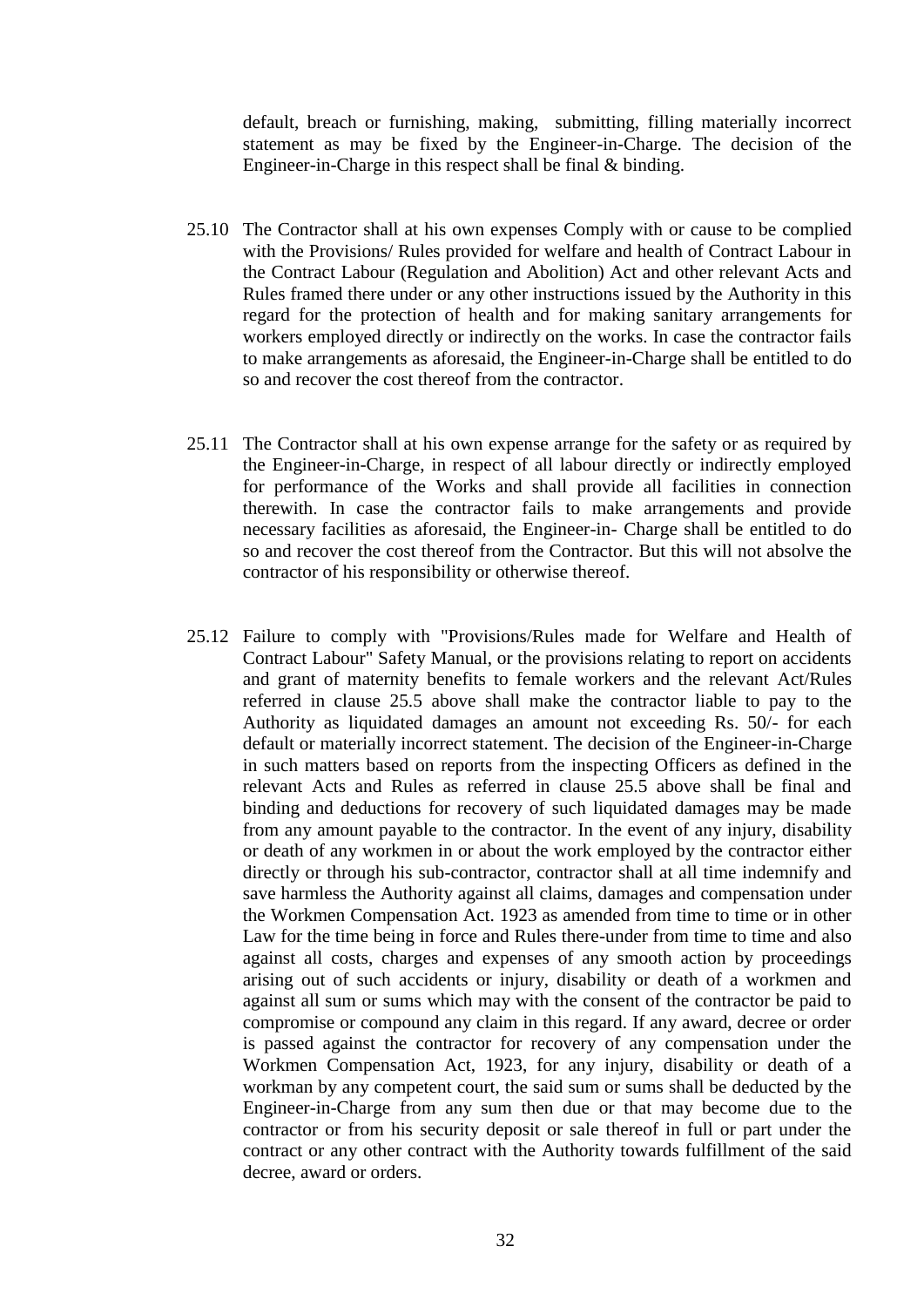25.13 Provided always that the contractor shall have no right to claim payments/claims whatsoever on account of his compliance with his obligations under this clause and Labour Regulation.

#### 25.14 A**LCOHOLIC LIQUOR OR DRUGS.**

The contractor shall not otherwise than in accordance with the statutes ordinance and Government Regulations or orders for the time being in force import, sell, give, barter or otherwise dispose of any alcoholic liquor or drugs to permit or suffer any such import, sale, gift, barter or disposal by his sub-contractor, agent or employees.

#### **25.15 ARMS AND AMMUNITION**

The contractor shall not give, barter or otherwise dispose of to any person or persons any arms or ammunition of any kind or permit to suffer the same as aforesaid.

#### **25.16 REMOVAL OF CONTRACTOR'S MEN**

The Contractor shall employ for the execution of the works only such persons as are skilled and experienced in their respective trades and Engineer-in-Charge shall be at liberty to object to and require the contractor to remove from the works any persons employed by the Contractor for the execution of the works who, in the opinion of the Engineer-in-Charge, misconduct himself or is incompetent or negligent in the proper performance of his duties. The contractor shall forthwith comply with such requisition and such person shall not be again employed upon the works without permission of the Engineer-in-Charge.

## **CLAUSE – 26 : MATERIALS OBTAINED FROM EXCAVATION AND TREASURE TROVE, FOSSILS, ETC.**

- 26.1 Materials of any kind obtained from excavation on the site shall remain the property of the Authority and shall be disposed off as directed by the Engineerin-Charge.
- 26.2 However if any of the materials thus obtained from excavation on the site is such as can be used in the execution of the work under the contract, the contractor will be allowed to use the same free of cost (except that any amount of royalty paid for in this regard by the Authority shall be recoverable from the contractor) for the aforesaid purpose provided the same is found suitable and is approved by the Engineer-in-Charge.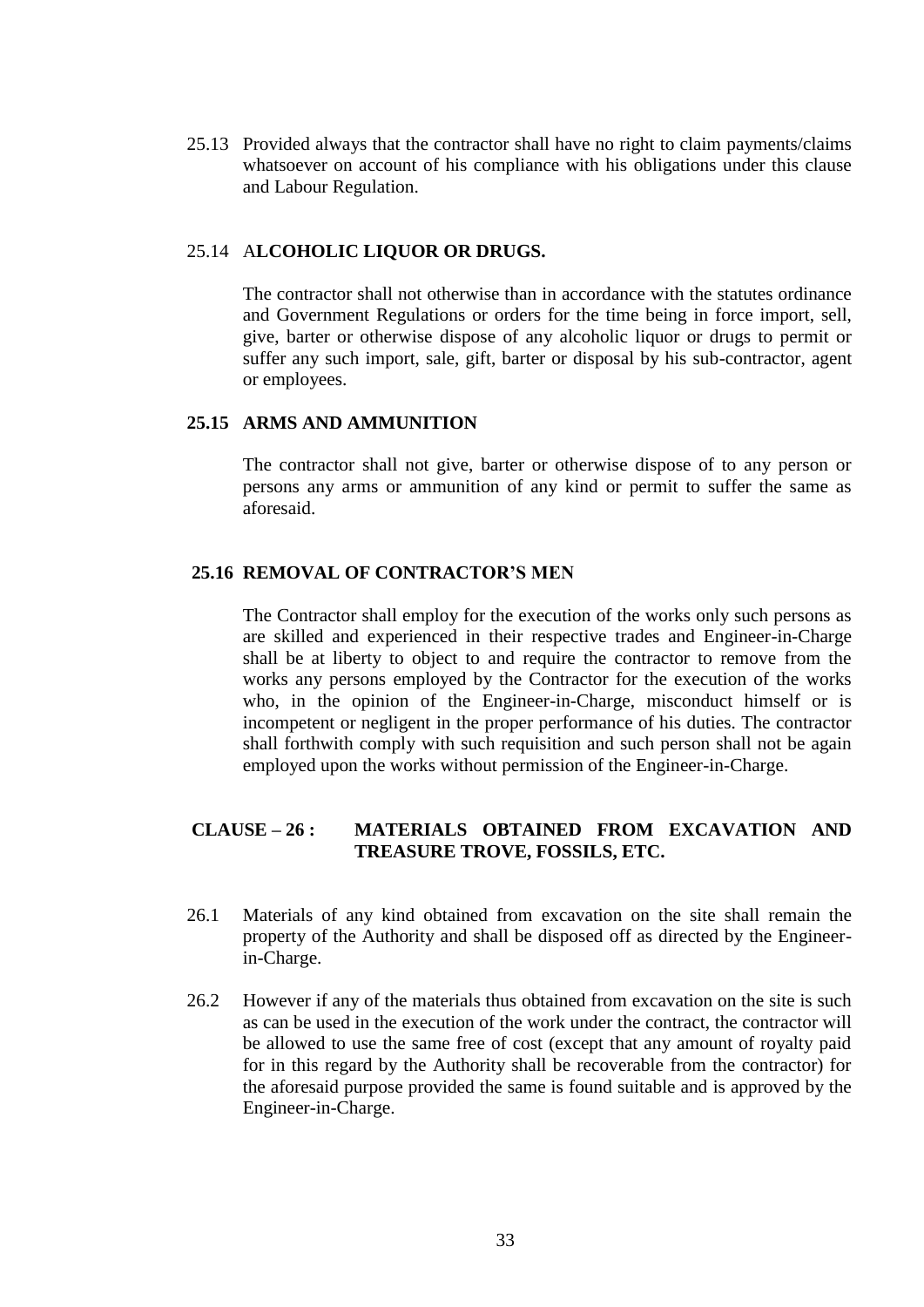26.3 Fossils, coins, articles of value, structures and other remains or things of geological or archeological interest discovered on the site shall be the absolute property of the Authority. The contractor shall take reasonable precautions to prevent his labour or any other person from removing or damaging any such article or thing and shall acquaint the Engineer-in-Charge with such discovery and carryout the Engineer-in-Charge"s directions as to the disposal of the same at the expense of the Authority.

## **CLAUSE – 27: FORCE MAJEURE**

- 27.1 The term Force Majeure shall herein mean Riots (other than among the contractor's employees), Civil Commotion (to the extent no insurable), war (whether declared or not), invasion, act of foreign enemies, hostilation, civil war, rebellion, revolution, insurrection, military or usurped power, damage from aircraft, nuclear fission, acts of God, such as earthquake (above 7 magnitude on Richter Scale), lightning, unprecedented floods, fires not caused by contractor's negligence and other such causes over which the contractor has no control and are accepted as such by the Engineer-in-Charge, whose decision shall be final and binding. In the event of either party being rendered unable by Force Majeure to perform any obligation required to be performed by them under this contract, the relative obligation of the party affected by such Force Majeure shall be treated as suspended for the period during which such Force Majeure cause lasts, provided the party allowing that it has been rendered unable as aforesaid, thereby shall notify within 15 days of the alleged beginning and ending thereof giving full particulars and satisfactory evidence in support of such cause.
- 27.2 For delays arising out of Force Majeure, the bidder shall not claim extension in completion date for a period exceeding the period of delay attributable to the causes of Force Majeure and neither the Authority nor the bidder shall be liable to pay extra costs provided it is mutually established that Force Majeure conditions did actually exist.
- 27.3 If any of the Force Majeure conditions exists in the places of operation of the bidder even at the time of submission bid, he shall categorically specify in his bid and state whether they have been taken into consideration in their quotations.

### **CLAUSE - 28 : LIABILITY FOR DAMAGE, DEFECTS OR IMPERFECTIONS AND RECTIFICATION THEREOF**

28.1 If the contractor or his labour or sub-contractor, injure, destroy or damage, battery, solar panel, lighting system, road, fence, enclosures, water pipe, cables, buildings, drains, electricity or telephone posts, wires, trees, grass line, cultivated land in the area in which they may be working or in the area contiguous to the premises on which the work or any part of it is being executed or if any damage is caused during the progress of work, the Contractor shall upon receipt of a notice in writing in that behalf from the Engineer-in-Charge, make good the same at his cost.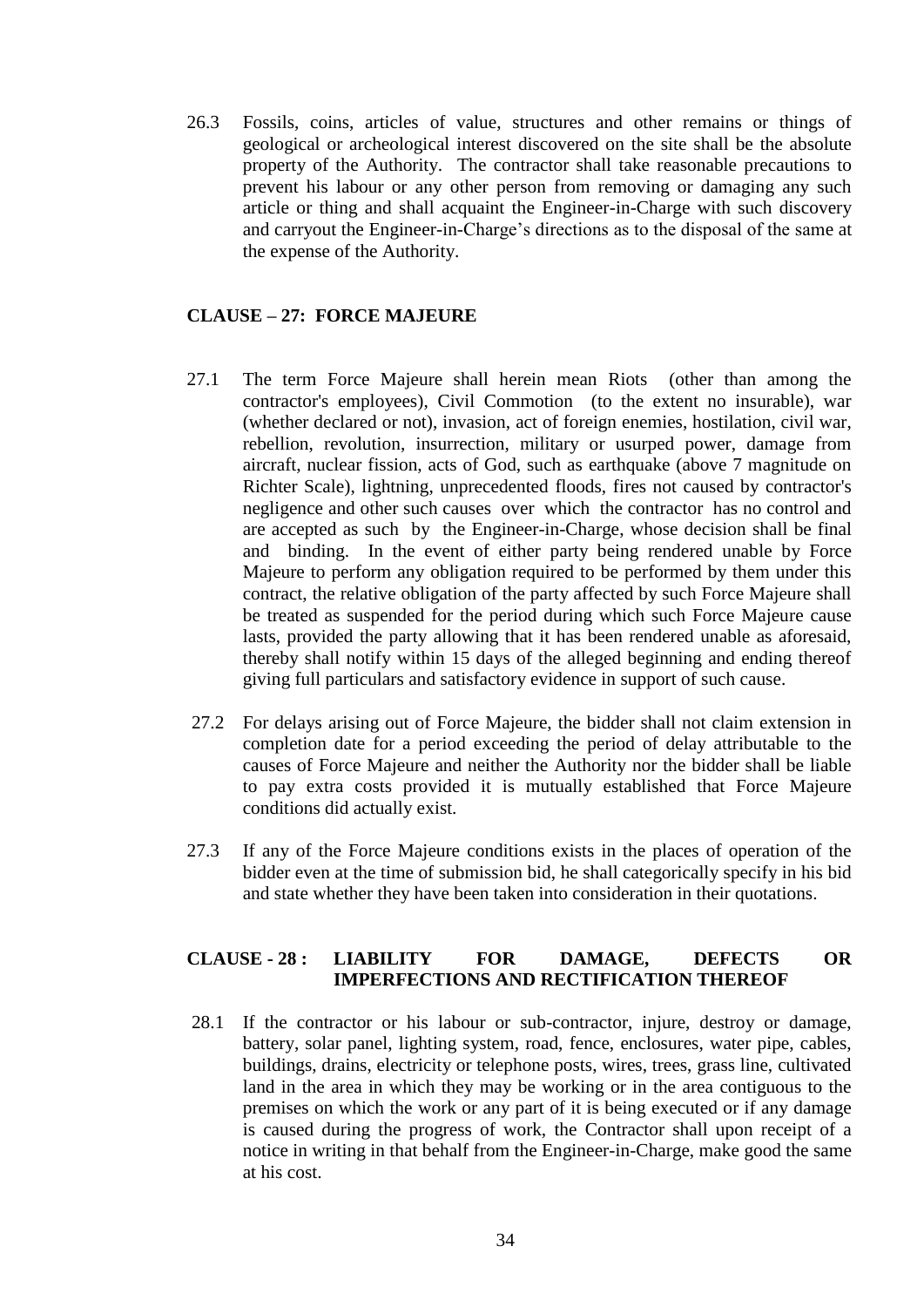- 28.2 If it appears to the Engineer-in-Charge or his representative at any time during to or prior to the expiration of the Defects Liability period that any work has been executed with unsound, imperfect or unskilled workmanship or that any materials or articles provided by the Contractor for execution of the work are unsound or of a quality inferior to that contracted for, or otherwise not in accordance with the Contract, or that any defect, shrinkage or other faults found in the work arising out of defective or improper materials or workmanship, the Contractor shall, upon receipt of a notice in writing in that behalf from the Engineer-in- Charge forthwith rectify or remove and reconstruct the work so specified in whole or in part, as the case may be, and/or remove the materials/articles so specified and provide other proper and suitable materials at his expense.
- 28.3 All damages caused by accidents or carelessness of the contractor or any of his employees or any property belonging to the Authority is wasted or is misused by the contractor or any of his employees shall be to the account of the contractor, who shall make good the loss.

### **CLAUSE – 29 : CONTRACTOR'S LIABILITY AND INSURANCE**

- 29.1 From commencement to completion of the work(s) as a whole, the Contractor shall take full responsibility for the care thereof and for taking precautions to prevent loss or damage. He shall be liable for any damage or loss that may happen to the works or any part thereof and to the Authority's Plant, Equipment and Material (hired or issued to the Contractor) shall be in good order and condition and in conformity in every respect with the requirements of the Contract and instructions of the Engineer-in-Charge.
- 29.2 i) Neither party to the contract shall be liable to the other in respect of any loss or damage which may occur or arise out of "Force Majeure" to the works or any part thereof on to any material or article at site but not incorporated in the works or to any person or anything or material whatsoever or either party provided such a loss or damage could not have been foreseen or avoided by a prudent person and the either party shall bear losses and damages in respect of their respective men and materials. As such liability of either party shall include claims/ compensations of the third party also.
	- ii) Provided, however, in an eventuality as mentioned in sub-clause 29.2 (i) above, the following provisions shall also have effect:
	- (a) The Contractor shall, as may be directed in writing by the Engineer-in-Charge proceed with the completion of the works under and in accordance with the provisions and conditions of the contract, and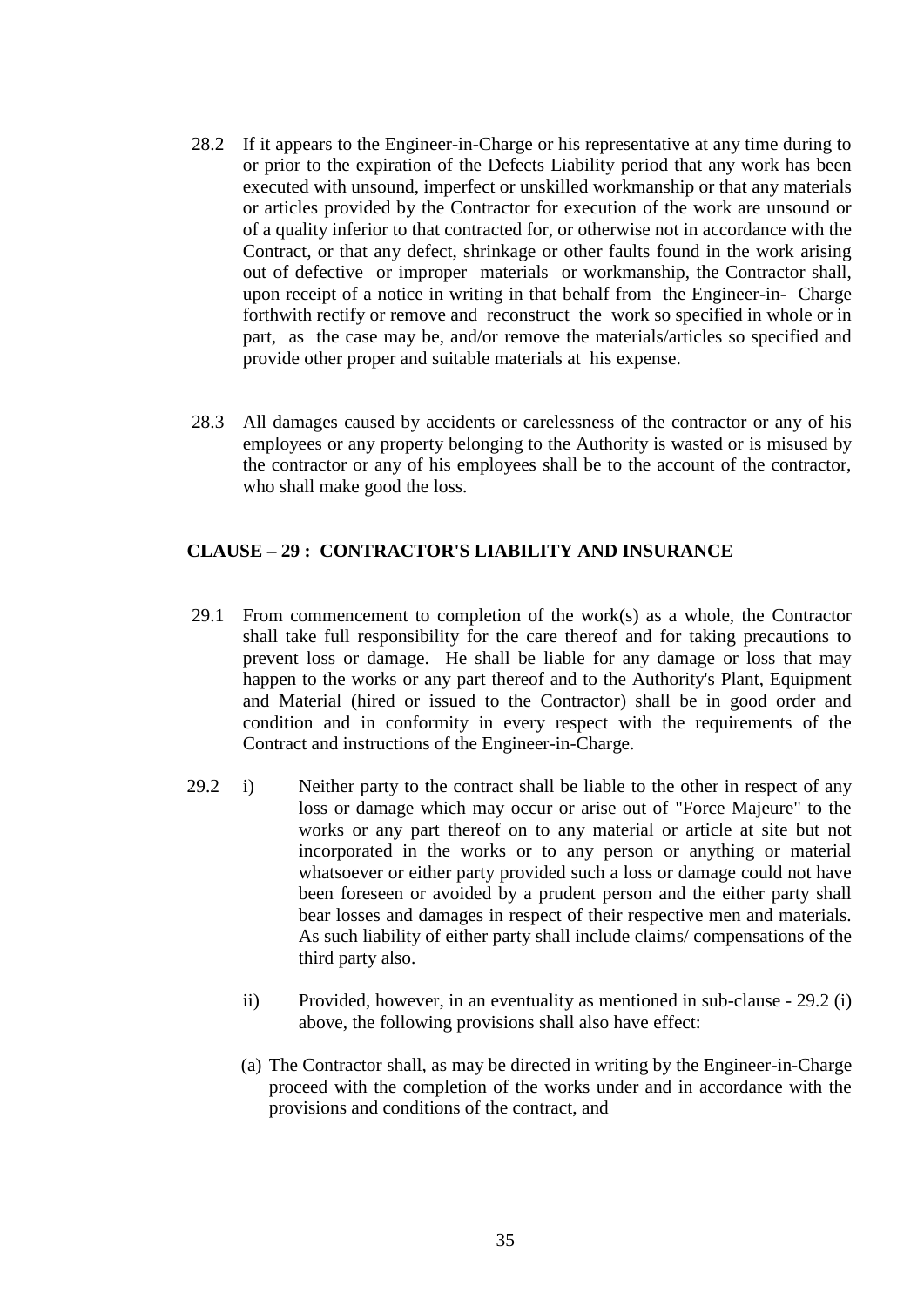- (b) The Contractor shall, as may be directed in writing by the Engineer-incharge, re-execute the works lost or damaged, remove from the site any debris and so much of the works as shall have been damaged and carry the Authority's  $T \& P$ , Plant and Equipment, Material etc. to the Authority's store. The cost of such re-execution of the works, removal of damaged works and carrying of Authority's store shall be ascertained in the same manner as for deviations and this shall be ascertained in the same manner as for deviations and this shall be added to the contract sum. Provided always that the Contractor shall, at his own cost, repair and make good so much of the loss or damage as has been occasioned by any failure on his part to perform his obligations under the contract or not taking precautions to prevent loss or damage or minimise the amount of such loss or damage, Final assessment of loss or damage shall be decided by the Engineer-in-Charge and his decision shall be final and binding.
- 29.3 The contractor shall take special precautions to see that public places and roads adjacent to contractor's yard are not blocked at anytime either by his material or by his workmen. The roads are to be kept always clear and no equipment/materials shall be stacked.
- 29.4 The navigable waterways shall not be blocked by Contractor's vessels. The anchors dropped in the waterways shall be properly marked and removed after done with.
- 29.5 The contractor shall indemnify and keep indemnified the Authority against all losses and claims for death, injuries or damage to any person or any property whatsoever which may arise out of or in consequence of the construction and maintenance, of works during the contract period and also against all claims, demands, proceedings, damages, costs, charges and expenses whatsoever in respect of or in relation thereto, and such liabilities shall include claims/compensations of the third party.
- 29.6 (a) Before commencing execution of the work, the Contractor shall without in any way limiting his obligations and responsibilities under this condition, insure against any damage, loss or injury which may occur to any property (excluding that of the Authority but including the Authority building rented to the contractor wholly or in part and any part of which is used in part and any part of which is used by him for storing combustible materials) public liability by arising out of the carrying out of the contract. For this purpose the contractor shall take out, pay all costs and maintain throughout the period of his contract public liability with the following coverage.
	- i) Public liability limits for bodily injury or death not less than Rs. 1,00,000/- for one person and Rs. 2,00,000/- for each accident.
	- ii) Property liability limits for each accident not less than Rs. 1,00,000/-.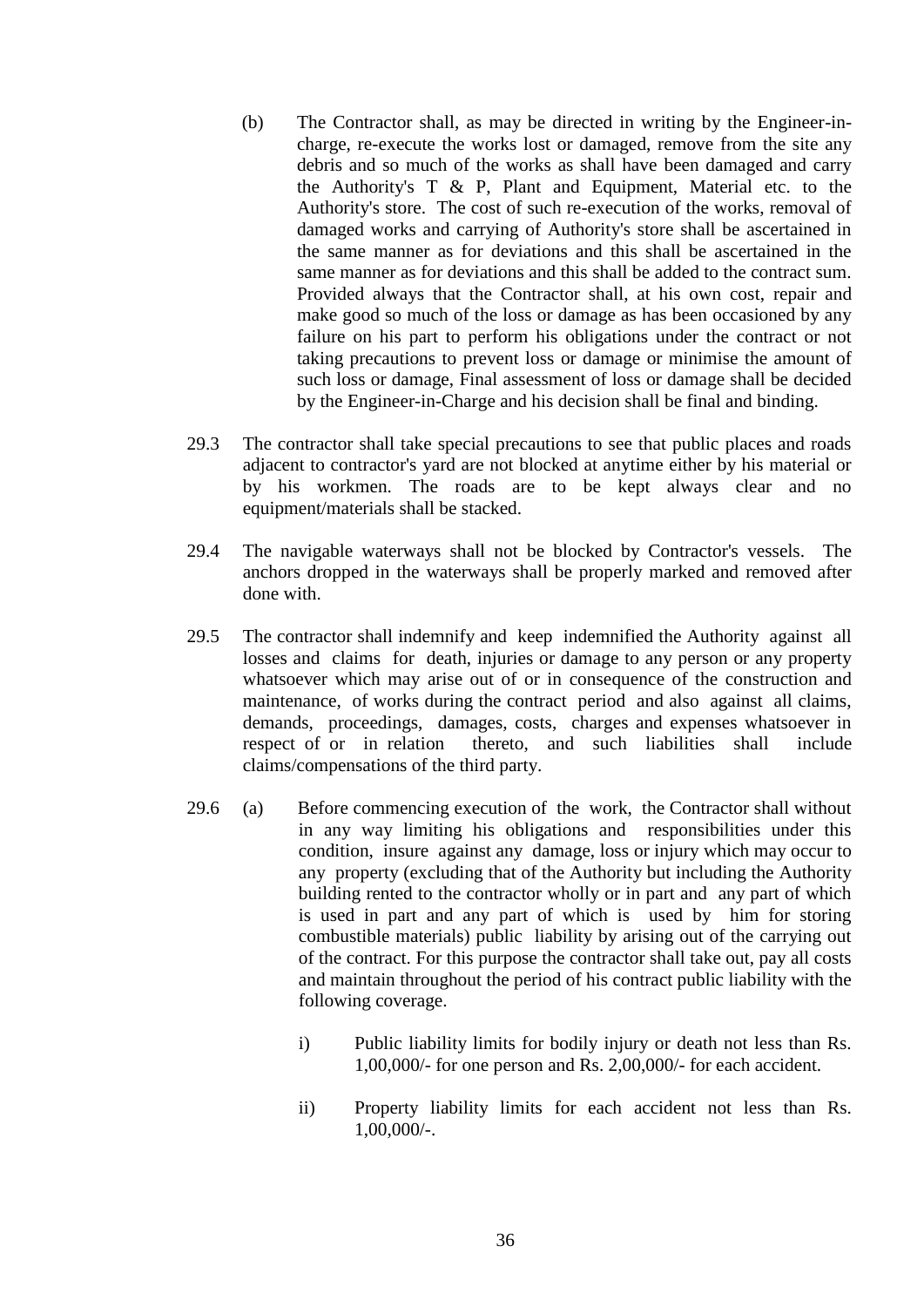- iii) The Contractor shall prove to the Engineer-in Charge from time to time that he has taken out all the insurance policies referred to above and has paid the necessary premiums for keeping the policies alive till expiry of the Defects Liability Period.
- (b) The Contractor shall ensure that similar insurance policies are taken out by his sub-contractor (if any) and shall be responsible for any claims or losses to the Authority resulting from their failure to obtain adequate insurance protection in connection thereof. The Contractor shall produce or cause to be produced by his sub-contractors (if any) as the case may be, relevant, policy or policies and premium receipt as and when required by the Engineer-in-Charge.
- (c) If the contractor and/or his sub- contractor (if any) shall fail to effect and keep in force the insurance referred to above or any other insurance which he/they may be required to effect under the term of the Contract then and in any such case the Authority may, without being bound to effect and keep in force any such insurance and pay such premium or premiums as may be necessary for that purpose and from time to time deduct the amount so paid by the Authority from any moneys due or which may become due to the contractor or recover the same as a debt due from the contractor.
- (d) The contractor shall at his own expense arrange for the safety provisions as required in respect of the works covered under this contract as per the instruction of Engineer-in-charge. In case, the contractor fails to comply with the provisions of the safety the Engineer- in-Charge shall be entitled to and make the necessary arrangements at the risk and cost of the contractor. This will, however, not absolve the Contractor of his overall responsibility to execute the works under the contract.

#### **CLAUSE – 30 : SUSPENSION OF WORKS**

30.1 The contractor shall on the order of the Engineer-in-Charge suspend the progress of the works or any part thereof for such time or times and in such manner as the Engineer-in-Charge may consider necessary and shall during such suspension properly protect and secure the work so far as is necessary in the opinion of the Engineer-in-Charge.

#### **CLAUSE – 31: FORECLOSURE OF CONTRACT IN FULL OR IN PART DUE TO ABANDONMENT OR REDUCTION IN SCOPE OF WORK**

If at any time after acceptance of the tender the Authority decides to abandon or reduce the scope of the works for reason whatsoever and hence does not require the whole or any part of the works to be carried out, the Engineer-in-Charge shall give notice in writing to that effect to the contractor and the Contractor shall have no claim to any payment of compensation or otherwise whatsoever, on account of any profit or advantage which he might have derived from the execution of the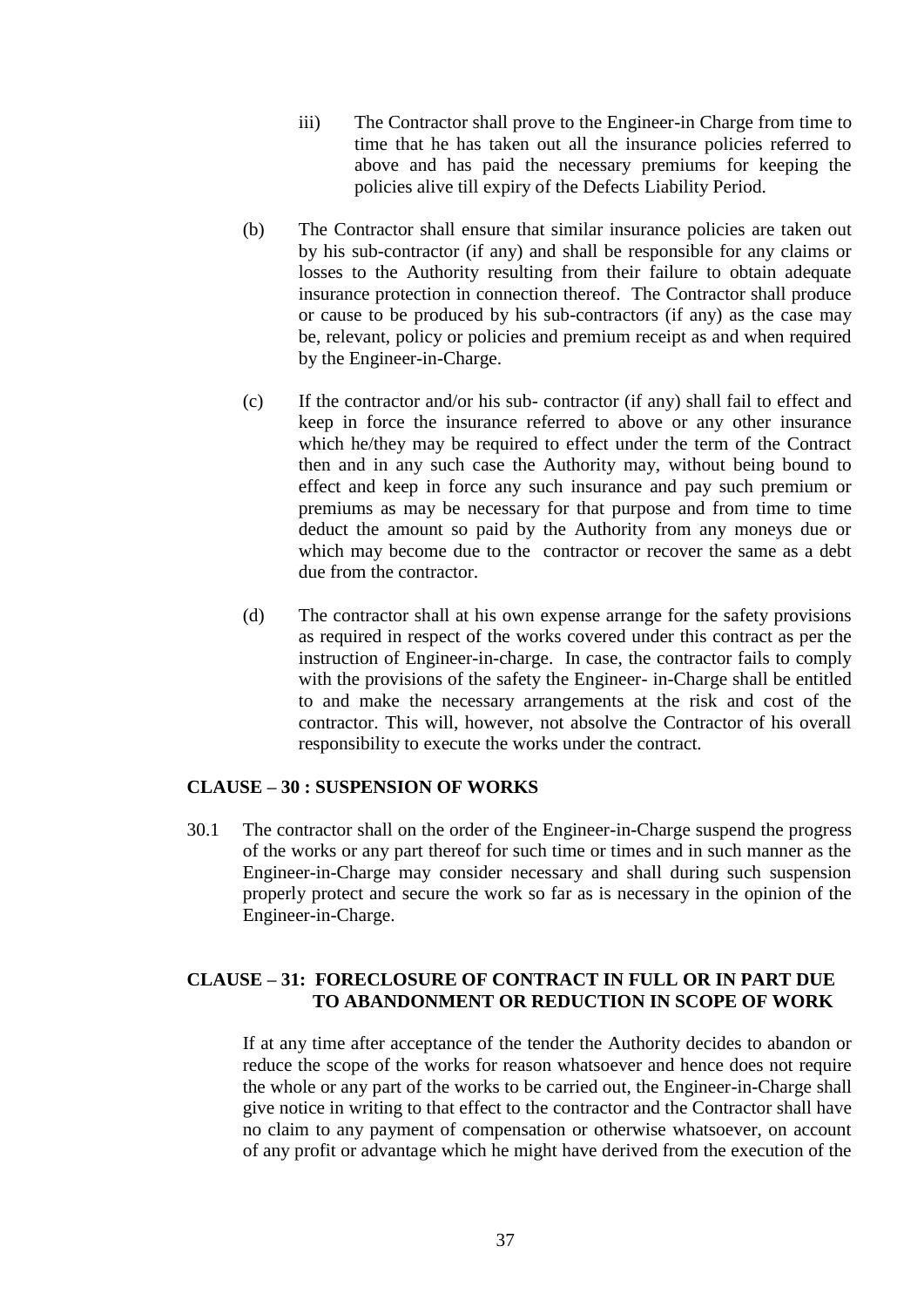works in full but which he could not derive in consequence of the fore closure of the whole or part of the works.

#### **CLAUSE – 32 : TERMINATION OF CONTRACT ON DEATH**

If the Contractor is an individual or a proprietary concern and the individual or the proprietor dies, or if the Contractor is a partnership concern and one of the partners dies, then, unless the Engineer-in-Charge is satisfied that the legal representatives of the individual contractor or of the proprietor of the proprietary concern and in the case of partnership, the surviving partners are capable of carrying out and completing the contract, the Engineer-in-Charge shall be entitled to terminate the Contract as to its incomplete part without the Authority being in anyway liable to payment of any compensation whatsoever on any account to the estate of the deceased Contractor and/or to the surviving partners of the Contractor's firm on account of termination of the Contract. The decision of the Engineer-in-Charge that the legal representatives of the deceased contractor or the surviving partners of the Contractor's firm cannot carry out and complete the works under the contract shall be final and binding on the parties. In the event of such termination, the Authority shall not hold the estate of the deceased Contractor and/or the surviving partners of the Contractor's firm liable for damages for not completing the contract. Provided that the power of the Engineer-in-Charge of such termination of contract shall be without prejudice to any other right or remedy which shall have accrued or shall accrue to him under the contract.

#### **CLAUSE– 33 : CORRUPT PRACTICE & TERMINATION OF CONTRACT IN FULL OR IN PART**

- 33.1 If the contractor
	- i) commits default in complying with or commits breach of any of the terms and conditions of the contract and does not remedy it or take effective steps to remedy it immediately and not later than 10 days in any case after a notice in writing is given to him in that behalf by the Engineerin-Charge; or
	- ii) fails to complete the work (s) or any item of work (s) within the time or any extended time under the contract and does not complete the work (s) or any item of works within the period specified in a notice given in writing in that behalf by the Engineer-in-Charge ; or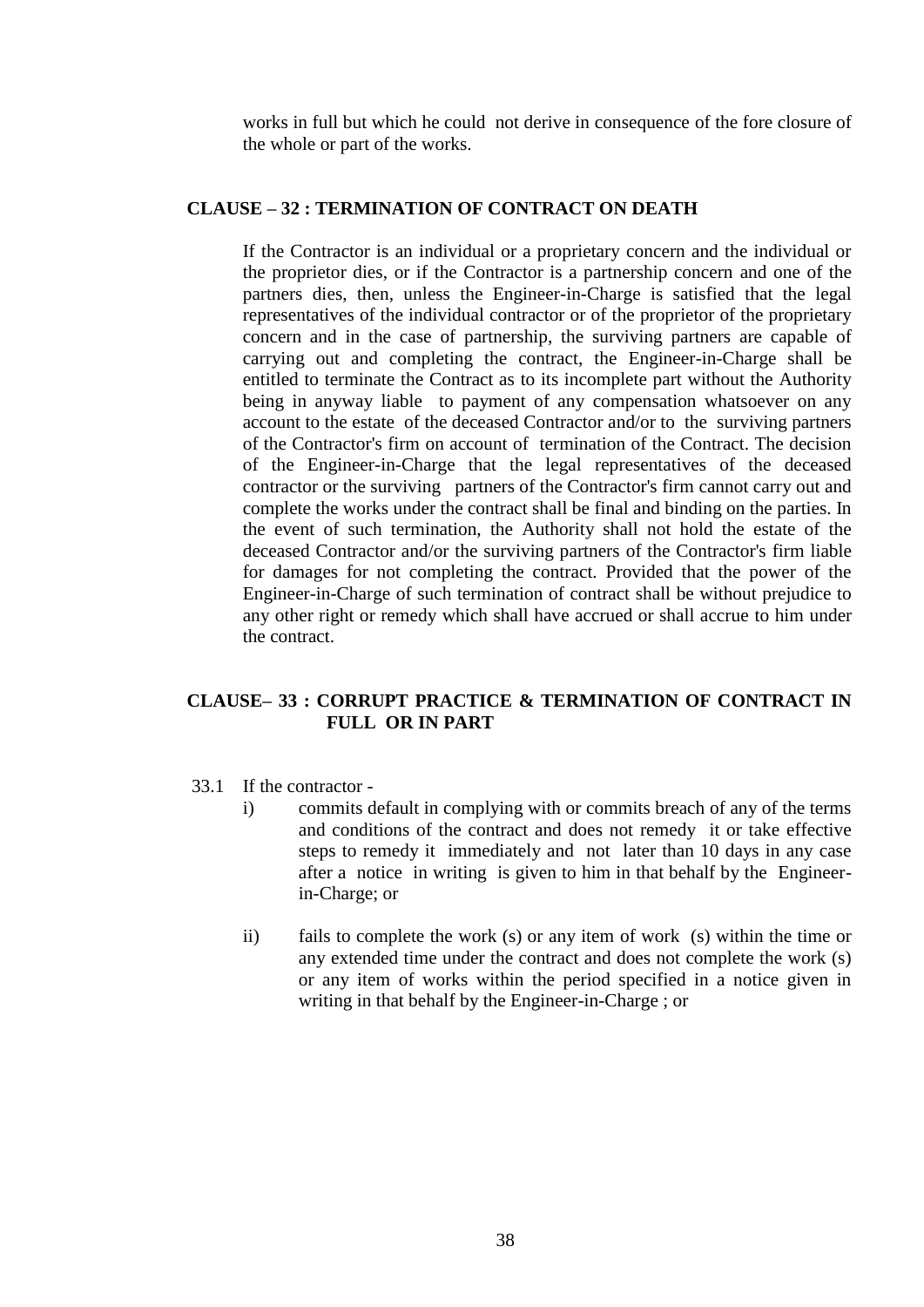iv) assigns, transfers, sublets (engagement of labour on a piece-work basis or of labour with materials not being incorporated in the work shall not be deemed to be subletting) or attempts to assign, transfer or sublet the entire works or any portion thereof without the prior written approval of the Engineer-in-Charge. The Engineer-in-Charge shall have powers to terminate the contract in full or in part as aforesaid without prejudice to any other right or remedy which shall have accrued or shall accrue of which cancellation notice in writing to the Contractor under the hand of the Engineer-in-Charge shall be conclusive evidence.

#### **33.2 Corrupt Practice**

The Contractor shall not offer or to give to any person in the employment of the Authority or working under the orders of the Chairman any gift or consideration of any kind as an inducement or reward for doing or forbearing to do or for having done or forborne to do any act in relation to the obtaining or execution of the contract or any other contract with the purchaser or for showing or forbearing to show favour or disfavour to any person in relation to the contract or any other contract with the purchaser. Any breach of the aforesaid condition by the contract, or any one employed, by him or acting on his behalf (whether with or without the knowledge of the Contractor) or the commission of any offence by the Contractor or by any one employed by him or acting on his behalf under Chapter IX of the Indian Penal Code 1860 or the Prevention of Corruption Act. 1947 or any other Act enacted for the prevention of corruption by Public Servant shall entitle the Chairman to cancel the contract and all or any other contracts with the Contractor and to recover from the Contractor the amount of any loss arising from such cancellation in accordance with the provisions of General condition and Special conditions.

- 33.3 The Engineer-in-Charge shall, on such termination of the contract, have powers
	- i) To take possession of the site of work under the contract as well as the land / premises allotted to the contractor for his preliminary, Enabling and Ancillary works and
	- ii) Also any materials, constructional plant, equipment, implements, stores, structures etc. thereon. The Engineer-in-Charge shall also have powers to carry out the incomplete work by any means or through any other agency or by himself at the risk and cost of the contractor. In such agencies shall be credited to the contractor at his contract prices and the contractor shall pay the excess amount, if any, incurred in completing the work as aforesaid, as stipulated under sub-clause 33.5 hereunder.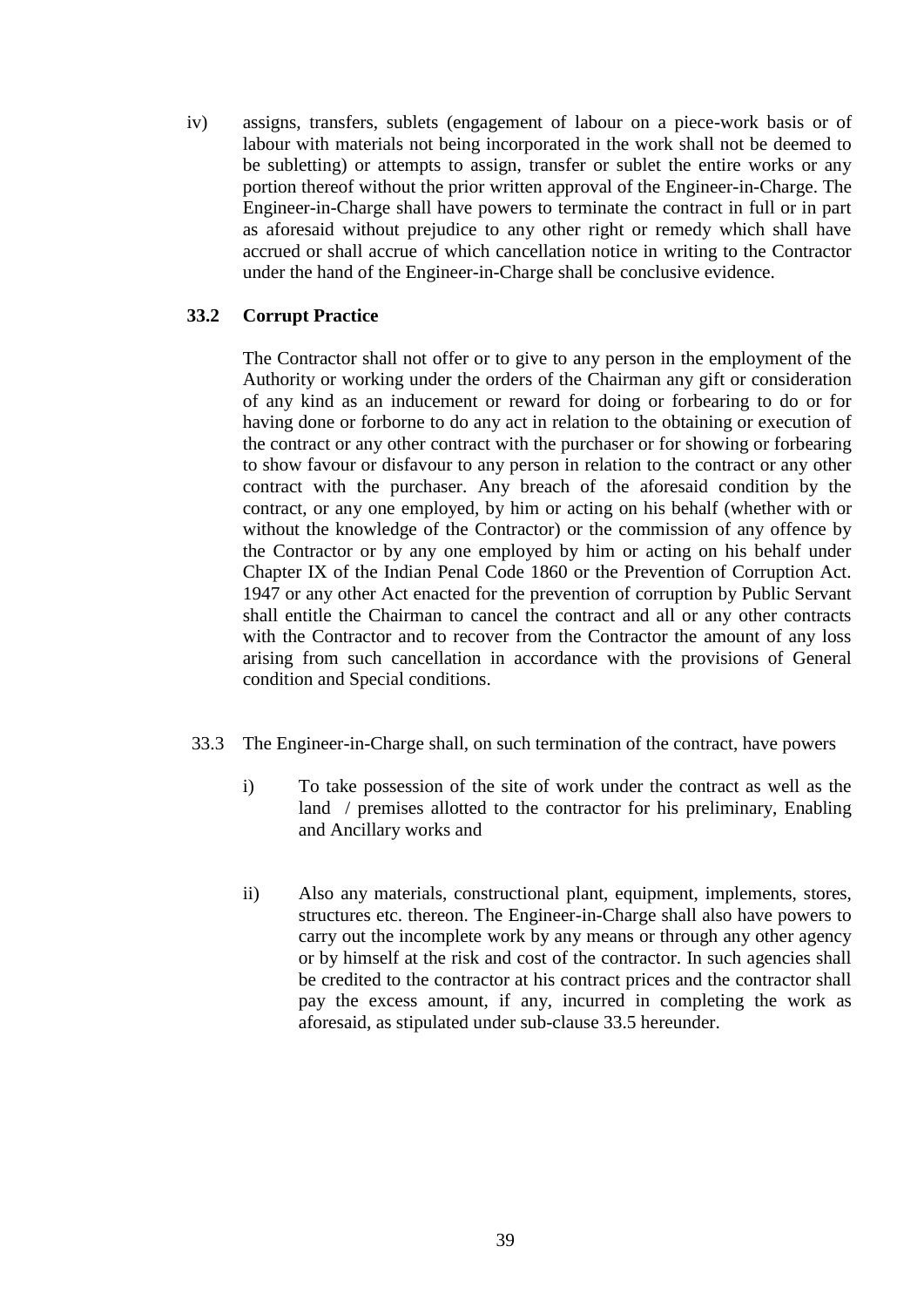- 33.4 On termination of the contract in full or part, the Engineer-in-Charge may direct that a part or whole of such plant, equipment and materials, structures be removed from the site of the work as well as from the land/premises allotted to the contractor for his preliminary, enabling and ancillary works, within a stipulated period if the contractor shall fail to do so within the period specified in a notice in writing by the Engineer-in-Charge, the Engineer-in-Charge may cause then to be sold, holding the net proceeds of such sale to the credit of the contractor, which shall be released after completion of works and settlement of amounts under the contract.
- 33.5 If the expenses incurred or to be incurred by the Authority for carrying out and completing the incomplete work or part of the same, as certified by the Engineerin-Charge, are in excess of the value of the work credited / to be credited to the contractor, the difference shall be paid by the contractor to the Authority. If the contractor fails to pay such an amount, as aforesaid, within thirty days of receipt of notice in writing from the Engineer-in-Charge, the Engineer-in-Charge shall be empowered to recover such amount from any sum due to the contractor on any account under this or any other contract or from his security deposit or otherwise.
- 33.6 Also, the Engineer-in-Charge shall have the right to sell any or all of the contractor's unused materials, constructional plant, equipment, implements, temporary building / structures etc. and apply the proceeds of sale thereof towards the satisfaction of any sums due from the contractor under the contract and if thereafter there may be any balance outstanding from the contractor, the Engineer-in-Charge shall have powers to recover the same in accordance with the provisions of the contract.
- 33.7 The contractor shall not construct any structure even of a temporary nature for any other purpose on IWAI office premises & Engineer-in-Charge's representative's office or houseboat, or any such things except with the written permission of the EIC and any such construction, so put up shall be removed by the contractor whenever the EIC or his representative calls upon the contractor to remove. Any dispute or difference in respect of either the interpretation effect or application of the above conditions or of the amount recoverable there under by the purchaser from the Contractor, shall be decided by the Chairman.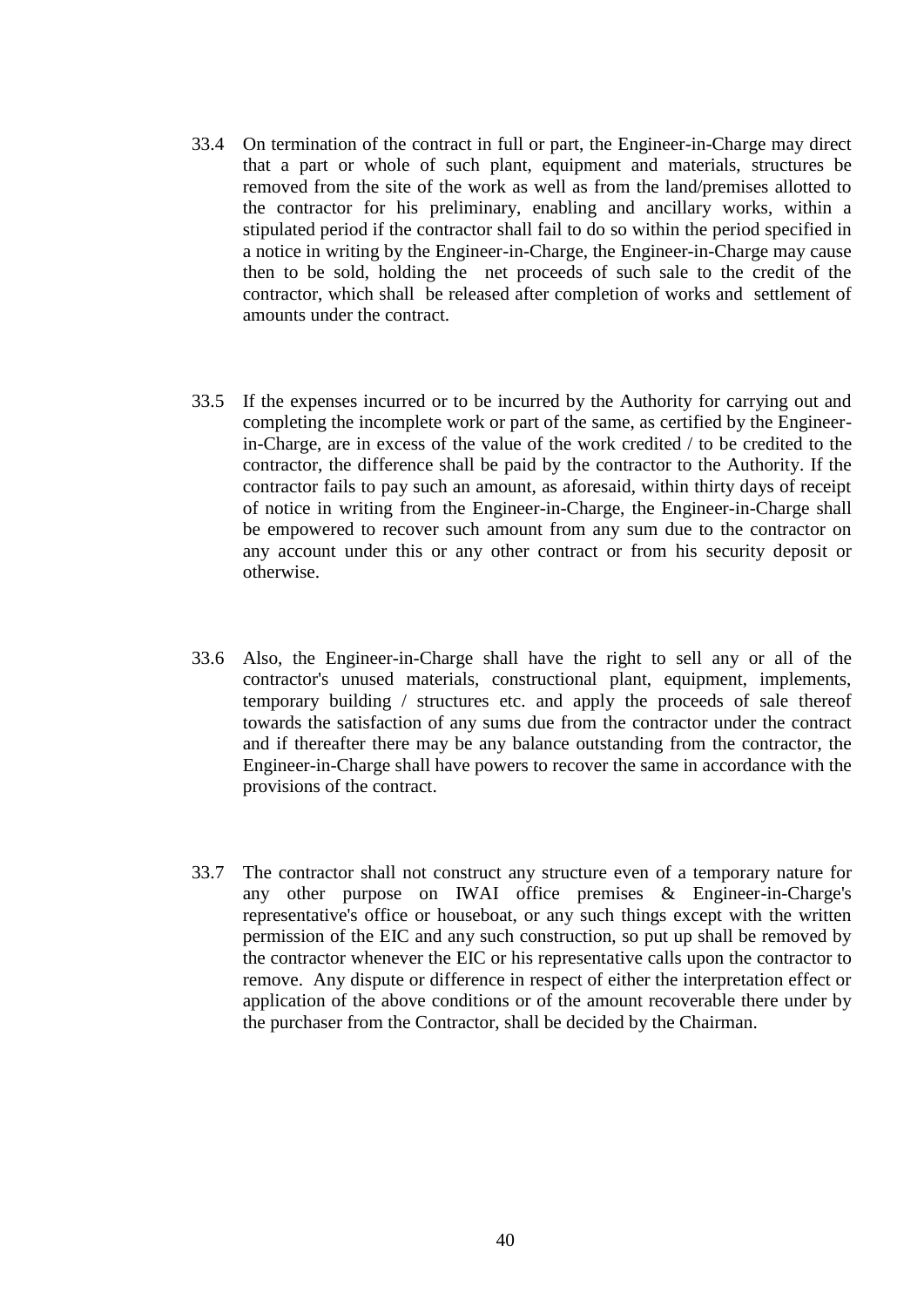#### **CLAUSE - 34: COMPLETION TIME AND EXTENSIONS**

- 34.1 Time allowed for execution of the work as specified or the extended time, if any, in accordance with these conditions shall be essence of the contract.
- 34.2 However, if the work is delayed on account of:
	- i) Increase in the quantity of work to be done under the contract as per clause 16, or
	- ii) Suspension of work as per clause 30 ; or
	- iii) Rebuilding of work as per clause 31 ; or
	- iv) "Force Majeure" as per clause 27 ; or
	- v) Any other cause which, in absolute discretion of the Engineer-in- Charge is beyond the contractor's control; then immediately upon the happening of any such events as aforesaid, the contractor shall inform the Engineerin-Charge accordingly, but the contractor shall nevertheless use constantly his best endeavors to prevent and/or make good the delay and shall do all that may be required in this regard. The Contractor shall also request, in writing, for extension of time, to which he may consider himself eligible under the contract, within fourteen days of the date of happening of any such events as indicated above.
- 34.3 In any such case as may have arisen due to any of the events, as aforesaid, and which may have been brought out by the contractor in writing, the Engineer-in-Charge may give a fair and reasonable extension of time, after taking into consideration the nature of the work delayed and practicability of its execution during the period of extension. Provided in the event of non-receipt of a request for such extensions from the contractor for reasons whatsoever, the Engineer-in-Charge may, at his sole discretion and with due regard to the event, grant fair and reasonable extension of time not more than 1/3rd of the total completion period without any financial implication. Such extensions, if admissible, shall be communicated to the contractor by the Engineer-in-Charge in writing within one month of the date of receipt of such request or within one month of the occurrence of the event, but in any case before expiry of the contract period.

#### **CLAUSE – 35 : COMPENSATION FOR DELAY**

35.1 If the contractor fails to complete all items of works in respect of any of the subgroup/group and/or work as a whole as the case may be and before the expiry of the period(s) of completion as stipulated in the aforesaid tender or any extended period (not due to the fault of the contractor) as may be allowed, he shall without prejudice to any other right or remedy of the Authority on account of such default, pay as an ascertained/agreed compensation as per Clause No. 36.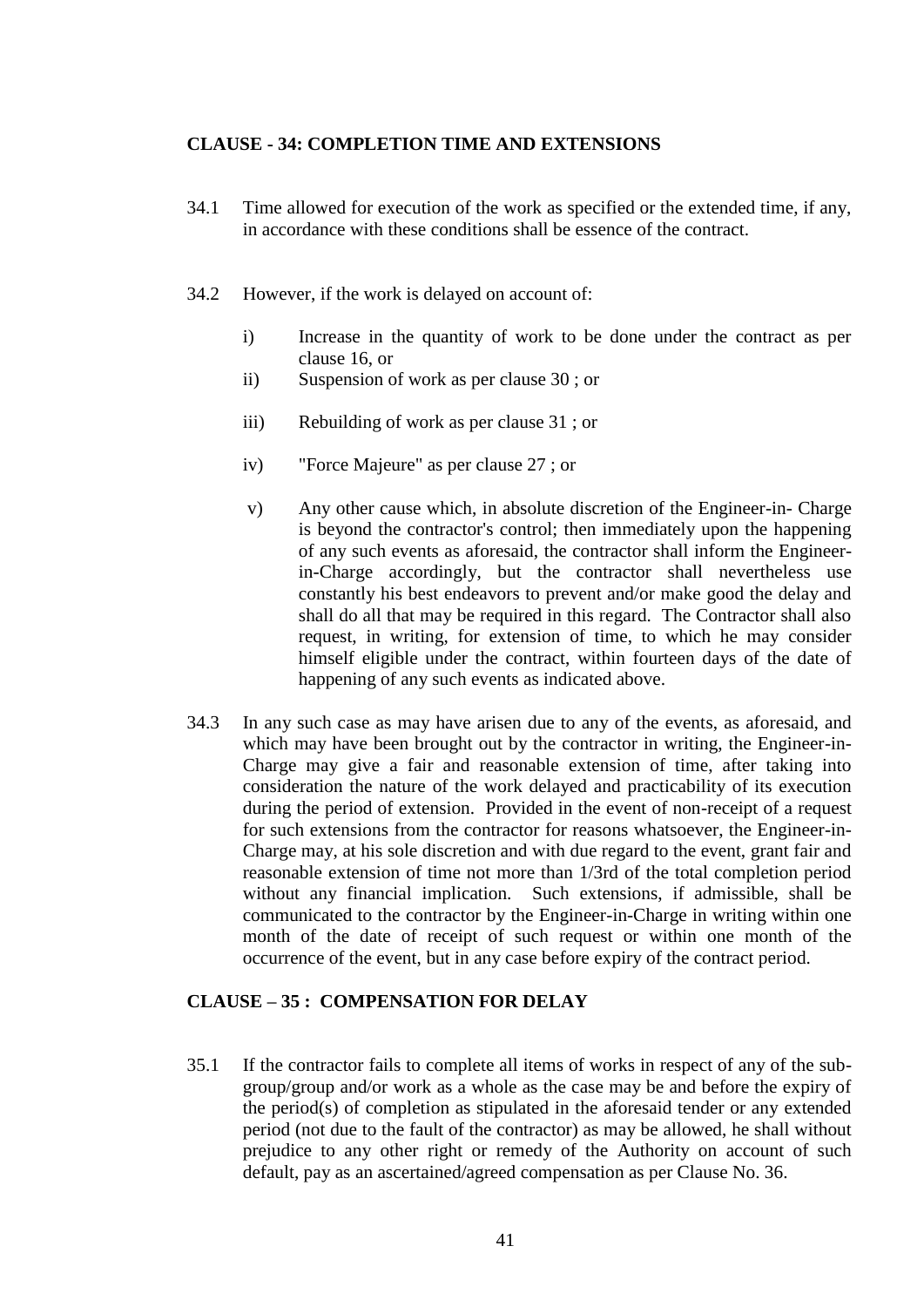#### **CLAUSE – 36 : LIQUIDATED DAMAGES**

- 36.1 If the contractor fails to complete all items of works within the period(s) of completion as stipulated in the aforesaid tender or any extended period (not due to the fault of the contractor) as may be agreed he shall without prejudice to any other right or remedy of the Authority on account of such default, pay compensation (not by way of penalty) at the rate of  $\frac{1}{2}$ % per week on the total value of the work. However, the L.D. will be imposed for the value of particular work i.e. in case of being defaulter in lean/ flood season/night navigation channel marking work the LD shall be imposed only on contract value of lean/ flood season/night navigation channel marking work and in case of bandalling (erection/ re-erection ), the L.D. shall be imposed on the total contract value of individual bandalling site (cost of erection, re -erection and maintenance) subject to maximum 10% of the total contract value of Bandalling works of the awarded stretch. However, in case of default in mobilization, liquidated damage @ ½ % of the total value of the contract value of work (bandalling, lean & flood season and night navigation channel marking work) per week subject to 10% of total value of work (bandalling, lean & flood season and night navigation channel marking work) shall be charged.
- 36.2 Should however, the contractor achieve the completion of the entire works as a whole under the contract within the time or in the extended time (not due to reasons of default on the part of the contractor) as may be accorded, the Authority will refund to him the amount of compensation recovered from him, if any, in respect of delay in the non completion of works(s) under the individual group/sub-group, as aforesaid in full, In this regard, the decision of the Engineerin-Charge shall be final and binding.
- 36.3 The amount of compensation may be adjusted, withheld, deducted or set off against any sum due or payable to the contractor under this or any other contract with the Authority
- 36.4 All sums payable by way of compensation under any of the conditions will be considered as reasonable compensation without reference to the actual loss or damage which will have been sustained.
- 36.5 Payment of such damages shall not relieve the contractor of his obligation to complete the work or from any other of his obligation or liabilities under the contract.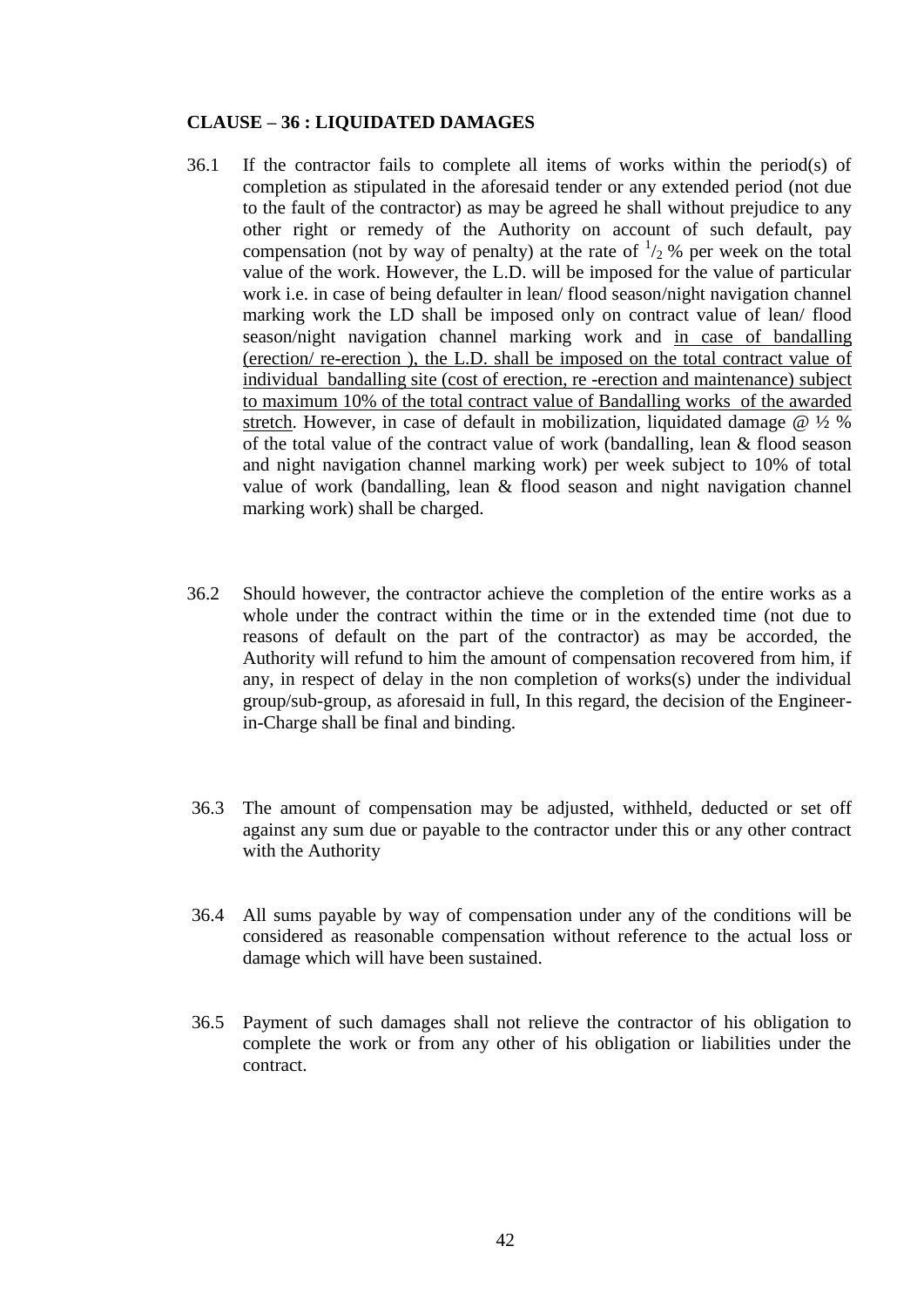#### **CLAUSE – 37 : INSPECTION AND APPROVAL**

- 37.1 All works involving more than one process shall be subject to examination and approval at each stage thereof and the contractor shall give due notice to the Engineer-in-Charge on his authorized representative, when each stage is ready. In default of such notice, the Engineer-in-Charge shall be entitled to appraise the quality and extent thereof and the decision of the Engineer-in-Charge in this regard shall be final and binding.
- 37.2 No work shall be put out of view without the approval of the Engineer-in-Charge or his authorized representative and the Contractor shall afford full opportunity for examination. The contractor shall give due notice to the Engineer-in-Charge or his authorized representative whenever any such work is ready for examination and the Engineer- in-Charge or his representative shall, without unreasonable delay, unless he consider it necessary and advise the contractor accordingly, examine and measure such work. In the event of the failure or the contractor to give such notice, he shall if required by the Engineer-in-Charge, uncover such work at the contractor's expenses.
- 37.3 Periodic inspection will be carried out by the EIC or his representative by their vessels. The contractor can have the inspection schedules finalized with the Engineer-in-charge. Generally all attempts should be made to have joint inspection and number of inspections be not less than three in a calendar month.

#### **CLAUSE – 38 : COMPLETION CERTIFICATE**

- 38.1 The work shall be completed to the entire satisfaction of the Engineer-in-Charge and with in the specified time limit and terms and conditions of the contract. As soon as the work under the contractor is completed as a whole the contractor shall give notice of such completion to the Engineer-in-Charge. The Engineerin-Charge shall inspect the work and shall satisfy himself that the work(s) has been completed in accordance with the provisions of the contract and then issue to the Contractor a certificate of completion indicating the date of completion. Should the Engineer- in-Charge notice that there are defects in the works or the works are not considered to be complete, he shall issue a notice in writing to the Contractor to rectify / replace the defective work or any part thereof or complete the work, as the case may be within such time as may be notified and after the contractor has complied with as aforesaid and gives notice of completion the Engineer-in-Charge shall inspect the work and issue the completion certificate in the same manner as aforesaid.
- 38.2 No certificate of completion shall be issued as stipulated above and no work be considered to be completed unless the contractor shall have removed from the work site and / or premises all his belongings / temporary arrangements brought / made by him for the site and / or premises in all respects and made the whole of the site and / or premises fit for immediate occupation / use to the satisfaction of the Engineer- in-Charge. If the contractor fails to comply with the above mentioned requirements on or before the date of completion of the work, the Engineer-in-Charge, may as he thinks fit and at the risk at cost of the contractor, fulfill such requirements and remove / dispose of the contractor's belongings /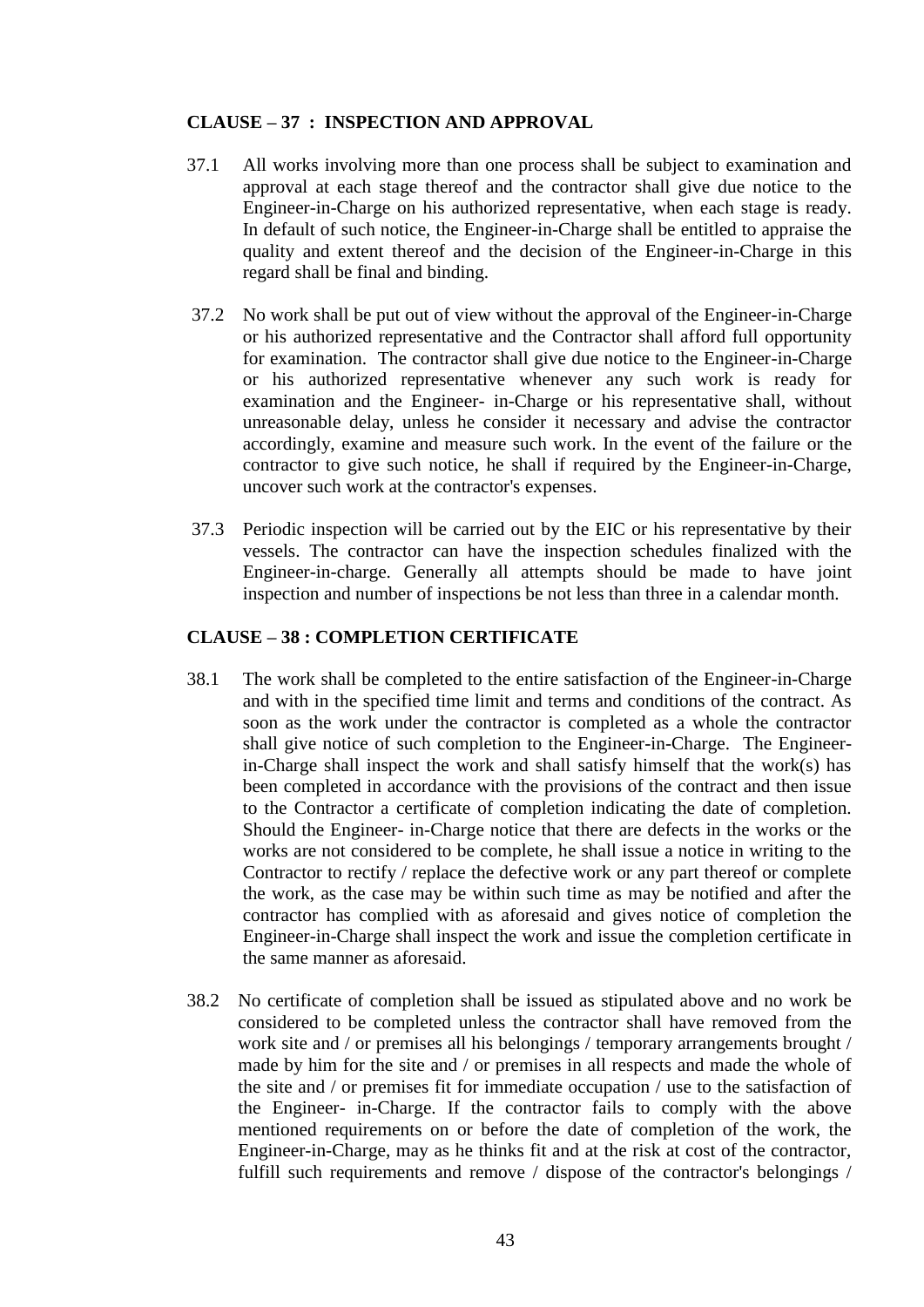temporary arrangements, as aforesaid, and the contractor shall have no claim in this respect except for any sum realised by the sale of Contractor's belongings / temporary arrangements less the cost of fulfilling the said requirements and any other amount that may be due from the contractor. Should the expenditure on the aforesaid account exceed the amount realised by sale of such contractor's belongings / temporary arrangements then the contractor shall on demand pay the amount of such excess expenditure.

#### **CLAUSE - 39 : MEASUREMENTS**

- 39.1 The Engineer-in-charge shall expect as otherwise stated ascertain and determine by measurement the value of work done in accordance with the contract.
- 39.2 Notwithstanding any provision in the relevant standard method of measurement or any general or local custom, measurement of work done under the contract shall be taken in accordance with the procedure set forth in the Technical Specifications or Schedule of Quantities under the contract. In case of items of work which are not covered by the Technical Specifications or Schedule of Quantities measurement shall be taken in accordance with the relevant standard methods of measurement laid down by the Bureau of Indian Standard.
- 39.3 All items having a financial value shall be entered in daily log book/ measurement book prescribed by the Authority so that the complete work performed under the contract is duly accounted.
- 39.4 Measurement shall be taken jointly by the Engineer-in-Charge or his authorised representative and by the contractor or his authorised representative.
- 39.5 Before taking measurements of any works, the Engineer-in-Charge or representative deputed by him for the purpose, shall give a reasonable notice to the Contractor. If the Contractor fails to attend or send an authorised representative for measurement after such notice or fails to countersign or to record the objection within a week from the date of taking the measurements, taken by the Engineer-in-Charge shall be taken to be correct and final measurements of such works.
- 39.6 The contractor shall, without extra charge, provide assistance with every appliance, labour and other things necessary for measurement.
- 39.7 Measurements shall be signed and dated by both parties each day on the Site on completion of measurement. If the contractor objects to any of the measurement recorded by the representative of the Engineer-in- Charge a note to the effect shall be made in the item objected to and such note shall be signed and dated by both parties engaged in taking the measurement. The decision of the Engineer-in-Charge on any such dispute or difference or interpretation shall be final and binding on the contractor in respect of all contract items, substituted items, extra items and deviations.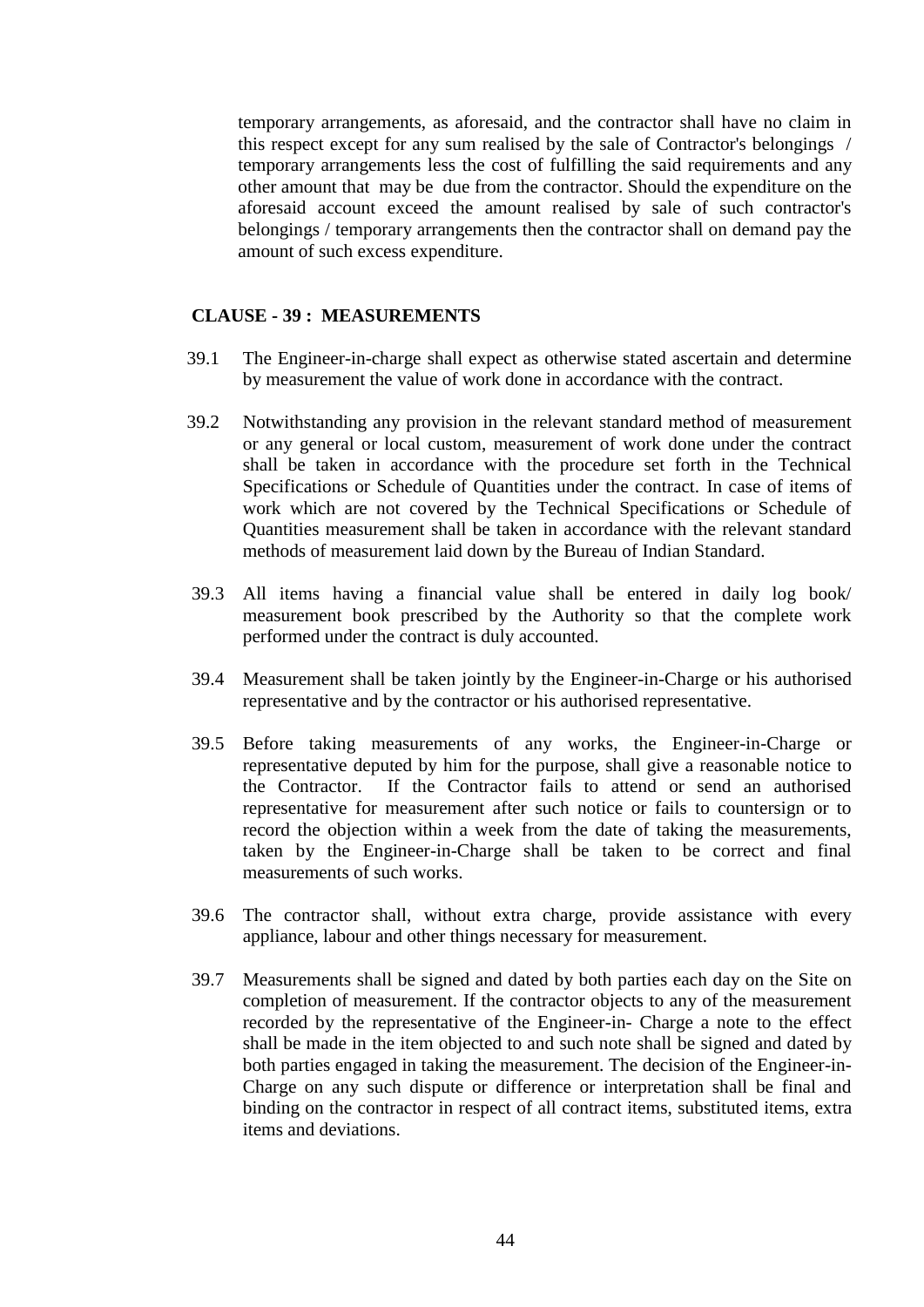#### **CLAUSE – 40: PAYMENT ON ACCOUNT**

- 40.1 Interim bills shall be submitted by the contractor monthly on or before the date fixed by the Engineer-in- Charge for the items of work completed. The Engineer-in-Charge shall then arrange to have the bills verified with reference to the measurements recorded in the measurement book(s).
- 40.2 Payment on account for amount admissible shall be made by the Engineer-in-Charge certifying the sum to which the contractor is considered entitled by way of interim payment for the work executed, after deducting there from the amount already paid, the security deposit and such other amounts as may be withheld, deductible or recoverable in terms of the contract.
- 40.3 Payment of the contractor's bills shall be made by the Authority only in Indian Rupees within 30 days from the date of submission of the bill subject to the acceptance of the Engineer-in- Charge.
- 40.4 Payments due to the contractor shall be made by crossed cheque by the Engineerin-Charge or his authorised representative. Such cheques shall be issued direct to the contractor on furnishing a stamped receipt for the amount of the cheque or to his constituted attorney duly authorised to receive such payments from the EIC.
- 40.5 Any interim certificate given relating to work done or materials delivered may be modified or corrected by any subsequent interim certificate or by the final certificate. No certificate(s) of the Engineer-in- Charge supporting an interim payment shall itself be conclusive evidence that any work or materials to which it relates is / are in accordance with the same.
- 40.6 Should there be a request for extension of date of completion, pending its consideration interim payments shall continue to be made as provided herein.
- 40.7 TDS at the applicable rates shall be deducted at source from any payment made to the contractor against this contract.

#### **CLAUSE – 41 : TAXES, DUTIES AND LEVIES ETC.**

41.1 The prices shall include all the taxes, levies, cess, octroi, royalty, terminal tax, excise service tax or any other local or central taxes as applicable/ charged by Center or State Government on all materials, including steel, wood, POL (and increase if any, on these during the currency of the contract) that the contractor has to purchase for the performance of the contract, shall be payable by the contractor and the Authority will not entertain any claim for compensation whatsoever in this regard. The rates quoted by the contractor shall be deemed to be inclusive of all such taxes, duties, levies, etc.

#### **CLAUSE - 42 : TAX DEDUCTION AT SOURCE**

42.1 TDS at the applicable rate as per Income Tax Act/ Rules shall be deducted from all the payment/ advances made against the contract.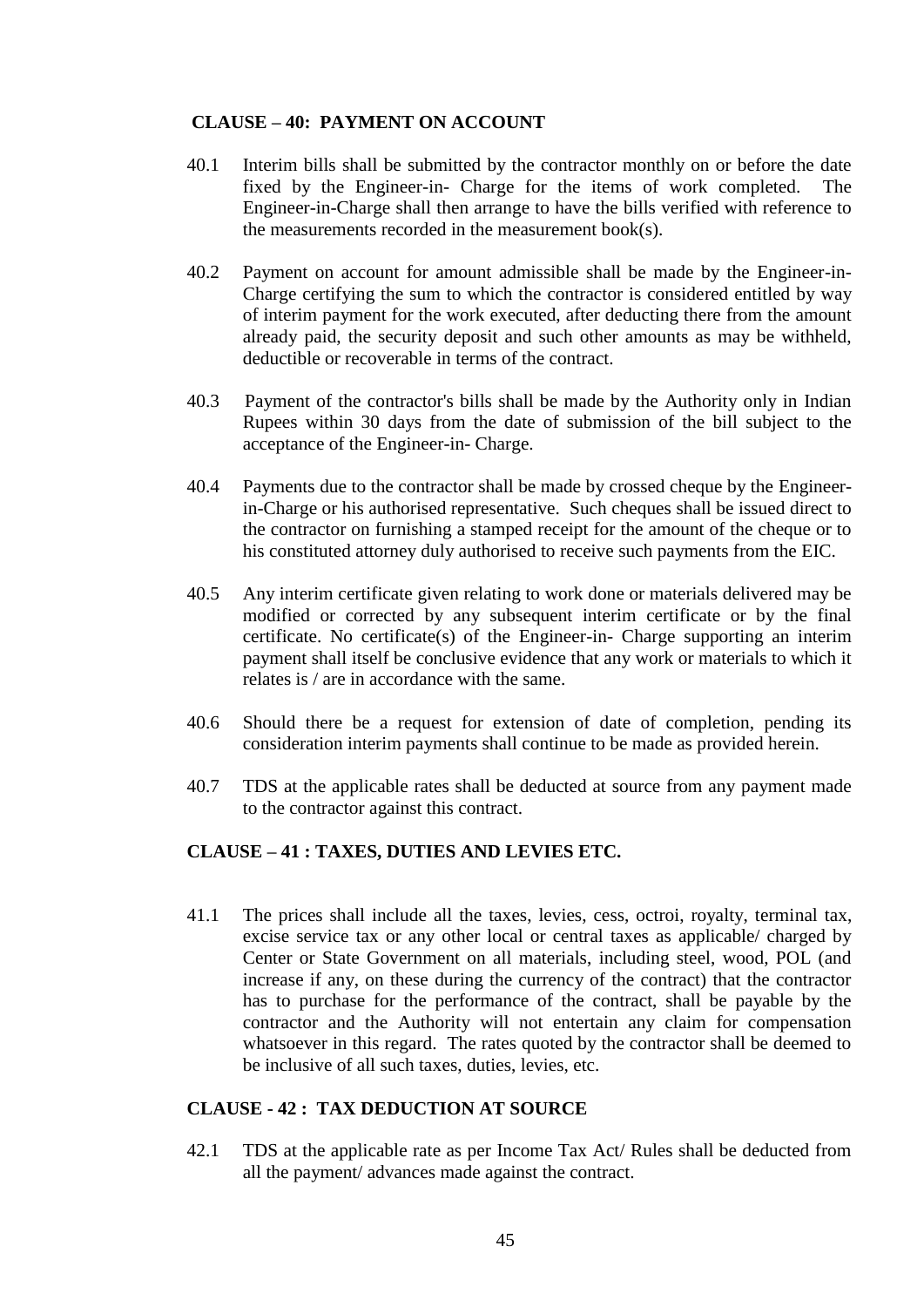#### **CLAUSE – 43 : PAYMENT OF FINAL BILL**

The final bill shall be submitted by the contractor within one month from the date of completion of the work or of the date the certificate of completion furnished by the Engineer-in-Charge. No further claim in this regard unless as specified herein under shall be entertained. Payment shall be made within three months. If there shall be any dispute about any item or items of the work then the undisputed item or items only shall be paid within the said period of three months or six months, as the case may be. The contractor shall submit a list of the disputed items within thirty days from the disallowance thereof and if he fails to do so, his claim shall be deemed to have been fully waived and absolutely extinguished.

#### **CLAUSE - 44 : OVER PAYMENTS AND UNDER PAYMENTS**

- 44.1 Whenever any claim whatsoever for the payments of a sum of money to the Authority arises out of or under this contract against the contractor, the same may be deducted by the Authority from any sum then due or which at anytime thereafter may become due to the contractor under this contract and failing that under any other contract with the Authority or from any other sum whatsoever due to the contractor from the Authority or from the Authority or from his security deposit, or he shall pay the claim on demand.
- 44.2 The Authority reserves the right to carry out post- payment audit and technical examination of the final bill including all supporting vouchers, abstracts, etc. The authority further reserves the right to enforce recovery of any over payment when detected not- withstanding the fact that the amount of the final bill may be included by one of the parties as an item of dispute before an arbitrator appointed under clause 48 of this contract and notwithstanding the fact that the amount of the final bill figures in the arbitration award.
- 44.3 If as a result of such audit and technical examination any over payment is discovered in respect of any work done by the contractor or alleged to have been done by him under contract, it shall be recovered by the Authority from the contractor by any of all of the methods prescribed above, and if any under payment is discovered, the amount shall be duly paid to the contractor by the Authority.
- 44.4 Provided that the aforesaid right of the Authority to adjust over-payment against amount due to the contractor under any other contract with the Authority shall not extend beyond the period of two years from the date of payment of the final bill or in case the final bill is a MINUS bill, from the date the amount payable by the Contractor under the MINUS final bill is communicated to the contractor.
- 44.5 Any sum of money due and payable to the Contractor (including the security deposit returnable to him) under the contract may be withheld or retained by way of lien by the Engineer-in-Charge or Authority against any claim of the Authority or such other person or persons in respect of payment of a sum of money arising out of or under any other contract made by the contractor with the Engineer-in-Charge or Authority or with such other person or persons. The sum of money so withheld or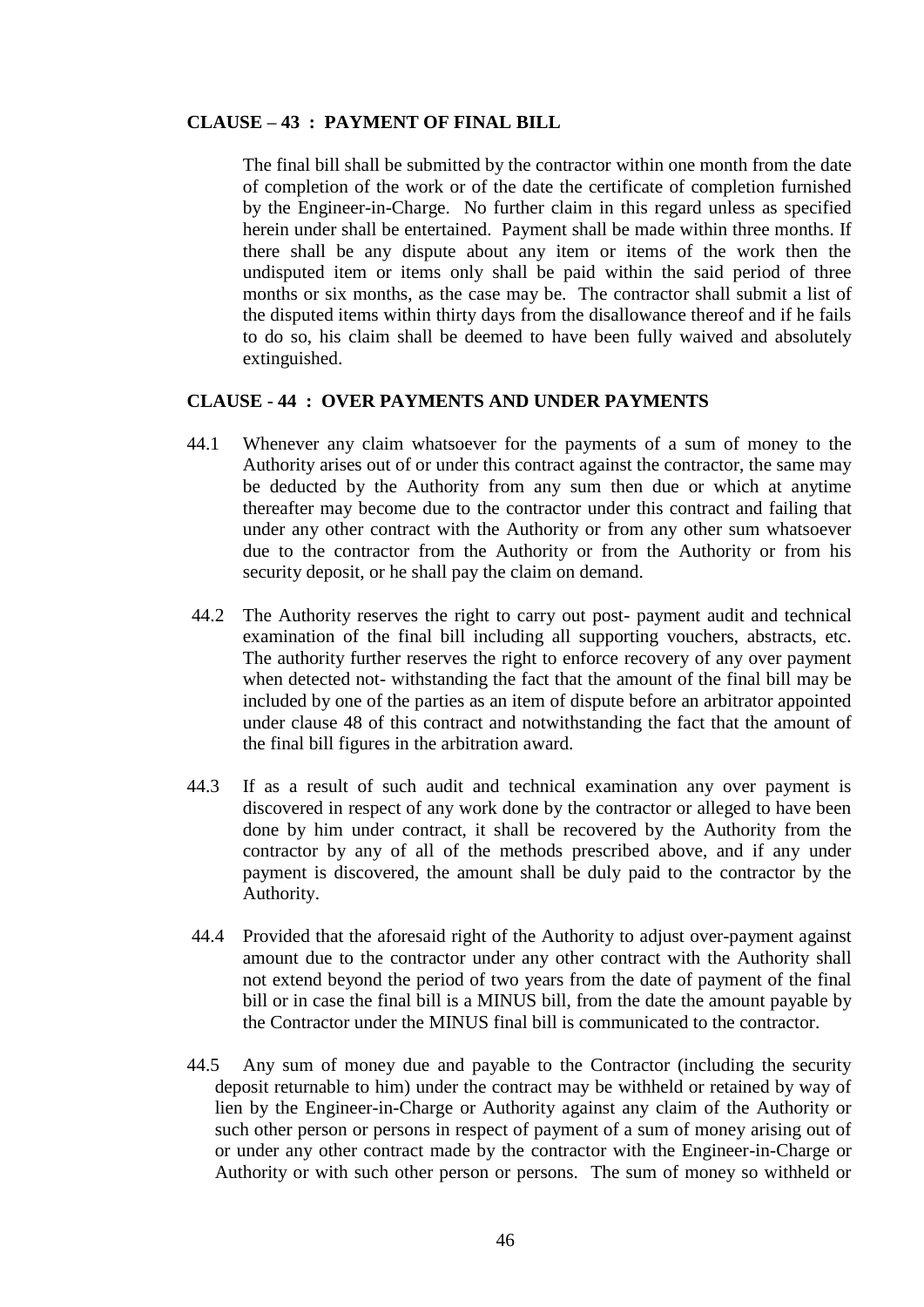retained under this clause by the Engineer-in-Charge or Authority will be kept withheld or retained as such by the Engineer-in- Charge or Authority or till his claim arising out of in the same contract or any other contract is either mutually settled or determined by the arbitrator, if the contract is governed by the arbitration clause under the clause 48 or by the competent court hereinafter provided, as the case may be, and the contractor shall have no claim for interest or damages whatsoever on this account or any other ground in respect of any sum of money withheld or retained under this clause.

#### **CLAUSE - 45 : CONTRACT MATTERS TO BE TREATED AS CONFIDENTIAL**

- 45.1 All documents, correspondence, decisions and orders concerning the contract shall be considered as confidential and/or restricted in nature by the contractor and he shall not divulge or allow access to them by any un-authorized person.
- 45.2 The contractor shall take necessary steps to ensure that all persons employed on any work in connection with this contract have noted that the Indian Official Secrets Act, 1923 (XIX of 1923) applies to them and shall continue so to apply even after the execution of such under the contract.

#### **CLAUSE – 46 : FINALITY CLAUSE**

It shall be accepted as an inseparable part of the contract that in matters regarding materials, workmanship, removal of improper work, interpretation of the contract drawings and contract specifications, mode of procedure and the carryout out of the work the decision of the Engineer-in-Charge which shall be given in writing shall be final and binding on the contractor.

#### **CLAUSE – 47 : SUM PAYABLE BY WAY OF COMPENSATION TO BE CONSIDERED IS REASONABLE WITHOUT PREFERENCE TO ACTUAL LOSS**

All sum payable by way of compensation to the Authority under any of these conditions shall be considered as reasonable compensation without reference to the actual loss or damage sustained and whether or not damage shall have been sustained.

#### **CLAUSE – 48: ARBITRATION**

48.1 Except as otherwise provided herein before, all questions, disputes or difference in respect of which the decision has not been final and conclusive arising between the Contractor and the Authority in relating to or in connection with contract shall be referred for arbitration in the manner provided as under and to the sole arbitrator appointed as follows: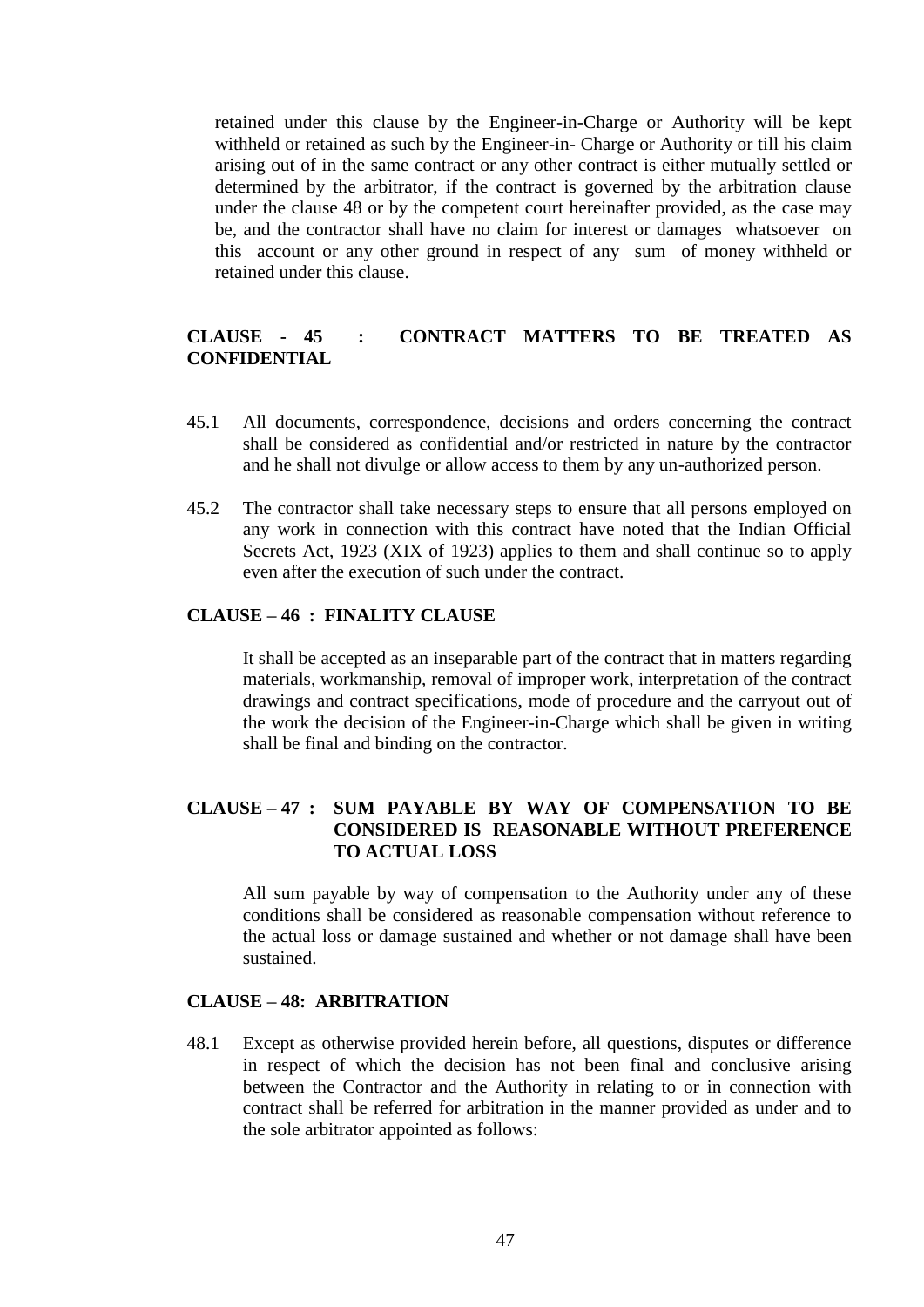- (i) Either of the parties may give to the other notices in writing of the existence of such question dispute or difference.
- (ii) Within thirty (30) days of receipt of such notice from either party the engineer-in-charge of work at the time of such dispute shall send to the Contractor panel of three persons and there after the Contractor within fifteen (15) days of receipt of such panel communicate to the Engineer-incharge the name of one of the persons from such panel and such a person shall then be appointed as sole arbitrator by the Chairman, IWAI. However, the arbitration so appointed shall not be an officer or the employee of Inland Waterways Authority of India.
- (iii) Provided that if the Contractor fails to communicate the selection of a name out of the panel so forwarded to him by the Engineer-in-charge then after the expiry of the aforesaid stipulated period the Chairman, shall without delay select one person from the aforesaid panel and appoint him as the sole arbitrator.
- 48.2 The arbitrator to whom the matter is originally referred being transferred or vacating his office or being unable to act for any reason, then the Chief Engineer shall appoint another person to act as sole arbitrator, such person shall be entitled to proceed with the reference from the stage at which it was left by the predecessor.
- 48.3 The award of the Arbitrator shall be final and binding. The Arbitrator shall decide in what proportion the Arbitrator's fees, as well as the cost of Arbitration proceeding shall be borne by either party.
- 48.4 The Arbitrator with the consent of the parties can enlarge the time, from, time-totime to make and publish his award.
- 48.5 A notice of the existence in question, dispute or difference in connection with the contract unless served by either party within 30 days of the expiry of the defects liability period, failing which all rights and claim under this contract shall be deemed to have been waived and thus forfeited and absolutely barred.
- 48.6 The Arbitrator shall give reasons for the award if the amount of claim in dispute is Rs. 75000/- and above.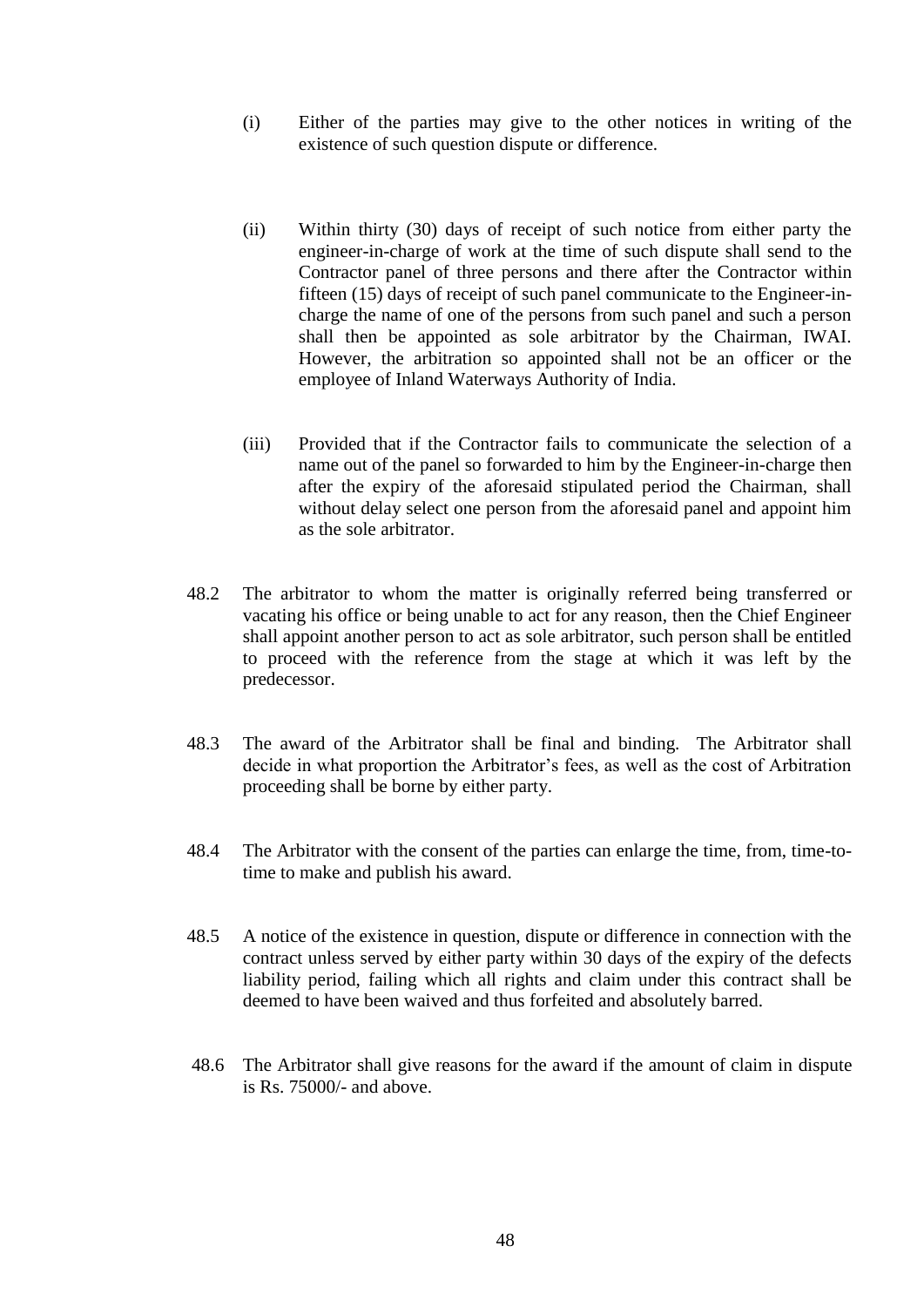- 48.7 The work under this Contract shall continue during Arbitration proceedings and no payments due from or payment by the Authority shall be withheld on account of such proceedings except to the extent which may be in dispute.
- 48.8 The Arbitration and Conciliation Act 1996 with any statutory modifications or re-enactment thereof and the rules made there under and being in force shall apply to the Arbitration proceedings under this clause.
- **NOTE**: In case of contract with another Public Sector Undertaking, following Arbitration Clause shall apply: "Except as otherwise provided, in case of a contract with a public Sector Undertaking if at any time any question dispute or difference whatsoever arises between the parties upon or in relation to, or in connection with this agreement, the same shall be settled in terms of the Ministry of Industry, Department of Public Enterprises O.M No. 3/5/93-PMA dt.30.06.93 or any modifications / amendments thereof. "The arbitrator shall have the power to enlarge the term to rate the award with the consent of the parties provided always that the commencement or continuation of the arbitration proceeding shall not result in cessation or suspension of any of other rights and obligations of the parties of any payments due to them hereunder.
- 48.9 The parties to the agreement hereby undertake to have recourse only to arbitration proceedings under for Arbitration Act 1996 and the venue of the arbitration proceeding shall be Noida/ New Delhi and the parties will not have recourse to Civil Court to settle any of their disputes arising out of this agreement except through arbitration.

**\*\*\***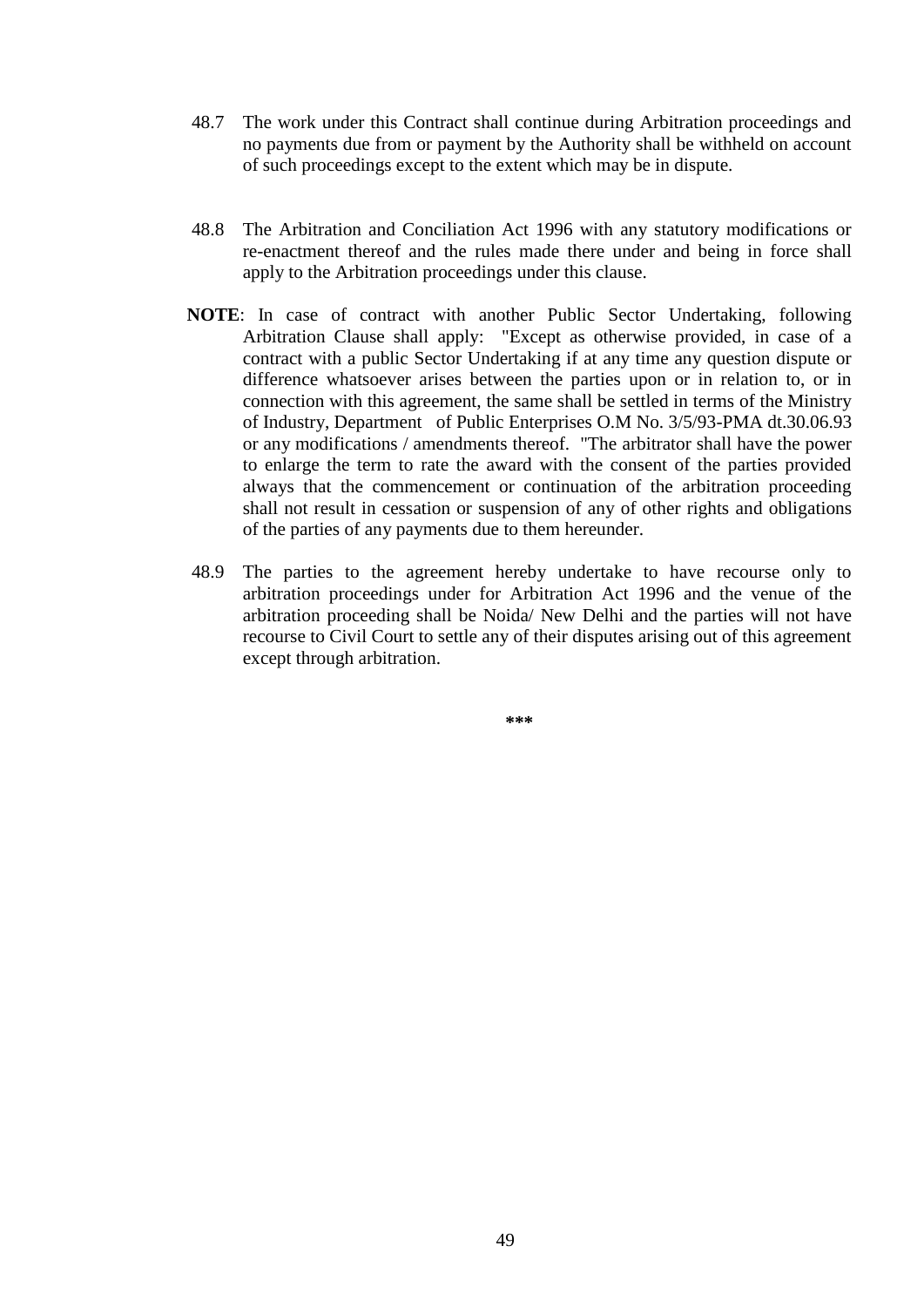#### **PART- III**

#### TECHNICAL SPECIFICATIONS & SPECIAL CONDITIONS

#### 1.0 OBJECTIVE AND AREA OF WORK

- 1. The Objective of the work is to provide and maintain a navigable channel with the help of bandalling and day / night marking the navigational channel with conventional bamboo & solar navigational marks for day & night navigation and their maintenance in Rajmahal – Allahabad stretch of National Waterway No 1 River Ganga.
- 2. National Waterway No. 1 : It extends from Rajmahal to Allahabad (length about 960 km) river Ganga. The river carries floods during month  $15<sup>th</sup>$  June/July -September months when water hugs both high banks. The lean season in river Ganga extends from month of October to May. There is considerable difference between flood and lean season discharges and water level. The maximum water level difference is about 10 m. The current in the river ranges from 0.5 to 4 m/s. However, the current during the lean season seldom exceeds 1.5 m/s. The bed material along the waterway comprises silt to sand. During lean season many channels are formed of which main channel is to be maintained. In order to maintain 2.5 m depth in Rajmahal - Barh, 2.0 m depth in Barh - Ghazipur and 1.5 m depth in Ghazipur - Chunar with 45 m wide channel (30 m at shoals), temporary river conservancy works bandalling, is required to be adopted to clear off the shoals having depth less than 2.5 m, 2.0 m and 1.5 m (termed as shoal) respectively. The present tender is invited for execution of this work. The information is given in good faith. Tenderers are advised to make their own assessment. No claim due to this information shall be entertained.
- 3. For Erection and maintenance of bandalling, waterway will be in the following reaches:

| <b>Sl. No.</b> | <b>Stretch</b>     | Distance (in river KM) |
|----------------|--------------------|------------------------|
|                | Ghazipur – Chunar  | 136                    |
|                | Chunar – Allahabad |                        |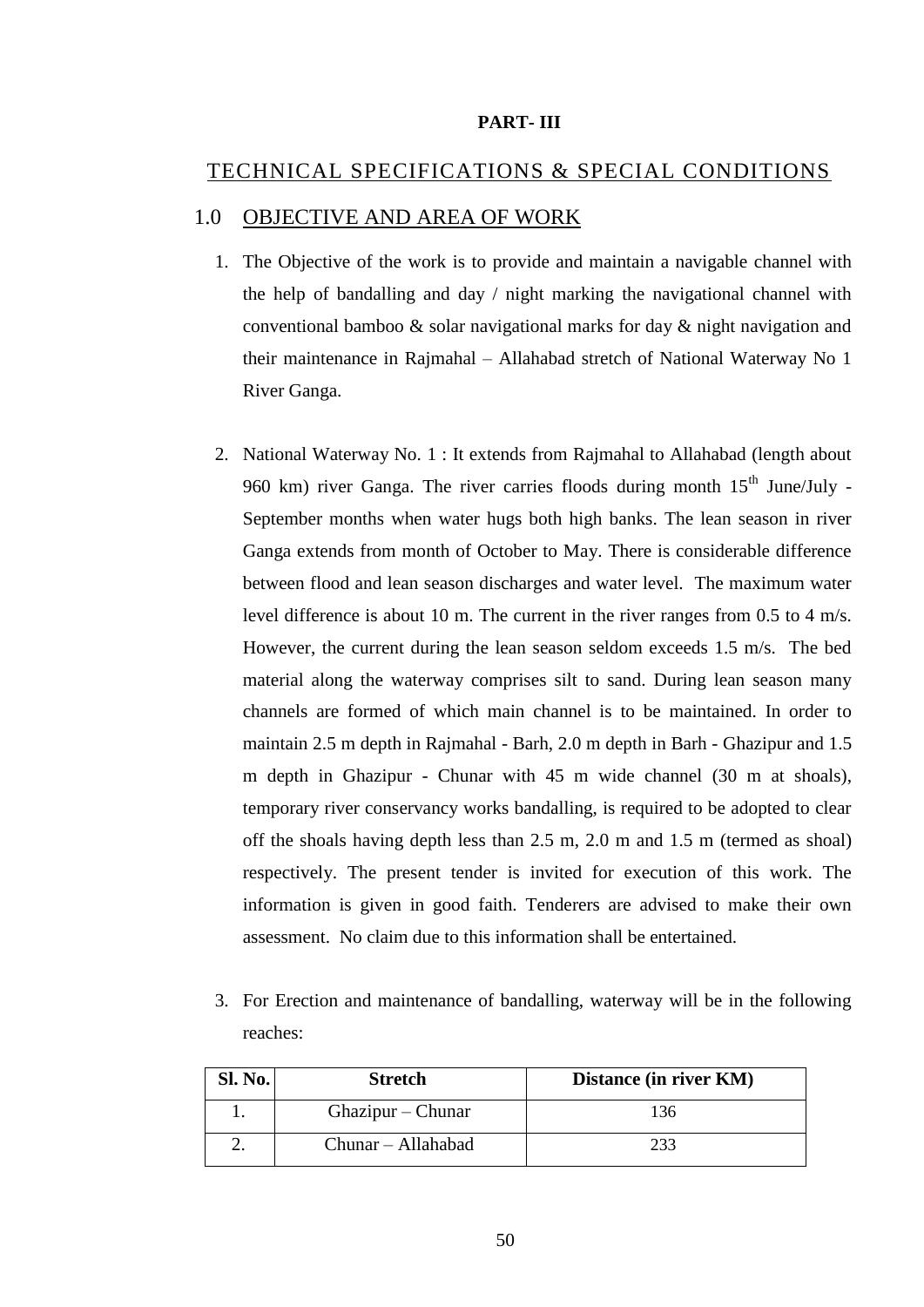- 4. To facilitate round the clock navigation of the vessels, IWAI is executing the scheme for maintenance of navigable channel by providing bandalling, day / night channel markings and their maintenance. It may be mentioned that the bandalling is resorted to in order to divert water to the main channel wherever the river is braided or width is more, which causes scour of the bed increasing the depth in the channel. For bandalling to be most effective the bandal shall be erected in time and in the appropriate alignment. The general arrangement, specifications and details of the bandal is given in the Annexure- IV.
- 5. The navigable channel of 45 m width having depth more than 2 meter is to be marked during flood and lean season using conventional bamboo marks in day & erection and installation of the provided solar navigational lights in the night. These day / night markings are to be shifted to its correct positions as and when navigational channel changes its course.
- 6. The tender for the subject work is being considered for one financial year i.e. 2011-12 and will be extended upto May/June months as per site conditions and as per direction of EIC.
- 7. *The quantity of the items of work to be executed in this tender may change as per the actual assessment of the time to time work requirement and hydraulic condition of the navigation channel. Hence a supplementary directive will be issued by the EIC of the work after the change in the season and before start of the season*.
- 8. IWAI shall initially award the works up to March' 2013, however IWAI reserve the rights to extend the work upto two years to the successful contractors in their concerned sector at the same rate, terms and condition of the contract of 2012- 13 after getting willingness from the contractor and subject to satisfactorily performance of the works.
- 9 Each stretch has been considered with 1 schedule (i.e. 2012-2013), whereas, the amount of tender and tender analysis will be considered only upto March 2013.
- **10 The tenderer may quote for any number of stretch / all the streaches as per the schedule. Tenderer has to be quoted at least for all the items of one stretch. If the tenderer fails to quote in the above manner, the offer will summarily be rejected.**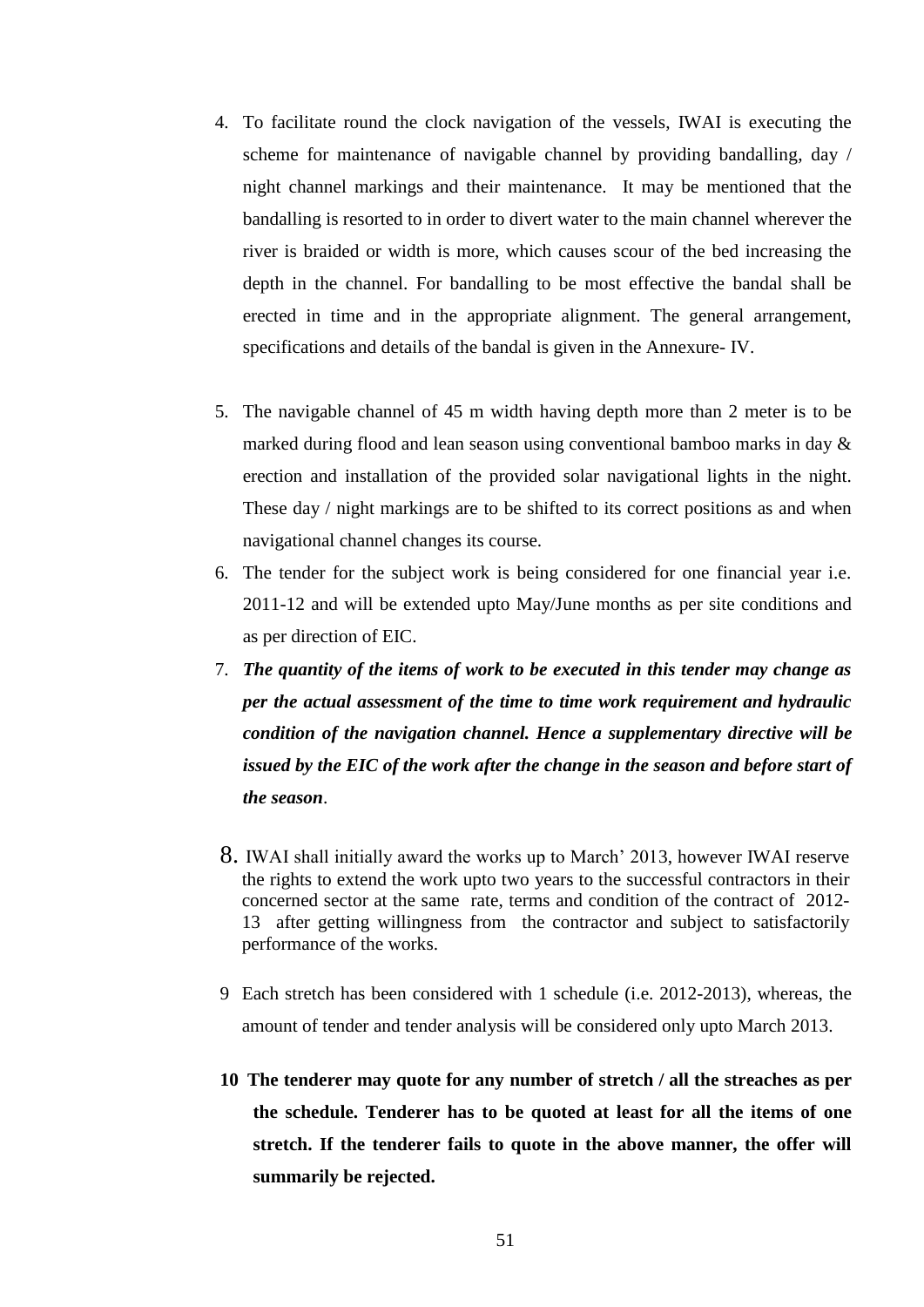### *2.0 TECHNICAL SPECIFICATIONS AND SPECIAL CONDITIONS*

#### **2.1 Bandalling**

- **1.** Bandals are to be erected at shoal sites of an average length of about 300 m to increase the depth of main channel for the purpose of navigation or to maintain desired depth in dredged channel. The contract comprises of erection, supervision, safe keeping, re-erection and maintenance of bandals and other allied works complete with all labour, materials, boats, temporary and permanent works, taxes, levies, duties etc. as specified in the contract.
- **2.** Bandals are to be fabricated using new bamboos, mats and coir string. Length of each unit of bandal is normally about 30 m/ 15 m and size of screen is 1.2 m x 0.9 m. These bandals are to be placed at 30 degree to 45 degree angle to the direction of current by driving bamboo poles. The bamboo mats are to be placed in such a way that only 10 cm. is above the water level and rest inside the water. It is required to be maintained at appropriate level by lowering/raising the mats depending on the change in water level. Bandal needs to be erected according to Figure given in Annexure 3. In A type bandal the 90 cm side of the mat will be in vertical position (i.e. 80 cm. inside water and 10 cm. above) and in B type bandal 120 cm. side is in vertical position.
- 3. New harauti/ Jati bamboo of 18-23 cm circumference at 45 cm from the bottom and 7 to 7.5 m long shall be used for horizontal, vertical and side support. The vertical bamboo pins are to be driven in proper line with spacing of 60 cm as per drawings enclosed. The number of bamboos required for 15 m length/30 m length are as under:

For  $15 \text{ m} - 40 \text{ Nos.}$ For  $30 \text{ m} - 80 \text{ Nos.}$ 

**4.** New bamboo mats 1.2 m x 0.9 m made of minimum 1 mm thick and minimum 1.5 to 2 cm. wide bamboo strips closely woven, tied together with the help of bamboo strips and coir string are to be fixed on vertical bamboo pins of bandal to act as screen as per drawing and direction of EIC. The no. of mats & quantity of thick and thin coir string required during erection of 15 m and 30 m length of bandals will be as under :

For 30 m Bamboo mats - 56 nos. Coir string (thick)  $-10$  kgs. Coir string  $(thin) - 5$  kgs.

For 15m Bamboo mats - 28 nos. Coir string (thick)  $-5$  kgs. Coir string  $(thin) - 2.5$  kgs.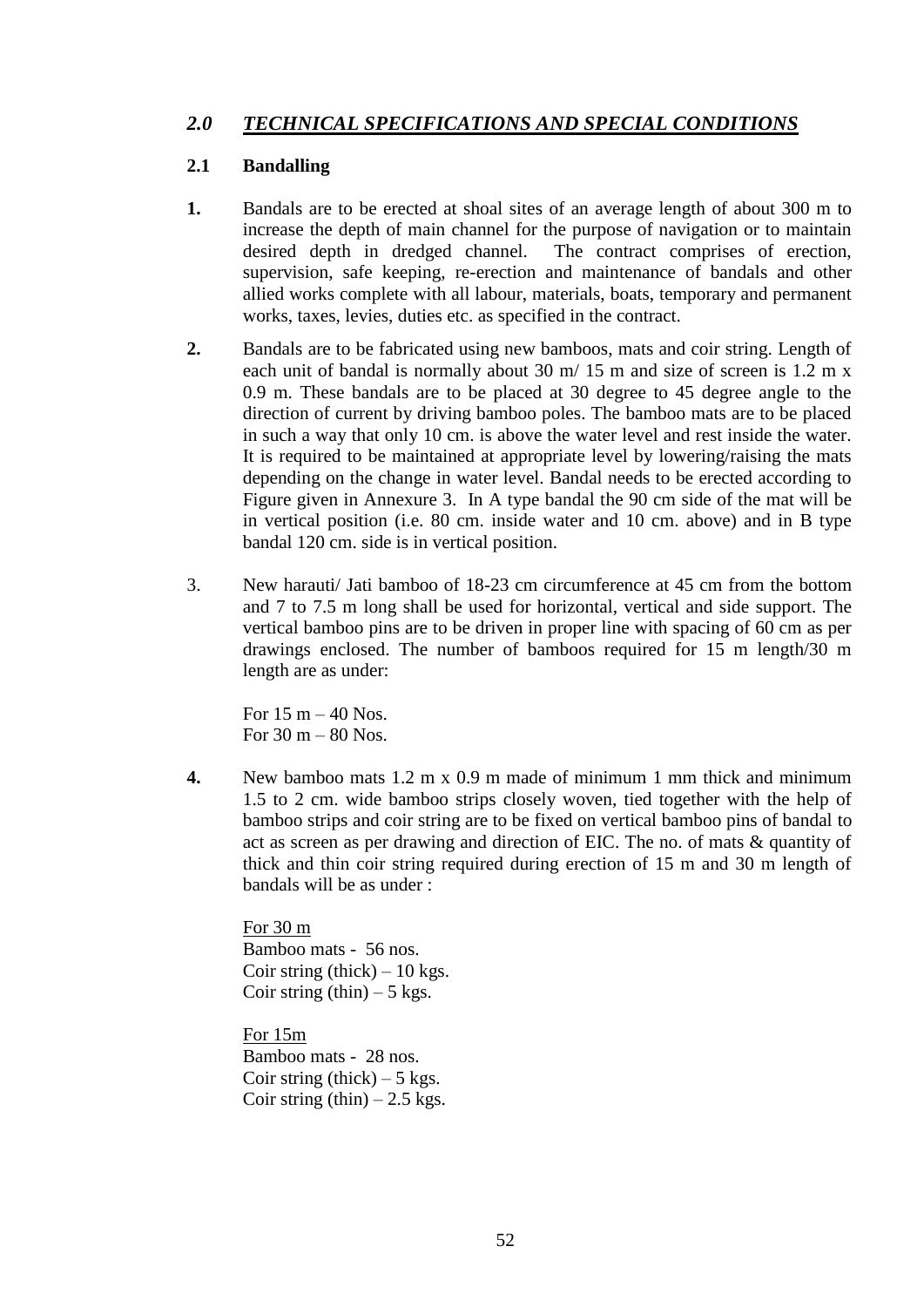- **5.** Tenderers are required to erect the bandal of specified length at the sites as decided jointly by the representative of E.I.C and Contractor during the pre bandal Survey.
- **6.** Erected / re-erected bandals are to be maintained normally till  $31<sup>st</sup>$  May in NW 1 in the following way as per the direction of the representative of Authority. However the above date could be advanced or extended depending upon the requirements as per the discretion of the E.I.C.
	- i) The tenderer must maintain satisfactorily, entire length of bandal ordered and erected at each site during the period of contract. If during any period, at any site it is found that less than 80% length of bandal is maintained, no payment for maintenance for that site shall be made for the period during which less than 80% bandal was maintained. If the length is satisfactorily maintained between 80% and 100% at a site the payment shall be made for the actual length maintained during that month.
	- ii) Mats of bandals are to be lowered / raised according to fall / rise of water level respectively.
	- iii) After certain period sand chur may appear behind one or more length of bandal at one end of alignment of bandal in that case such one or more units of bandal may require to be removed and re-erected at other alignment.
	- **v) The tenderer should also maintain the LAD of 2.5 m (Rajmahal – Barh), 2.0 m (Barh – Ghazipur) and 1.5 m (Ghazipur – Chunar) in each erected / reerected bandal sites up to 500 m d/s of bandal site. If during any period at any site it is found that the LAD maintained is less than these prescribed LADs but is within 0.2 m of the prescribe LAD then a reduction of 10% of the maintenance charges payable for that period will be deducted. If the LAD is maintained less than 2.3m, 1.8 m and 1.3 m respectively, no payment for maintenance for the period during that month for that site shall be made.**
	- vi) The depth during inspections will be jointly recorded by IWAI"s Hy. Surveyor, Technical Officer, Contractor and master of Survey / inspection launch.
- **7.** During maintenance period, materials of bandal (e.g. bamboo, bamboo mats, coir strings) shall be changed due to decay of material only. The decay of materials of bandals shall be ascertained by the representative of the Authority. Tenderer is required to replace the material immediately after getting the replacement order from the representative of the Authority.
- **8.** Such anticipated amount of materials (e.g. bamboo, bamboo mats, coir string) shall have to be stored at each bandal site so that during maintenance materials may be replaced without any loss of time. Replacement of decayed mats shall be completed within six days of written order for each 300 mts. length of bandal. If the length of bandal for which order for replacement of mats is given, is more than or less than 300 mtr. the number of days in which the replacement shall be completed, shall be proportionately calculated and rounded off to the nearest whole number of days. For example replacement of mats for 360 m length of bandal shall be completed within 7 days and that of 240 m in 5 days. If the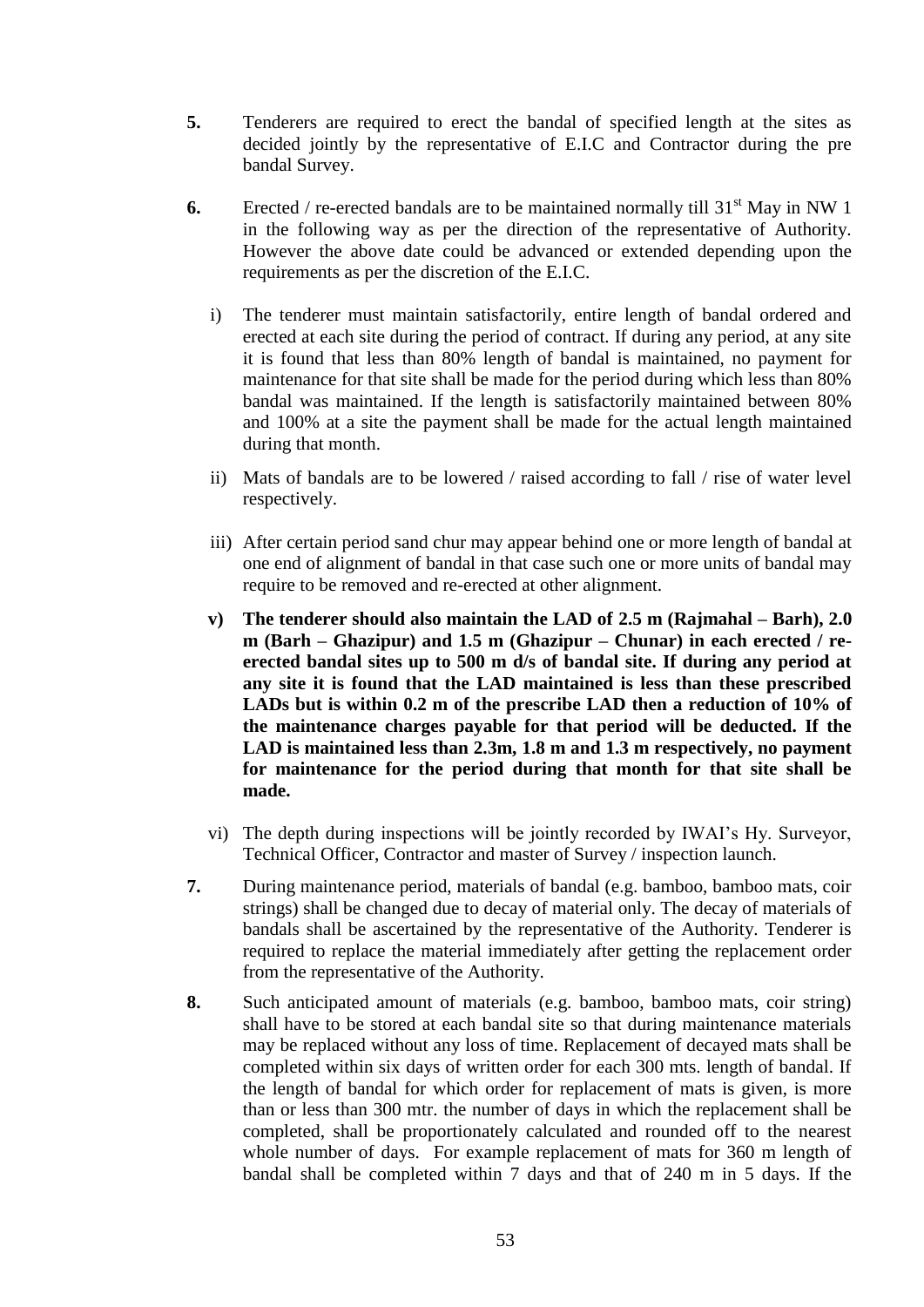replacement of mats is not completed within specified time as given above, no payment for maintenance shall be made from the date of written order for replacement of mats till the completion of satisfactory replacement of mats. Removal of decayed mats and replacement by new mats shall be done simultaneously so that no part of bandal is kept without mats at any time.

- **9.** Some times it is observed that the required depth of main channel is achieved at any shoal by erecting bandals after a period of time and continuing the bandals is no longer considered necessary. In that case the erected bandals shall be removed by the tenderer as per written instruction of the authority.
- **10.** As per the direction of the E.I.C. or representative of E.I.C. re-erection of bandal at new places shall be done by the tenderer with the help of salvaged materials obtained from the removed bandal and by using other fresh materials e.g. bamboo, bamboo mats and coir string whatsoever may be found damaged in the process of re-erection.
- **11.** Materials for initial erection and re-erection of bandal i.e. bamboo, bamboo mats, coir string and other tools and plants as may be required shall be arranged at different sites by the tenderer.
- **12.** Adequate number of boats shall be arranged by the bidder for erection and maintenance of the bandals at each site.
- **13.** One no. of experienced bandal Sardar and adequate number of labourers which will be required for erection and one no. of Sardar and adequate number of labourers for maintenance of bandal at each site are to be arranged by the tenderer.
- **14.** Tenderer may use power boats/ launches for timely erection and proper maintenance of bandal.
- **15.** Bio-data of the expert in bandalling work shall be submitted along with tender papers.
- **16.** Contractor shall intimate in writing the erection of bandal immediately after completion (within two days) to enable E.I.C. for arranging for the inspection of the same. The E.I.C. or his representative will inspect immediately and file a certificate within 8 days after intimation about the completion of that particular bandal. If due to unavoidable reason the site cannot be inspected by river, the E.I.C. or his representative shall reach the nearest spot by Road and the contractor shall arrange for transport by river by suitable vessel / boat to the site from this nearest spot (if the distance is very much far say more than 5 km. fast moving craft shall be arranged by the contractor at his own cost).
- **17.** The tenderer before submitting the tender may thoroughly acquaint himself with the proposed work and all rates quoted are to be final rates inclusive of cost of materials, labours, carriage of materials, arranging of boats etc. at the site for initial erection, shifting and maintenance of bandal.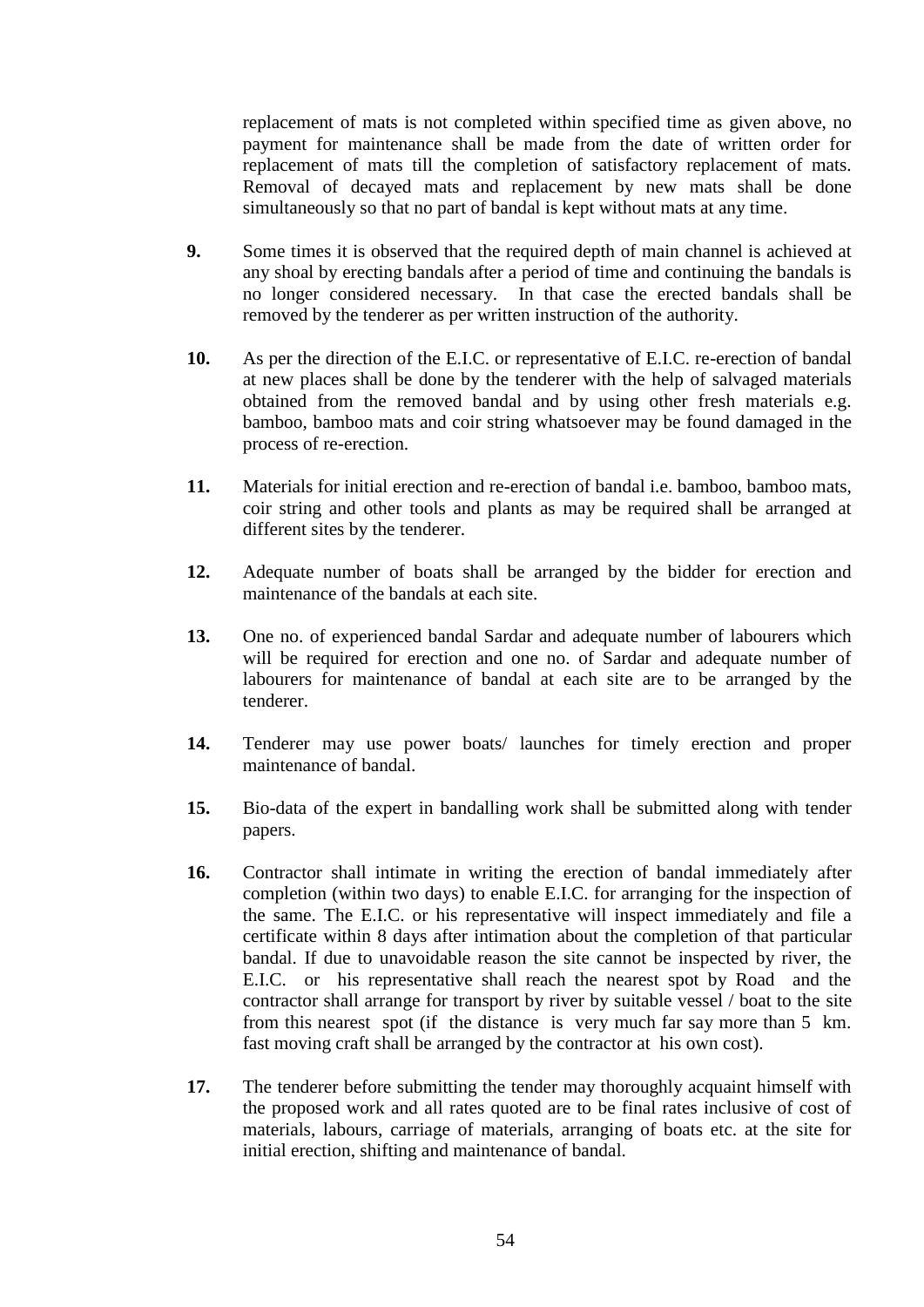- **18.** (i) Order for start of erection of bandal at various sites shall be given only after the detailed hydrographic survey and fixation of alignment of bandal as decided jointly by the representative of E.I.C. and Contractor. In case detail pre-bandal survey could not be carried out due to any reason, detail hand drawn sketch shall be prepared as required for commencement of work. However, in order to start erection of bandals at the earliest date the order for mobilisation of men and materials for erection shall be given prior to the finalisation of alignment of bandal to enable contractor to organize men and materials in advance. Inputs of Bandal Sardar of the contractor shall also be taken while finalizing the bandal alignment. No extra claim shall be entertained in this regard. The contractor should set out the alignment of the works as specified by the representative of E.I.C. and Contractor.
	- (ii) The **completion period** for erection of **each bandal is ten days** from the date of alignment / order of intimation to the contractor by the E.I.C. or his representative. After completion of the erection the contractor shall inform about the same along with the erection report in the Performa – I. On submission of the erection report in Performa – I and after detailed measurements as per relevant clauses of the tender document and observing the stability of bandals for a period of 10 days, payment of erection shall be released. During detailed measurement following measurements shall be undertaken:
		- (a) Correctness of alignment of bandal
		- (b) Number and dimensions of bamboo
		- (c) Over all dimensions of mat will only be measured i.e. bandal length covered with the mats will only be measured (dimensions of individual mats will not be measured) to verify the dimensions of 15 m x 0.9 m or 15 m x 1.2m or 30 m x 0.9 m or 30 m x 1.2 m.

In case variation in measurement is upto –5% contractor will be allowed 3 days for rectification. The maintenance period shall start from the next date of completion but claim for the maintenance charges shall be entertained only after ascertaining the stability of bandal up to 10 days or more after date of completion of erection*. 90% payment for erection shall be made only after the full completion of bundal at each location. The balance 10% cost of erection shall be paid after satisfactorily maintenance of erected/re-erected along with final bills. The completion* date of bandal is the date on which the assigned length of bandal is completely erected at a particular location.

- (iii) The above conditions shall hold good for the payment of re-erection of bandals also.
- (iv) Monthly maintenance charges shall be paid after completion of one month of maintenance work from the date indicated as per clause (ii) above and certification by the representative of EIC with regard to clause 6 (iv) of this tender.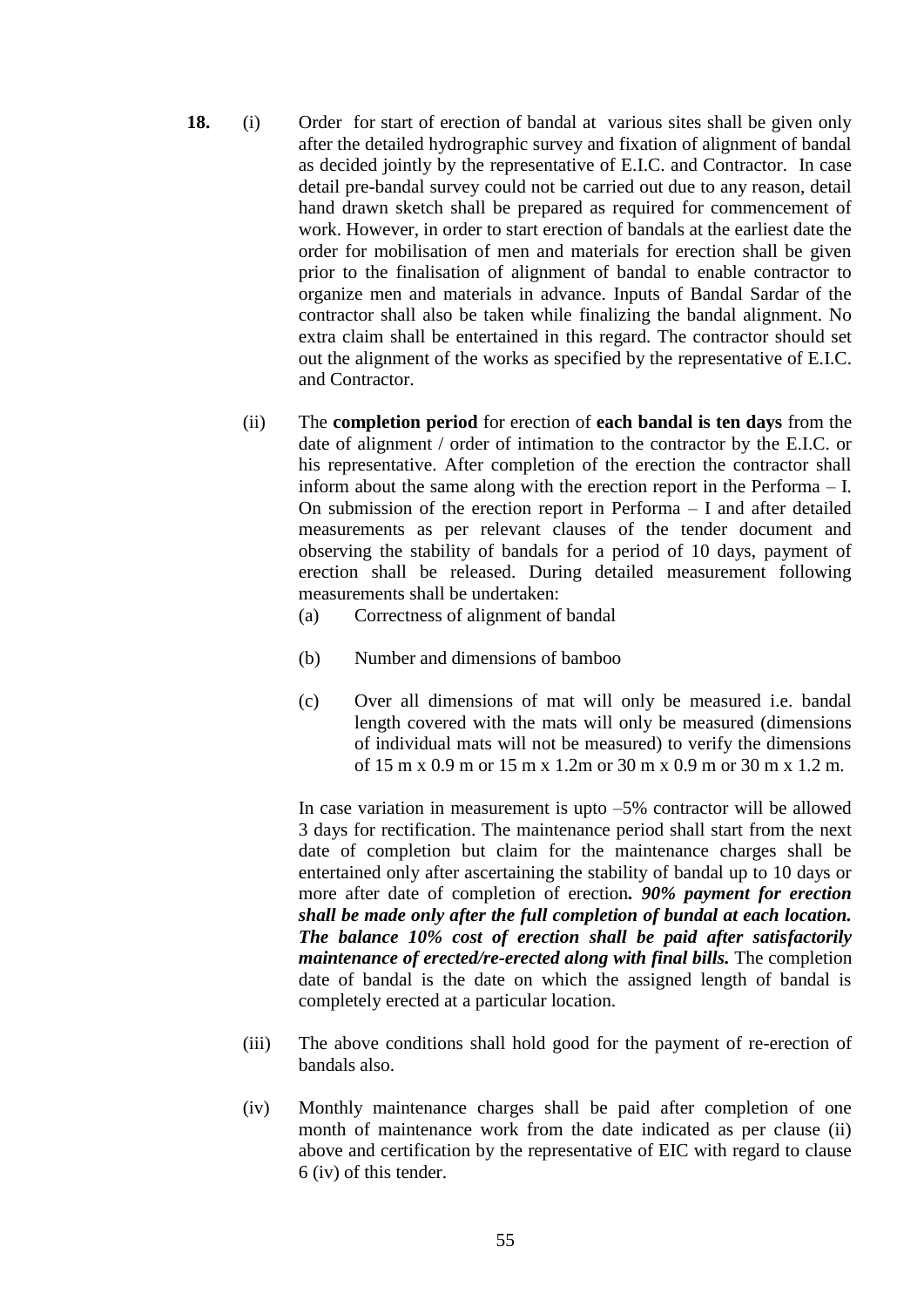- (v) For facilitating the programme of inspection by IWAI and also to reduce complications in submitting the maintenance bills it is suggested that contractor should submit first maintenance bill for part month so that the rest of the bills are for one full calendar month.
- **19.** The bandal materials shall be dismantled and removed by the tenderer at his own cost after maintenance period. The salvage value for the materials shall be taken into account by the tenderer while quoting the rates for these items.
- **20.** In case the depth of main channel is achieved, the erected bandal is required to be removed by the tenderer at his own cost as per the written instructions of the E.I.C or representative of EIC.
- **21.** In the case mentioned in the previous item (i.e. 20) the tenderer shall re-erect the bandal at new place with the help of salvaged material obtained from the removed bandal and by using other materials whatsoever needed at his own cost as per the direction of E.I.C or representative of EIC. The re-erection site specified for the bandals shall be within a distance of 10 km d/s and 2 km u/s from existing location.
- **22.** Any damage caused to the erected/re-erected bandals during the entire period of erection/re-erection and maintenance shall be responsibility of the tenderer which shall be rectified by the tenderer at his own cost.
- **23.** The contractor shall make his own arrangements for protecting the works during the course of erection and maintenance. During the process of work the contractor shall provide such precautionary and protective works at his own cost to protect the work from the rough weather, swell and the contractor shall be solely responsible for any damage which may occur due to contractor not taking necessary protective steps.
- **24.** The contractor shall submit the rate analysis for the work/sub item in case the Department requires for the same during a negotiation.
- **25.** Theft of materials of total bandal length or part thereof shall be responsibility of tenderer and tenderer shall make good it immediately by replacing the materials at his own cost. On request of the contractor, IWAI may consider to provide police protection at certain locations. Providing police protection does not relieve the contractor in any way from fulfilling the contractual obligations.
- **26.** Washing away of total bandal length or part thereof or materials of total bandal length or part thereof shall be the responsibility of tenderer. Tenderer shall make good it immediately by replacing the materials at his own cost.
- **27.** The re-erection of the bandal at different sites shall be completed within 10 days from the date of placement of the written order.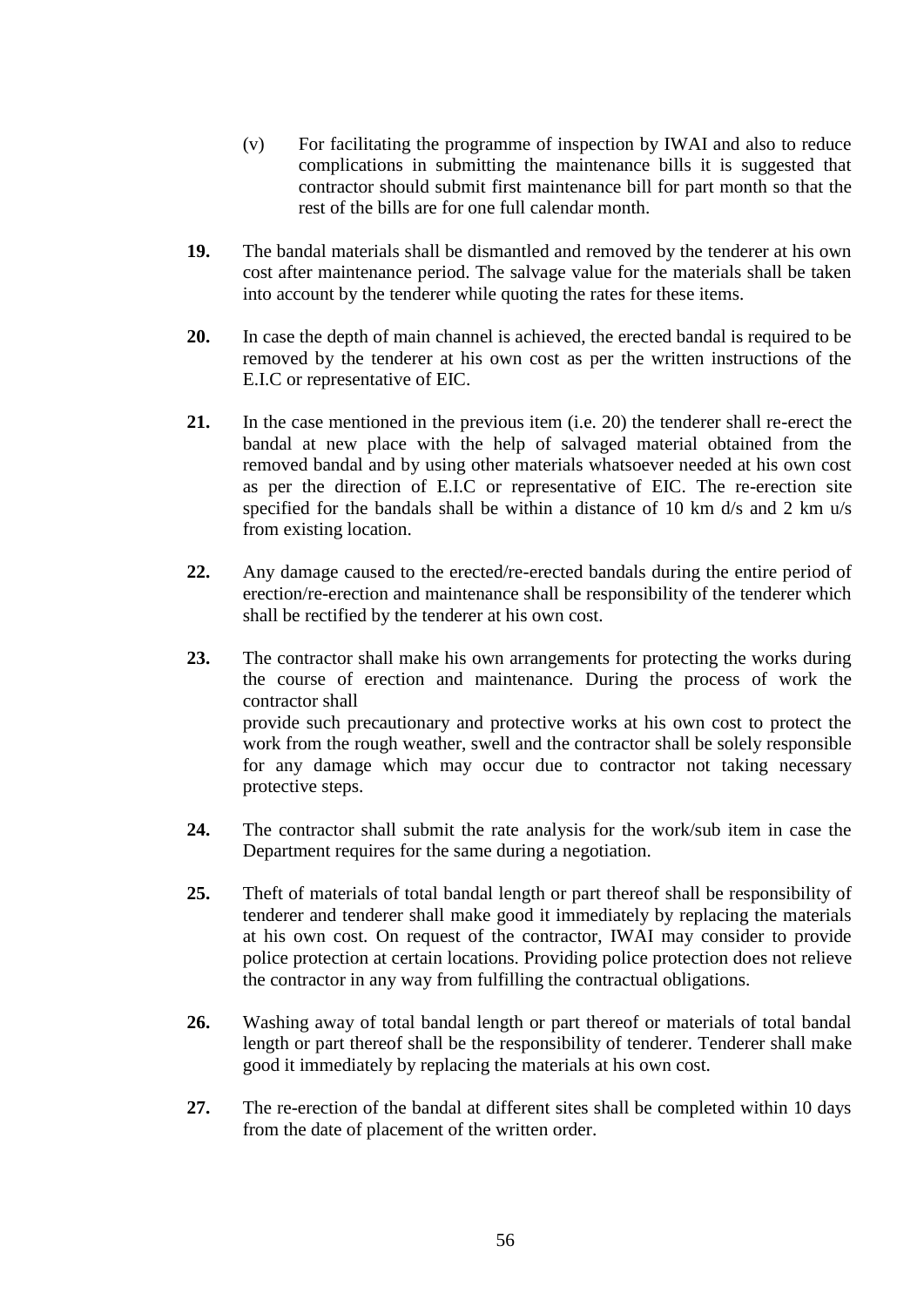- 28. In case the tenderer fails to maintain the erected / re-erected bandal according to specification terms and conditions and direction given by the representative of E.I.C. from time to time, E.I.C. shall be free to cancel the entire or part maintenance works as the case may be and the security amount deposited for the maintenance part of the cancelled work shall be forfeited. In addition, the E.I.C. reserves the right to maintain that erected/re-erected bandals for the entire stipulated period through other agencies. In such an event the tenderer shall be allowed to remove the material used in the initial erection/re-erection of bandals only after completion of the stipulated maintenance period.
- **29.** The contractor shall forthwith dispatch, raise and remove any plant (floating or otherwise) belonging to him or to any person employed by him which may be sunk in the course of execution and completion of the works or otherwise deal with the same as the E.I.C. and the representative may direct, until the same shall be raised and removed, the contractor shall display at night search lights and do all such things for the safe navigation as may be required by the department. In the event of the contractor not carrying out the obligations imposed upon him by this clause, the E.I.C. shall raise and remove the same (without prejudice to the right of the department to hold the contractor liable) and the contractor shall pay to the department all costs incurred in connection therewith. The fact that sunken vessel, craft or plant is insured or has been declared a total loss, shall not absolve the contractor from his obligation under this clause to raise and remove the same.
- **30.** The progress of the work at each stage shall be subjected to the approval of the E.I.C. whose decision as to the rate of progress at each stage shall be final and binding on the contractor. The E.I.C. reserves to himself the right to cancel the contract for unsatisfactory progress in the work at any stage.
- **31.** The materials used on the work must be of first class variety corresponding to relevant BIS and other specifications laid in the contract. The work must be carried out in a workman like and expeditious manner and the quantity of work at each stage shall be subject to the approval of the E.I.C. The E.I.C."s decision as to the quality of such materials and work shall be final and binding on the contractor.
- **32.** The contractor shall maintain at each site or work (whether one side or many sites) one Inspection Register which must be produced by the contractor or his agent whenever called upon to do so by the EIC or his representative during their inspection of the work. If the rectification ordered to be done are not carried out within a time specified, the EIC shall have the right to get the same done through a third party and recover the expenditure incurred in the same from the any payment due to the contractor or the security deposit. This inspection register shall be the duplicate copying type so that one copy of the entries gets recorded in the EIC's office. The contractor shall not make any entry of any kind in this register.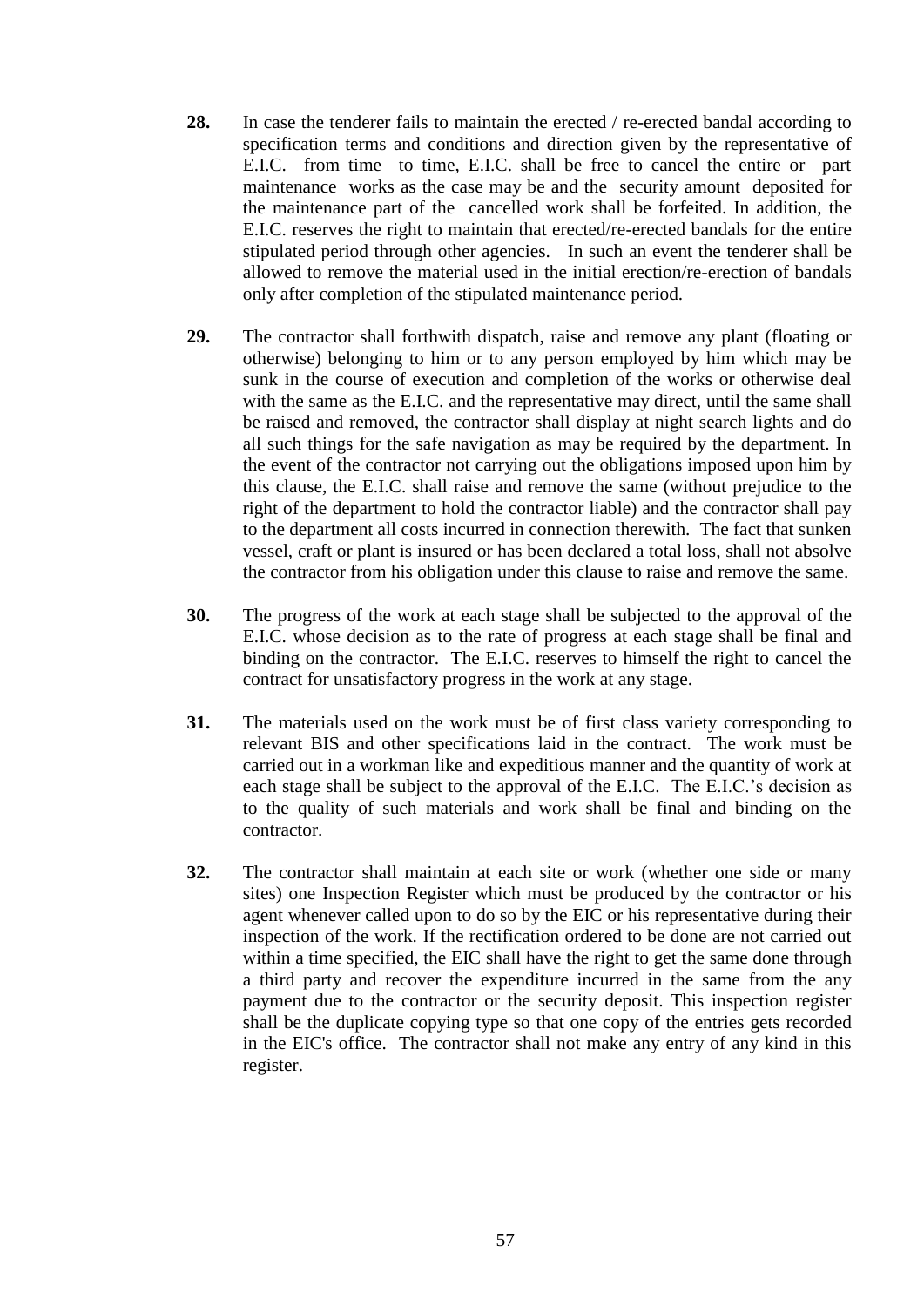- **33.** Bandals shall be erected / re-erected at the specified sites as per instructions of the EIC or his representative and drawing. The location of bandal sites shall be specified at the time of giving the work order (please see item no. 2 also). In case of wrong erection during initial erection or re-erection the same shall have to be rectified if necessary by re-erection by the tenderer at his own cost.
- **34.** The bandals in the stretch shall be inspected at least twice in a month for close monitoring and the contractor shall facilitate such inspection duly deploying a representative along with the inspection team.
- **35.** The contractor shall get the payment for monthly maintenance based upon the certification about maintenance according to the specifications.
- **36.** If the contractor fails to maintain the bandals as per **clause 6** in a particular 15 days period during inspection, the maintenance charges for 15 days shall be rejected by the Engineer-in-Charge and for the further period will be considered only after up keeping of the bandals intact according to the specification.
- **37.** However, for the maintenance of the initial month and the last month shall be considered with a partial maintenance during the calendar month based on the actual number of days against the month.

#### **2.2 Day channel marking**

- **1.** The contract comprises erection, supervision, safe keeping, re-erection and maintenance of the channel marks and other allied works and the provision of all labour, materials, mechanized boats, temporary works and everything whether of a temporary or permanent nature required for completion and maintenance so far as the necessity for providing the same as specified in or reasonably to be inferred from the contract.
- **2.** For marking the channel, material used shall be bamboos, bamboo strips, bamboo mats, coir string, straw, lime, etc., the materials and other tools and plants as may be required are to be arranged at different beats at contractor's own cost.
- **3.** Marks shall have to be erected at suitable places as per the instructions of E.I.C. or his representative and also as per Annexure - V herewith. In case, any marks are placed wrongly the same shall be rectified by the contractor at his own cost.
- **4.** The contractor shall at his risk and cost, make all arrangements for locating the navigable channels, sand churs, snags, etc., by means of regular soundings along the river and change the position of the marks to indicate the navigable channel for the vessels operating in that stretch.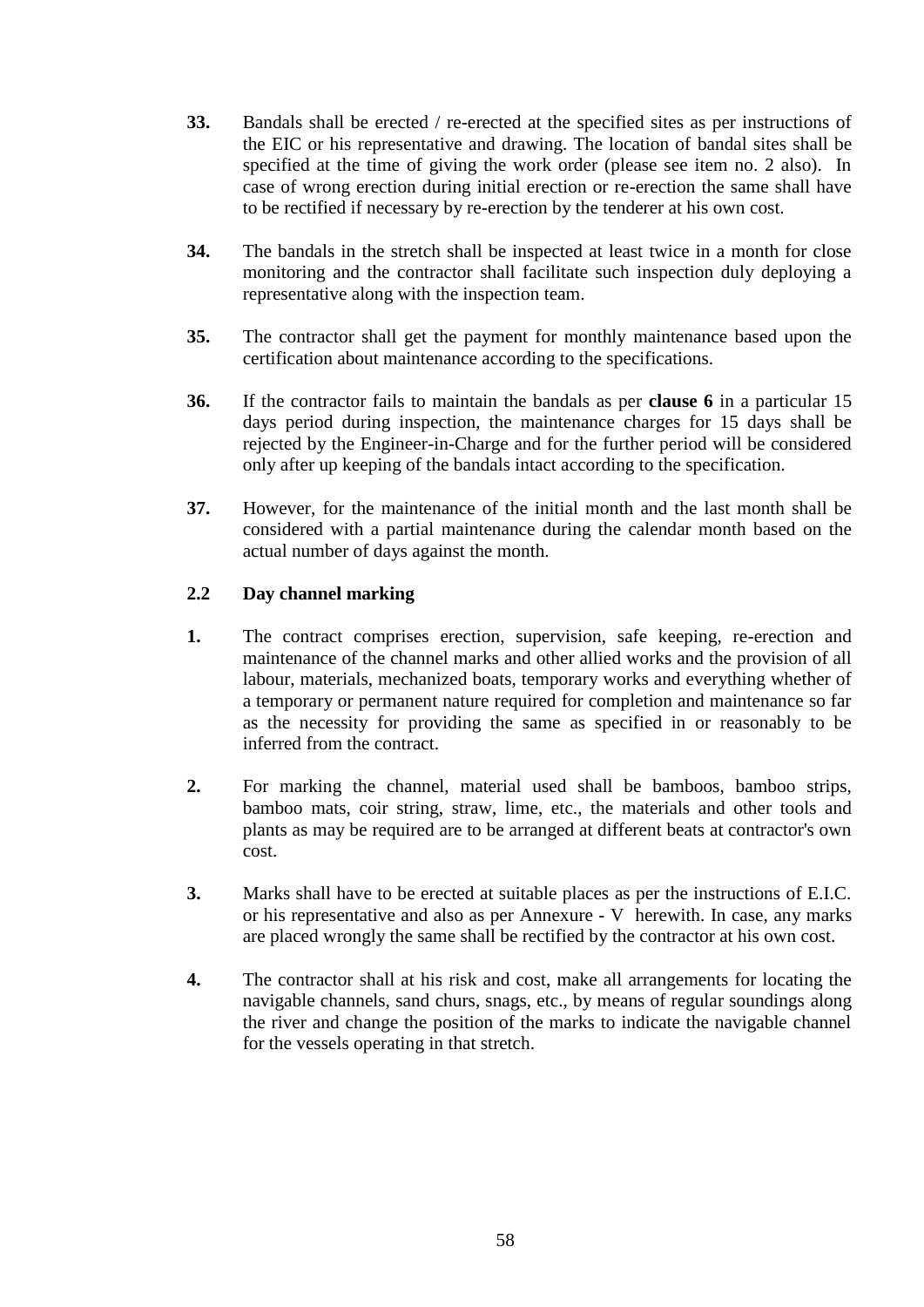- **5.** The contractor has to furnish free of charge a weekly report on the water depths available at different shoals formed in the stretch as mentioned in the contract. The report must reach the office of the EIC within the last working day of every week. The contractor should employ sufficient number of experienced technical staff to the satisfaction of EIC who are conversant with the river conservancy works in such rivers to carry out the work.
- **6.** The stretch is divided into different beats. The contractor shall be indicated about the span of every beat and the marks to be erected and maintained therein by a detailed list before commencement of work.
- **7.** All the marks termed as right hand marks, left hand marks, channel closing marks and snags (for lean season) and right hand transit mark and left hand transit mark (for flood season) are of variable nature and this can be determined only after conducting the survey in the field. However, the total no. of marks shall not exceed the number indicated in the contract. In case of additional requirement of marks the contractor shall intimate the E.I.C. in writing about the same and obtain written orders before taking up erection of additional marks in order to be eligible for claiming additional cost.
- **8.** The contractor shall be liable to bear the expenditure of all manpower, material and equipment required for the work at his cost. He must, therefore, have thorough knowledge about the work prior to submission of his rates. No extra claim in this regard shall be entertained once the contract has been awarded. The marks after initial erection shall be maintained up to May' 2012 for lean season and up to Nov" 2011 for flood season. However, the maintenance period can be extended or curtailed at the discretion of EIC. The material used for channel marking thereafter shall have to be removed by the contractor at his risk  $\&$  cost.
- **9.** The Contractor shall ensure provision of boats, manjhies and dandies in their respective beat/ reach so as to maintain the required number of marks as stipulated in clause no. 29 of special and technical condition of contract.
- **10.** Contractor shall intimate in writing the initial erection of marks immediately after completion within two days to enable EIC for arranging for the inspection of the same. The EIC or his representative shall inspect immediately and file a certificate accordingly.
- **11. The completion period for initial erection of entire marks is 20 days, inclusive of the mobilization period of 5 days from the date of order of intimation to the contractor by the EIC** or his representative. The marks so erected shall be inspected immediately on receipt of intimation about completion of erection of the channel mark in the particular beat. *Full payment for erection of marks shall be done only after verification of stability of marks after 10 days from the date of completion of erection of marks provided the number of marks found are*  $\geq 100\%$  *of the number specified for the beat.* In case of the number of channel marks are less than that specified; the contractor shall immediately set right the same and inform the EIC for same. The payment shall be released only after EIC or his authorized representative inspect and certify that the number of channel marks erected are  $\geq$  the number of channel marks specified. 90% of the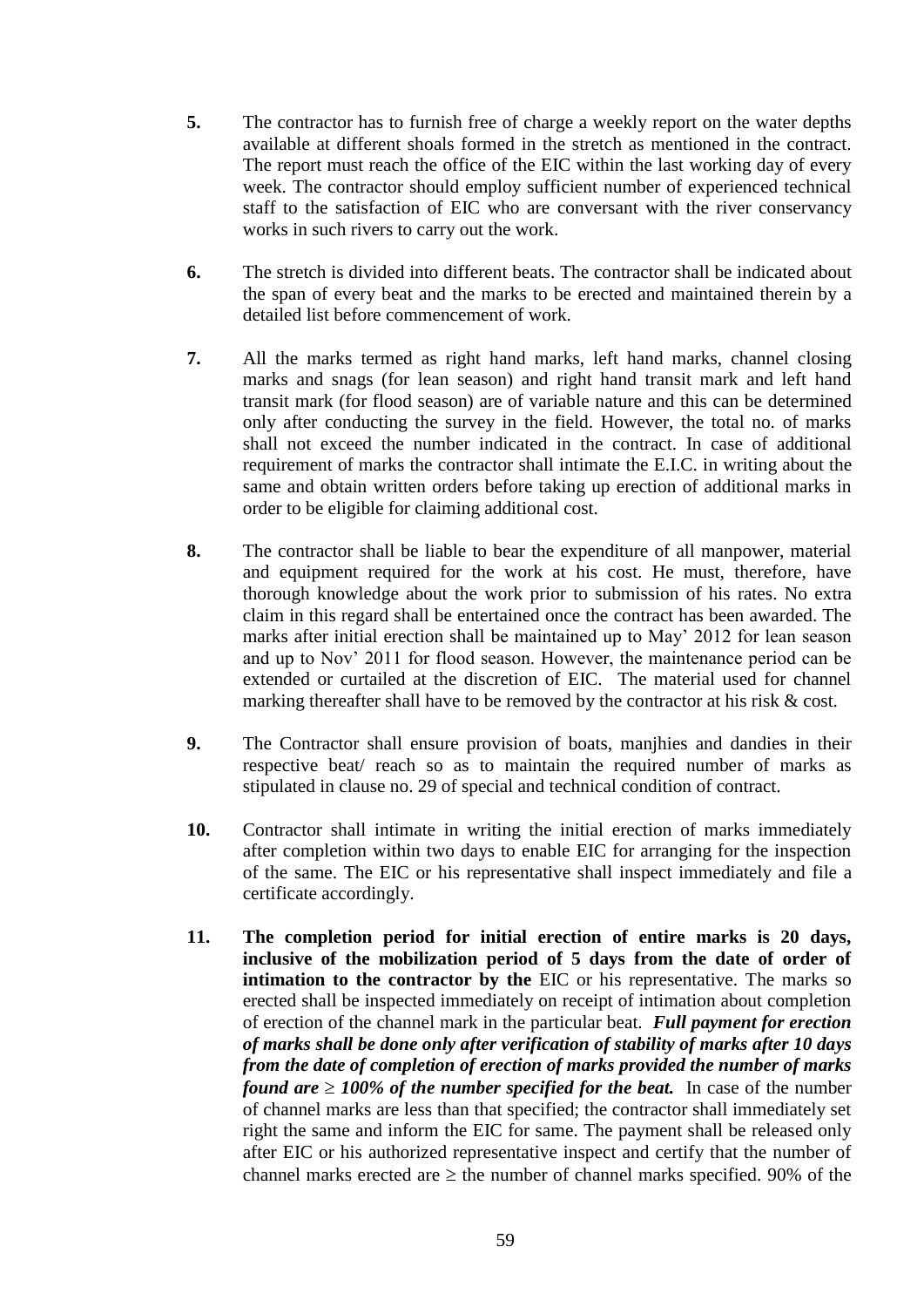cost of erection shall be released on completion and balance 10% shall be payable along with final bill after satisfactory maintenance of channel marks during the contract period. The maintenance shall start immediately after the date of erection. Payment for erection shall be made only after the full completion of marks in all the beats. Maintenance of the marks shall be paid after verification of successful maintenance of the marks for every month. The contractor or his authorized representative shall have to accompany the officer in-charge during every inspection days. In case the contractor fails to attend the inspection trip he shall be liable to accept the measurement recorded during the inspection.

- **12.** Channel marks erected / maintained in wrong position or without purpose shall not be considered for payment.
- **13.** In case the *contractor fails to maintain the erected / re-erected marks* according to the specification and direction given by the EIC / his representatives from time to time, E.I.C. shall be free to cancel the entire or part maintenance works as the case may be and security amount deposited for the beat shall be forfeited. In addition the EIC reserves the right to maintain that erected / re-erected marks for the entire stipulated period through other agencies. In such an event the contractor shall be allowed to remove the material used in the initial erection / reerection of marks only after completion of the stipulated maintenance period.
- **14.** The contractor shall forthwith dispatch, raise and remove any plant (floating or otherwise) belonging to him or to any person employed by him which may be sunk in the course of execution and completion of the works or otherwise deal with the same as the EIC and the representative may direct until the same shall be raised and removed, the contractor shall set all such things for the safety of navigation as may be required by the Department. In the event of the contractor not carrying out the obligations imposed upon him by this clause, the EIC shall raise and remove the same (without prejudice to the right of the department to hold contractor liable) and the contractor shall pay to the department all costs incurred in connection therewith. The fact that sunken vessel, craft or plant is insured or has been declared a total loss, shall not absolve the contractor from his obligation under this clause to raise and remove the same.
- **15.** Payment against each beat shall be done after inspection and verification by the E.I.C. or his representative on completion of the erection / maintenance work, in entire stretch. The EIC or his representative shall inspect the above marks as per clause 11 and shall file a certificate in writing showing the work done by the contractor in the stretch.
- **16.** The tenderer shall submit the rate analysis for the work / sub items in case the department enquires for the same during negotiation.
- **17.** Bamboo Harauti of 18 to 23 cm circumference at 45 cm (1'-6") from the bottom about 7 to 7.5 mtrs. long are required for marking the channel. The marks shall be driven properly by using wooden hammer up to at least (one) 1 meter below the ground level.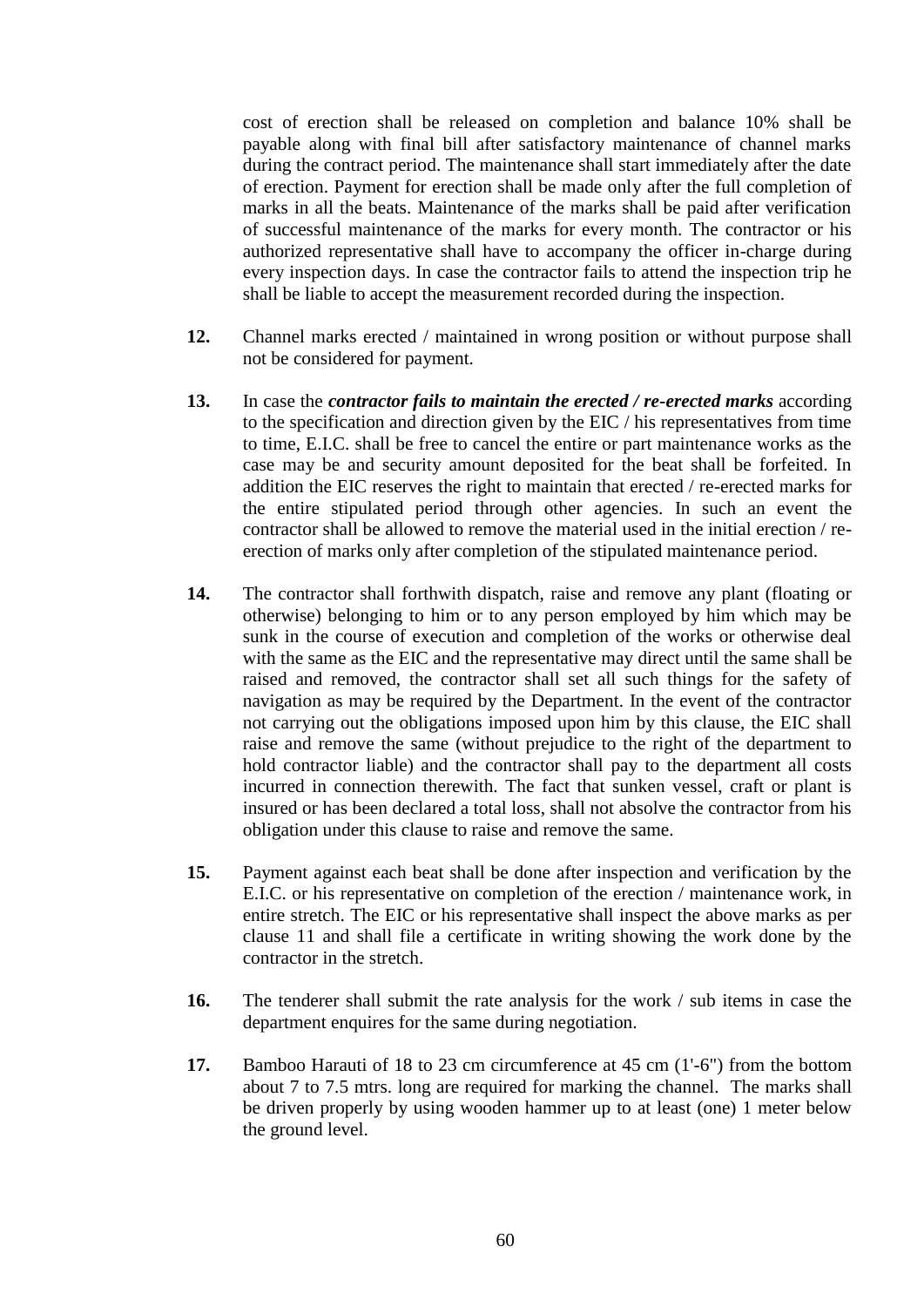- **18.** Submerged sand chars, submerged high banks and other possible navigational obstructions shall be duly marked.
- **19.** The navigable channel shall be at least 45 m wide (30 m wide at shoals) and 2.5m/ 2 m / 1.5m deep in lean season. Marks shall be erected after taking measurement across the river by marked bamboo poles.
- **20.** Beginning and end of a channel through churs shall be prominently marked using bamboo poles with bamboo mats reinforced with bamboo strips for being located. These shall also be painted with lime.
- **21.** The reference of marking shall be commenced from up stream of the river and marks shall be put up on the right hand side of the channel or the left hand side of channel as given in Annexure - V.
- **22.** Navigational channel in the crossing from one bank to another shall be marked with transit marks.
- **23.** Where straight reach is available, marking shall be placed at longer distance but shall be visible from first mark.
- **24.** For marking the main channel passing through the shoal / churs the marks shall be erected in water close to the main navigational channel.
- **25.** All snags shall be marked with proper care. During the flood a number of trees, trunks & other permanent structures which are uprooted in the U/S of the river, flows down & get strangles at marking places even some time in the main channel. For safety of navigation, these obstructions known as snags should be detected first & marks properly. For this special marks (as mid water snag marks, left & right hand snag marks) are being used which may be seen in Annexure - V. If they are deep in water lying on river bed but allowing sufficient navigation depth in lean period then marking is done by a navigation buoy made of a sealed 15 liter empty oil tin painted red, tied with a wire rope & sunk by a sinker.
- **26.** The materials used on the work shall be of good quality conforming to the specifications laid in the contract. The work shall be carried out in a workman like and expeditious manner and the quality of work at each stage shall be subject to the approval of the EIC. The EIC's decision as to the quality of such materials and work shall be final and binding on the contractor.
- **27.** The contractor shall bear full responsibility for the intimation to the EIC forthwith of any accident and take all necessary action required under relevant Acts and Rules, Marine Rules etc., as the case may be. The contractor shall also report such accidents to the Competent Authority wherever such reports are required under rules. The EIC or his representative must however, be informed immediately in the event of any marine accident. The contractor should also bear full responsibility for all accident, damages or injury caused to any of the IWAI's employees, cause of which is established as due to contractor's carelessness or negligence.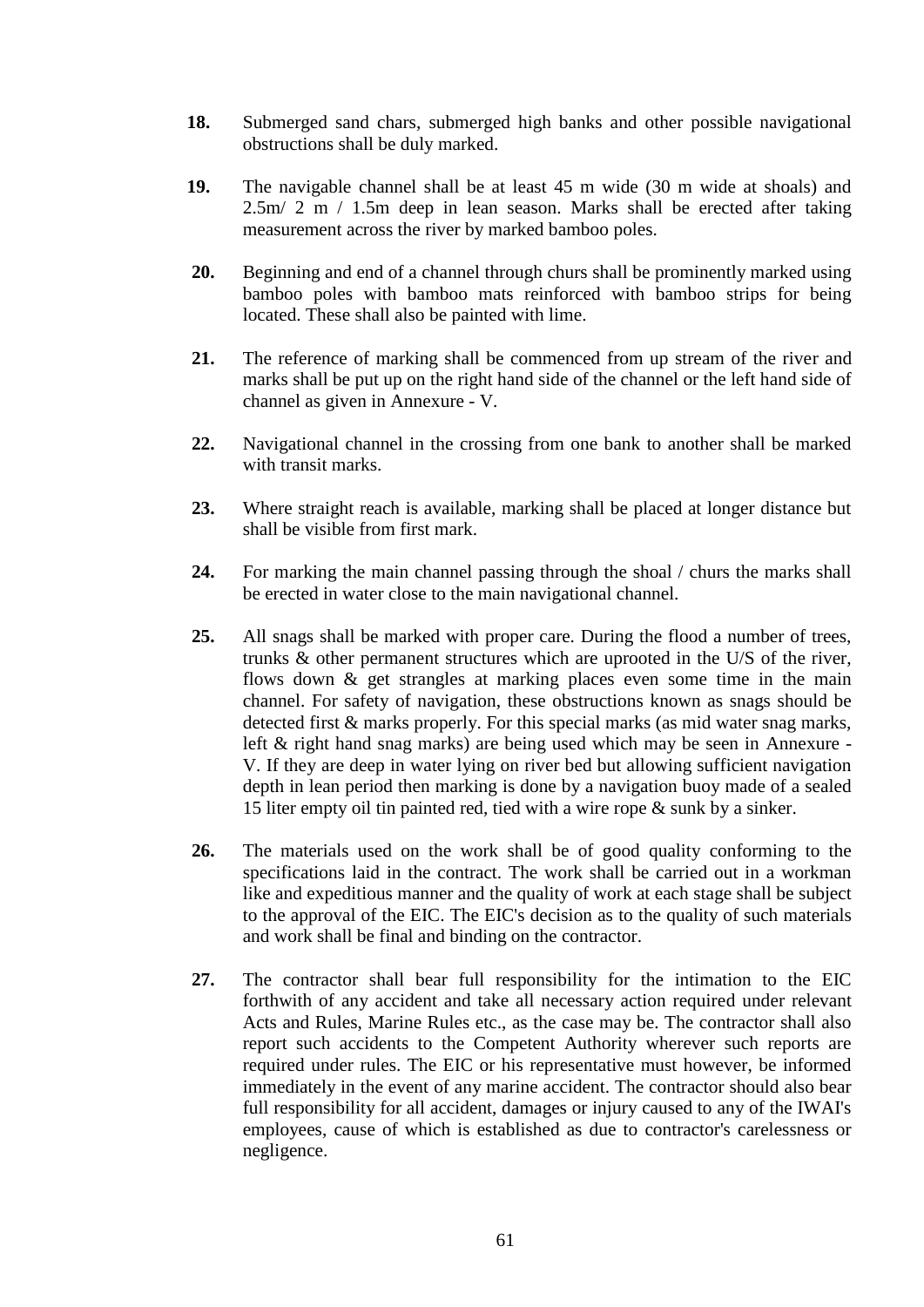- **28.** It has been proposed that the entire stretch shall be inspected at least twice in a month for very close monitoring and the contractor shall facilitate such inspection duly deploying representative along with the inspection team.
- 2**9.** It must be noted that in each beat at least 80% marks should be available during each inspection in a month.
- **30.** In case the tenderer fails to maintain the navigational marks according to specification and directive given by the representative of the Engineer-in-charge from time to time, the Engineer-in-charge shall be free to cancel the entire or / part of the maintenance as the case may be.

#### **31. The payment of monthly maintenance shall be as follows:-**

- **i**) If during a month the marks seen in all the two inspections are 80% or above in the specified beat, erection / maintenance is payable for the full month for the marks actually seen in the beat limited to the least number observed during two inspections.
- **ii)** If during a month the marks seen in one inspection is 80% or above but observed less than 80% in the  $2<sup>nd</sup>$  inspection, the maintenance is payable for 15 days only.
- iii) No monthly maintenance shall be payable for the full month if the marks seen are less than 50% in any inspection during a month.
- **32.** However, the maintenance for the initial month and the last month shall be considered with a partial maintenance during the calendar month, based on the number of days of maintenance against the month.

#### *2.3 5 NM Beacon lights mounted on 15 m height trestle tower*

- *1.* 5 NM shore beacon lights have been fabricated & installed at the specified locations along the navigational channel as a navigational aid for safe inland navigation. The contractor shall be responsible for proper operation, maintenance & safe keeping of beacon lights installed on these towers during the contract period w.e.f October"11.
- *2.* To have a proper watch keeping to these pole mounted lights, the contractor has to identify one his person whose details shall be recorded in the register and one copy of the same will be provided by the contractor to EIC. The contractor shall be responsible for safety, security and proper up keeping of beacons on tower and deploy a suitable person for it. Cost for this will be borne by contractor. This person shall submit monthly status report of the light to contractor for further submission to the IWAI. In case of any defect etc. in the light the contractor shall take appropriate action to rectify it.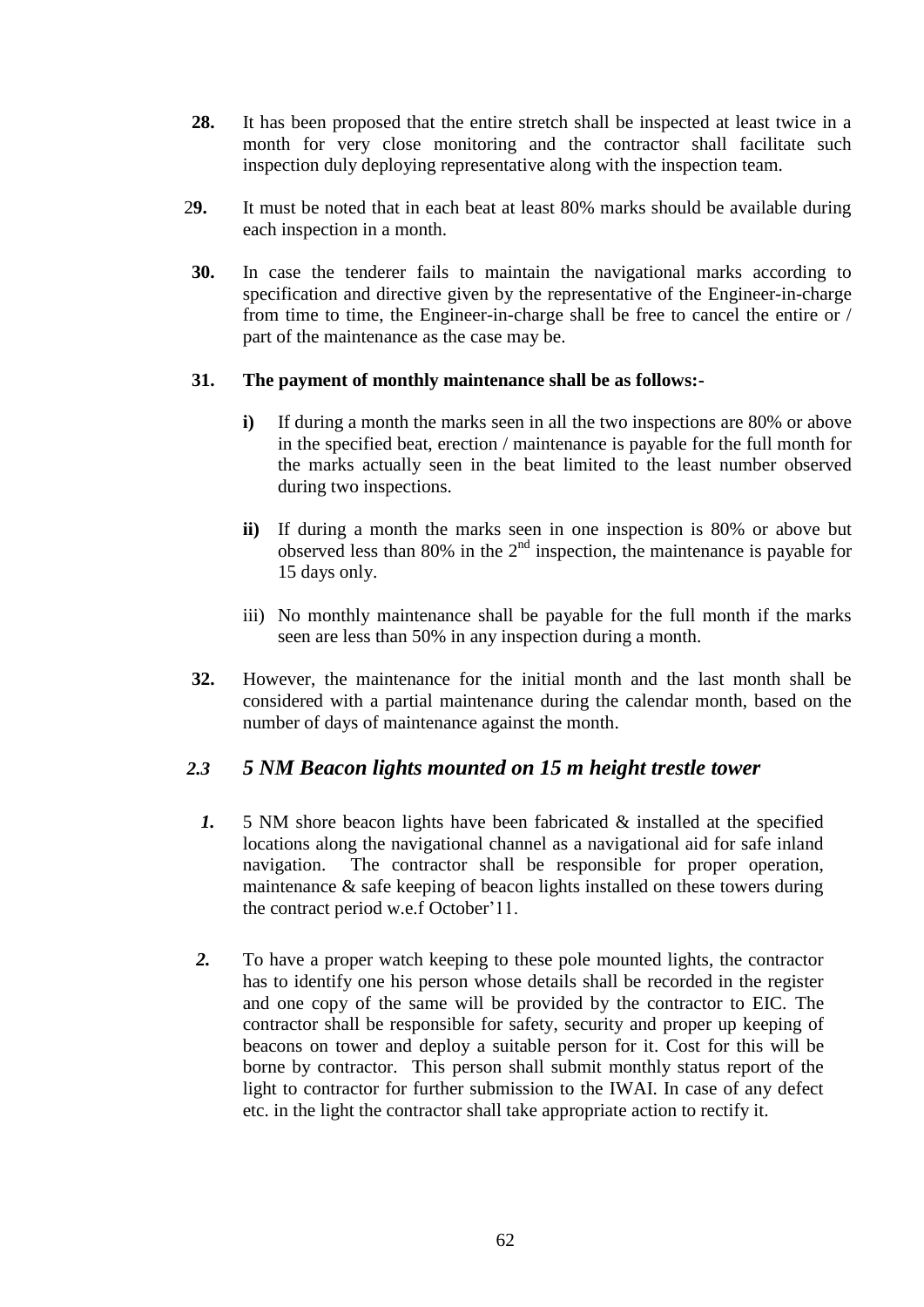*3.* For operation of the beacon lights mounted on 15 m trestle tower, the completed unit shall be handed over by the Authority to the contractor but in case of any theft/pilferage during the contract period shall have to be reported to the Police Station by the contractor as soon as any such incident occurs but not letter than 24 hours. While submitting F.I.R. to the Police Station, if any assistance is required by the contractor the same will be provided by E.I.C. However, for the loss of navigational lighting equipment, the contractor will be solely responsible and the cost will be deducted from the running bill.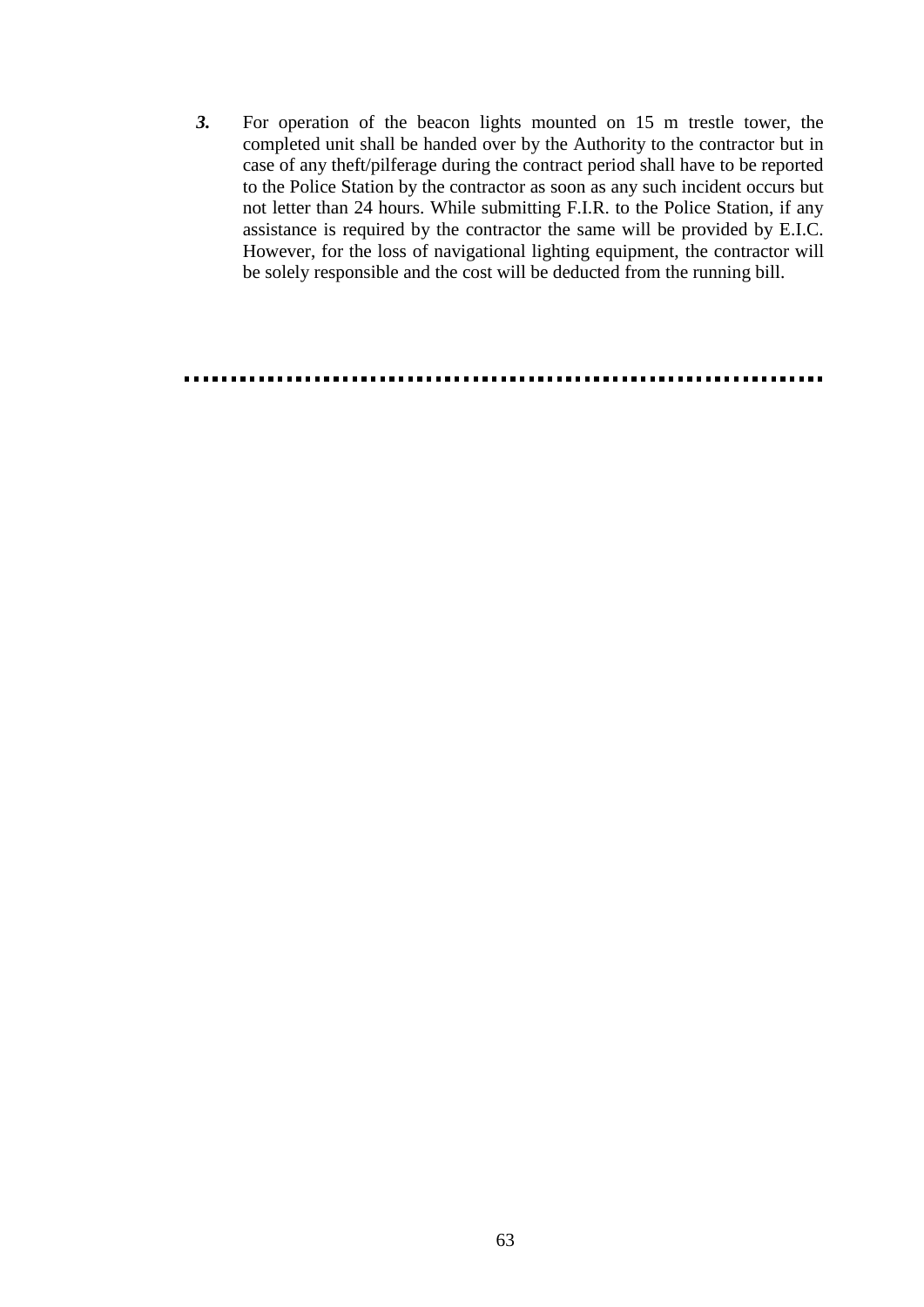#### **BANDAL ERECTION REPORT**

- 1. Name of Contractor
- 2. Bandal Location (Enclose alignment of bandal as furnished by EIC and alignment as executed on detailed survey chart/ hand sketch)
- 3. Date of award of work
- 4. Date of giving of alignment of bandal
- 5. Date of start of work
- 6. Date of completion of work
- 7. Declaration of material used
	- a. No. of mats of size 1.2 m x 0.9 m with thickness  $\ge$  specified =

| b. |  |  | No. of mats of size 0.9 m x 1.2 m with thickness $\ge$ specified = |  |
|----|--|--|--------------------------------------------------------------------|--|
|----|--|--|--------------------------------------------------------------------|--|

c. Vertical pins used

|    | (furnish the minimum dimensions in the lot of bamboos used) |        |    |
|----|-------------------------------------------------------------|--------|----|
|    | Number                                                      |        |    |
|    | Diameter                                                    | ≥      | cm |
|    | Circumference at 45cm from bottom                           | $\geq$ | cm |
|    | Length                                                      | $\geq$ | m  |
| d. | Inclined pins used                                          |        |    |
|    | (furnish the minimum dimensions in the lot of bamboos used) |        |    |
|    | Number                                                      |        |    |
|    | Diameter                                                    | $\geq$ | cm |
|    | Circumference at 45cm from bottom                           | $\geq$ | cm |
|    | Length                                                      | >      | m  |
| e. | Horizontal bamboo used                                      |        |    |
|    | (furnish the minimum dimensions in the lot of bamboos used) |        |    |
|    | Number                                                      |        |    |
|    | Diameter                                                    | $\geq$ | cm |
|    | Circumference at 45cm from bottom                           | $\geq$ | cm |
|    | Length                                                      | >      | m  |

#### f. Declaration

I solemnly declare that the details furnished above are correct and if any information is found incorrect at the time of inspection, the EIC may reject part or whole of such works and may recover the payment made by IWAI on such account.

> (Signature of the Contractor) Name .....................................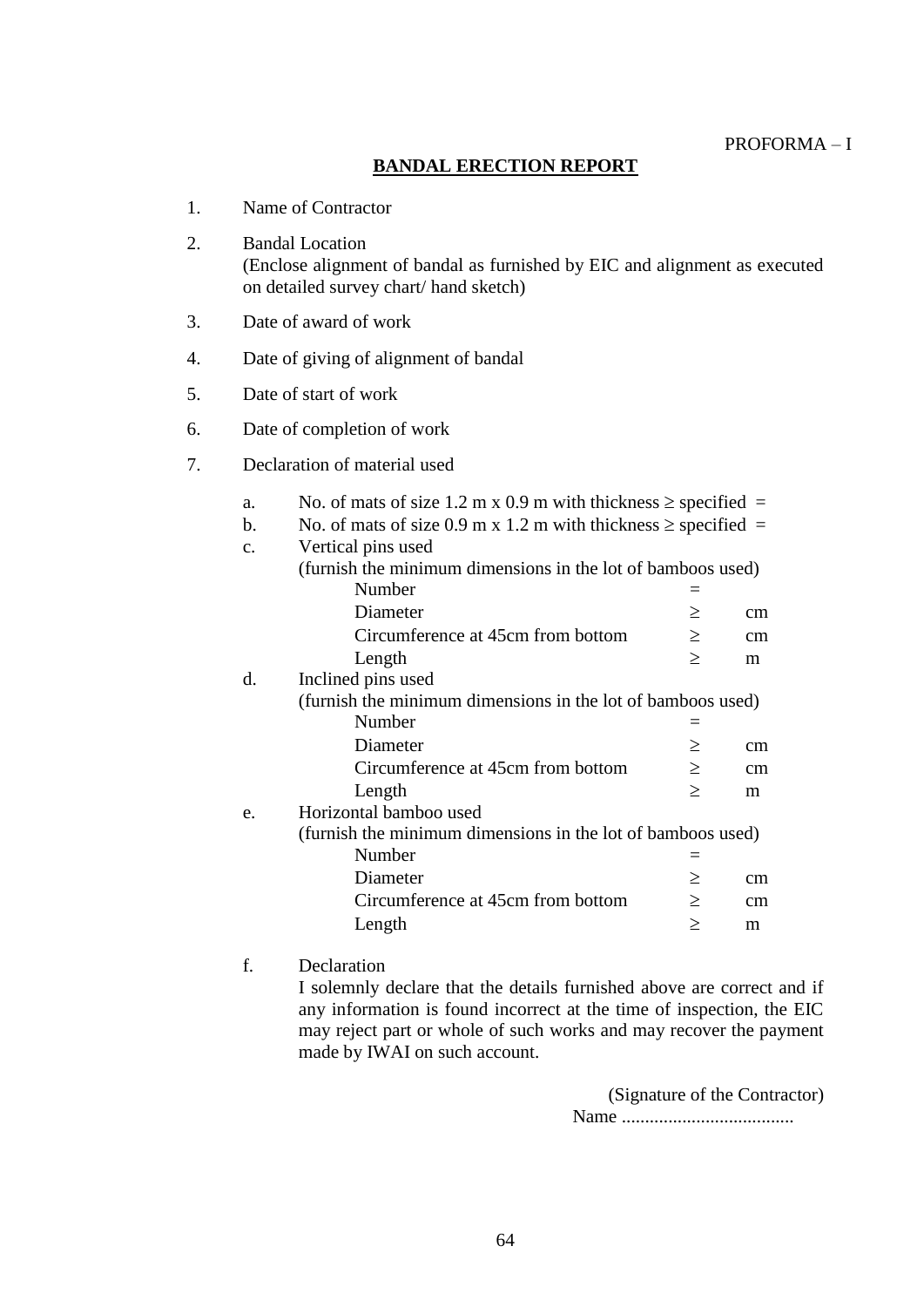#### **SPECIAL CONDITIONS**

#### A. **HOLD HARMLESS**:

- i) The Contractor should indemnify and hold the Authority harmless from any liability or claim for damages because of bodily injury, death, property damage, sickness, disease or loss and expense arising from the Contractor's performance of this Contract.
- ii) The Contractor is acting in the capacity of an independent contractor with respect to the Authority.
- iii) The Contractor should protect, defend and indemnify the Owner from any claims by labourers or Sub Contractors for unpaid work or labour performed in connection with this Contractor.

#### B. **CHANGE ORDERS**:

i) The Contractor should not make any changes in the schedule of work or the Specifications without written authorization by the Engineer in Charge and written concurrence by the Authority.

#### C. **UNSATISFACTORY PERFORMANCE**:

- i) In case of unsatisfactory performance/ progress / services by the Contractor, IWAI shall have the right to issue a show cause notice to the consultant requiring him to explain the reason thereof.
- ii) In case of continuation of such unsatisfactory performance / progress / services, IWAI reserves the right to rescind the Contract and get the balance work executed at the risk and cost of the Contractor.

#### D. **WARRANTIES**:

- i) The Contractor should warrant that this contract does not and shall not infringe any existing or subsequent patents, rights or licenses of any third party.
- ii) The Contractor should further warrant that the rights of the Authority under the present contract are not and shall not be infringed by any prior or subsequent contract, which may have been or may hereafter be entered into by the Contractor with any other party.

#### E. **MISCELLANEOUS**:

i) The Contract embodies the entire understanding of the parties as to its subject matter and shall not be amended except in writing executed by both the parties and subject to the approval of the concerned authorities.

\*\*\*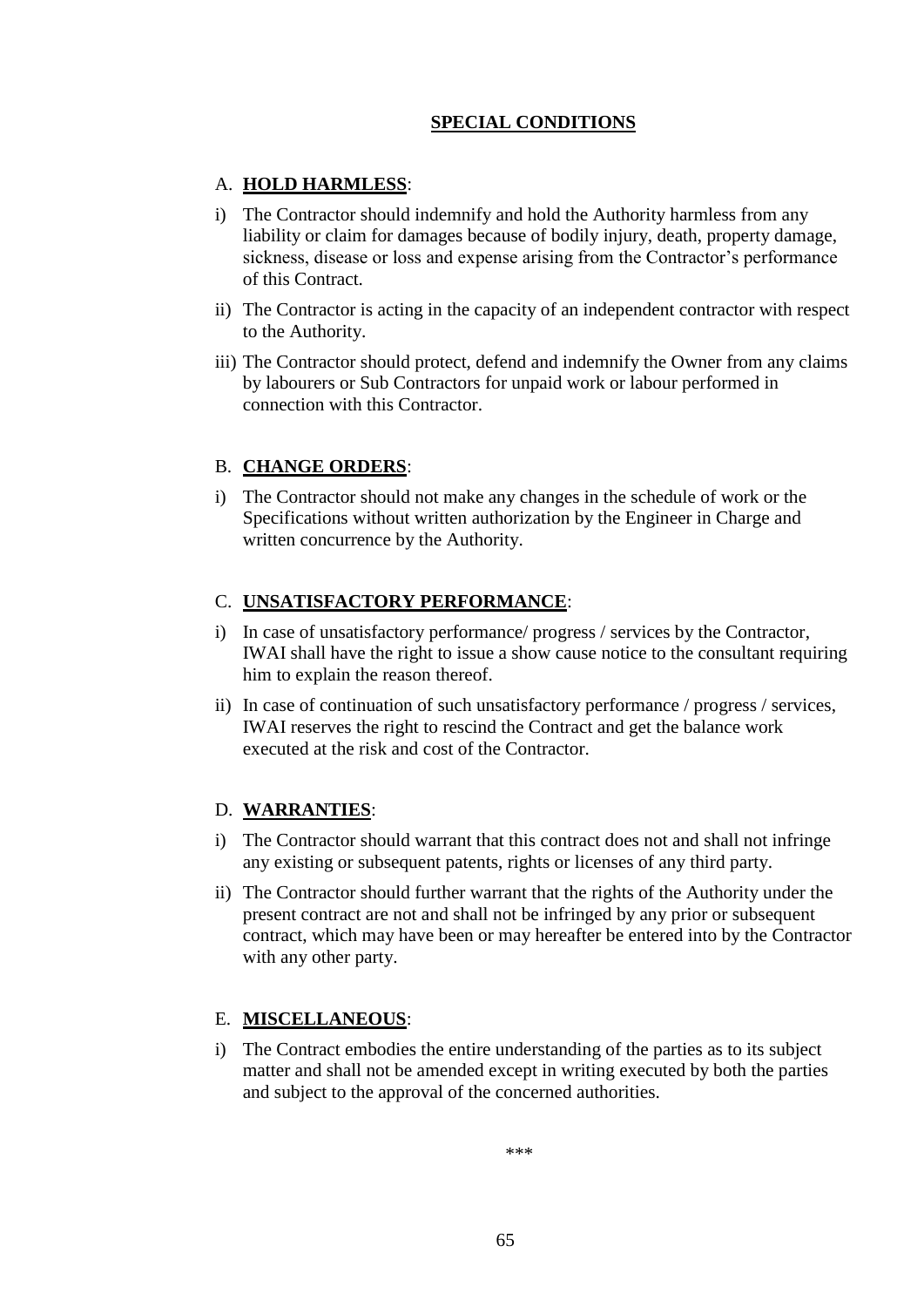# **PART – IV**

## **SCHUDLE OF**

### **QUANTITIES (C TO D)**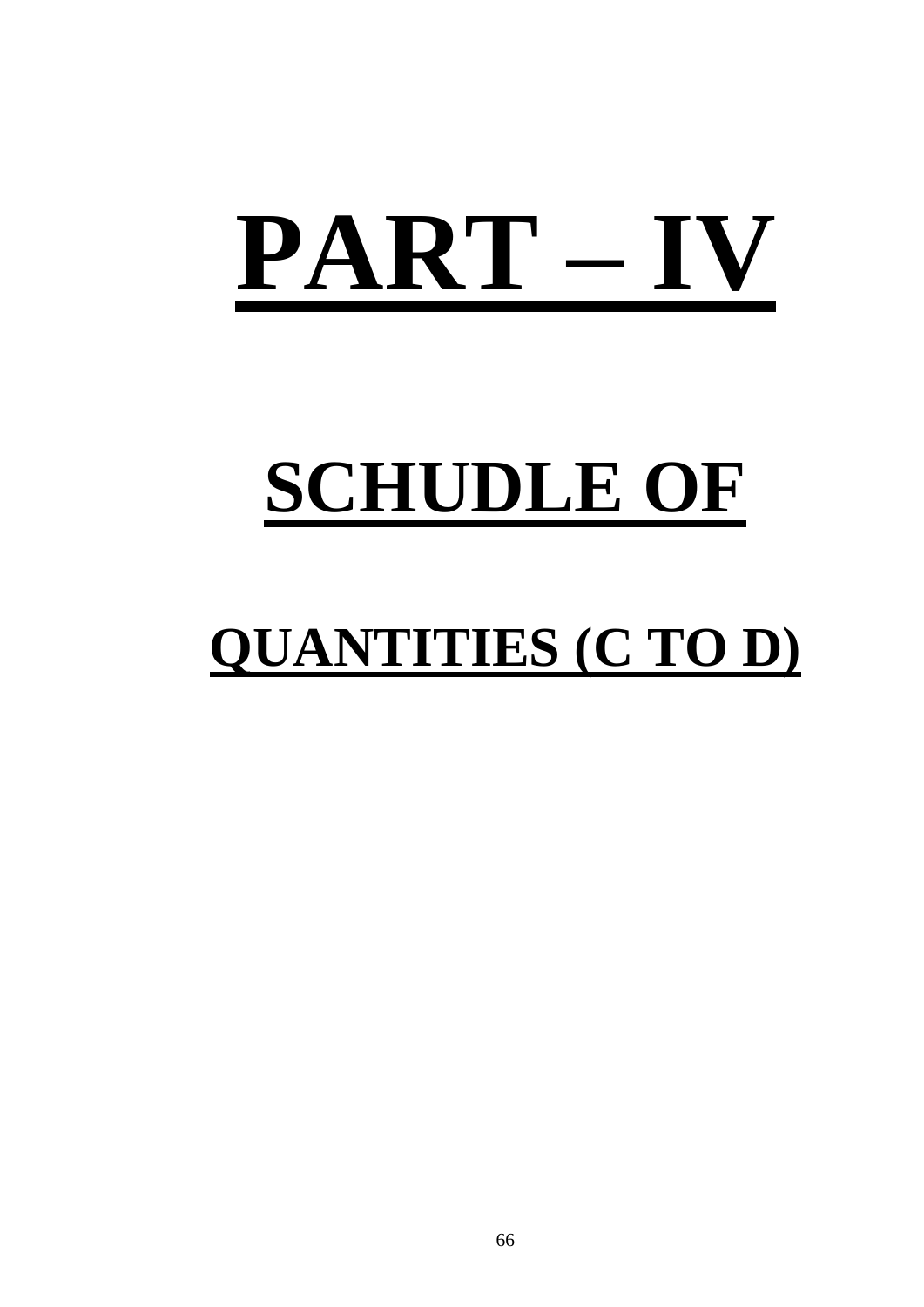#### **SCHEDULE:C**

#### **BILL OF QUANTITY**

Name of Work : Erection and maintenance of Bandalling & day channel marking and maintenance of beacon lights.

#### **National Waterway No. 1 Stretch :- Ghazipur – Chunar**

| SI.<br>No.     | <b>PARTICULARS</b>                                                                                                                                                                   | <b>QTY</b> | <b>UNIT</b>    | <b>RATE (Rs.)</b>                                                                                                                                                                               | <b>AMOUNT</b><br>(Rs.) |
|----------------|--------------------------------------------------------------------------------------------------------------------------------------------------------------------------------------|------------|----------------|-------------------------------------------------------------------------------------------------------------------------------------------------------------------------------------------------|------------------------|
| A.             | <b>BANDALLING</b>                                                                                                                                                                    |            |                |                                                                                                                                                                                                 |                        |
| $\mathbf{1}$   | including<br>Initial<br>erection<br>of<br>bandal<br>labour,<br>materials, tools and plants.                                                                                          | 5400       | Meter          |                                                                                                                                                                                                 |                        |
| $\overline{2}$ | Regular maintenance of bandal including labour,<br>materials, tools and plants, months from<br>November '2012 to March' 2013.                                                        | 27000      | Meter<br>month | (Bidder<br>not<br>required to quote<br>for this item)<br>Rate for this item<br>shall<br>be<br>0.35<br>оf<br>rate<br>times<br>quoted for item<br>no.A1 rounded to<br>two decimal digit           |                        |
| 3              | Re-erection of bandal by using salvaged materials<br>obtained from removed bandal and using fresh<br>materials from November '2012 to March' 2013.                                   | 5400       | Meter          | (Bidder<br>not<br>required to quote<br>for this item.)<br>Rate for this item<br>shall<br>be<br>0.20<br>of<br>times<br>rate<br>quoted for item<br>no.A1<br>rounded<br>to two<br>decimal<br>digit |                        |
| В.             | DAY CHANNEL MARKING (LEAN SEASON)                                                                                                                                                    |            |                |                                                                                                                                                                                                 |                        |
| 1              | Erection<br>of<br>right<br>hand/left<br>hand<br>mark/snag/channel<br>closing<br>mark<br>per<br>as<br>specification, drawing and direction of EIC.                                    | 220        | Mark           |                                                                                                                                                                                                 |                        |
| $\overline{2}$ | Maintenance<br>right<br>of<br>hand/left<br>hand<br>closing<br>mark<br>mark/snag/channel<br>as<br>per<br>specification, drawing and direction of EIC from 1320<br>Oct'12 to March'13. |            | Mark<br>Month  | (Bidder<br>not<br>required to quote<br>for this item.)<br>Rate for this item<br>shall be 1.5 times<br>of rate quoted for<br>no.B1<br>item<br>rounded<br>to two<br>decimal digit                 |                        |

Contd/-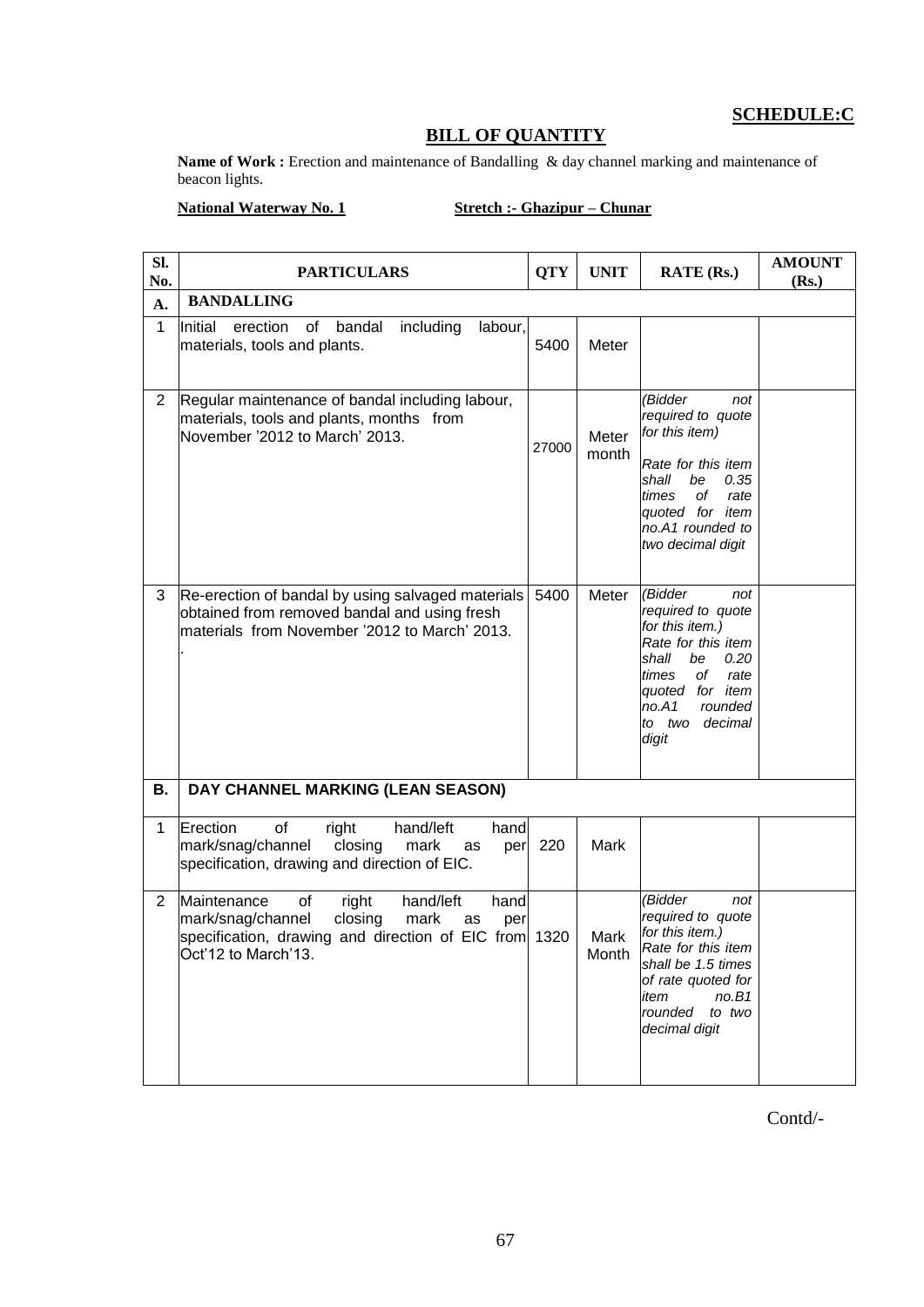| C. NIGHT NAVIGATIONAL Aids (Light on 15 m high trestle tower) up to Varanasi                                                                                                                                                        |    |                                  |       |  |
|-------------------------------------------------------------------------------------------------------------------------------------------------------------------------------------------------------------------------------------|----|----------------------------------|-------|--|
| Operation, maintenance & safe keeping of the erected 5 NM shore<br>Beacon lights mounted on 15 m high trestle tower as per the<br>direction of EIC from October '2012 to March' 2013.<br>$(15 \text{ no.}$ Beacon tower x 6 months) | 90 | <b>Beacon</b><br>Lights<br>Month |       |  |
|                                                                                                                                                                                                                                     |    |                                  | Total |  |

#### (SIGNATURE OF TENDERER)

NAME & DESIGNATION NAME OF FIRM Date

SEAL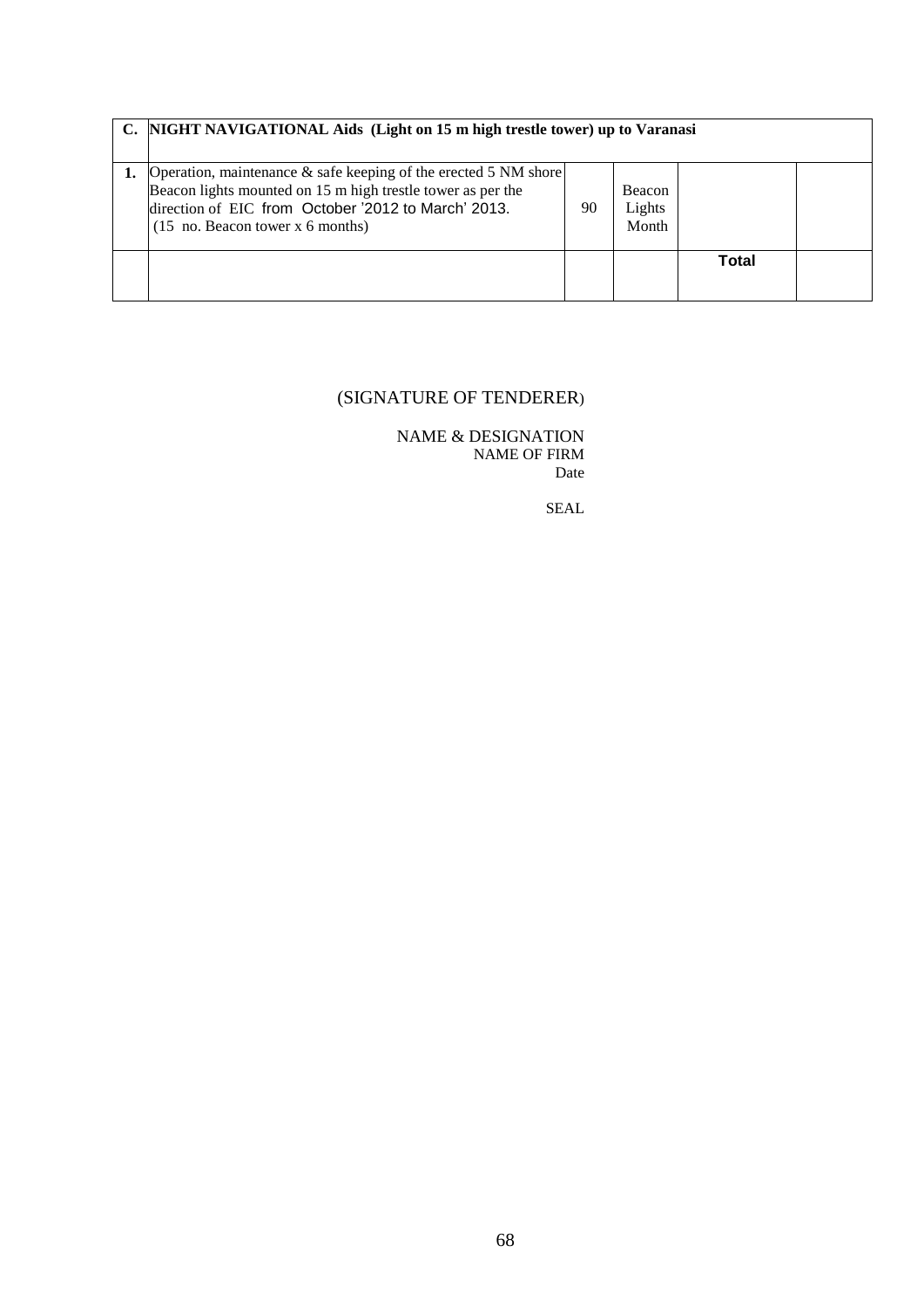#### **BILL OF QUANTITY**

#### Name of Work : Erection and maintenance of day navigational system **National Waterway No. 1**

#### **Stretch :- Chunar - Allahabad**

| SI.<br>N <sub>0</sub> | <b>PARTICULARS</b>                                                                                                                                                | <b>QTY</b> | <b>UNIT</b>   | <b>RATE</b> (Rs.)                                                                                                                                                               | <b>AMOUNT</b> (Rs.) |
|-----------------------|-------------------------------------------------------------------------------------------------------------------------------------------------------------------|------------|---------------|---------------------------------------------------------------------------------------------------------------------------------------------------------------------------------|---------------------|
| А.                    | DAY CHANNEL MARKING (LEAN SEASON)                                                                                                                                 |            |               |                                                                                                                                                                                 |                     |
|                       | Erection of right hand/left hand mark/snag/channel closing<br>mark as per specification, drawing and direction of EIC.                                            | 260        | Mark          |                                                                                                                                                                                 |                     |
|                       | 2 Maintenance of right hand/left hand mark/snag/channel<br>closing mark as per specification, drawing and direction of<br>EIC from October ' 2012 to March' 2013. | 1560       | Mark<br>Month | (Bidder<br>not<br>required to quote<br>for this item.)<br>Rate for this item<br>shall be 1.5 times<br>of rate quoted for<br>no.A1<br>item<br>rounded<br>to two<br>decimal digit |                     |
|                       |                                                                                                                                                                   |            |               | <b>Total</b>                                                                                                                                                                    |                     |

#### (SIGNATURE OF TENDERER)

#### NAME & DESIGNATION

#### NAME OF FIRM

SEAL

Date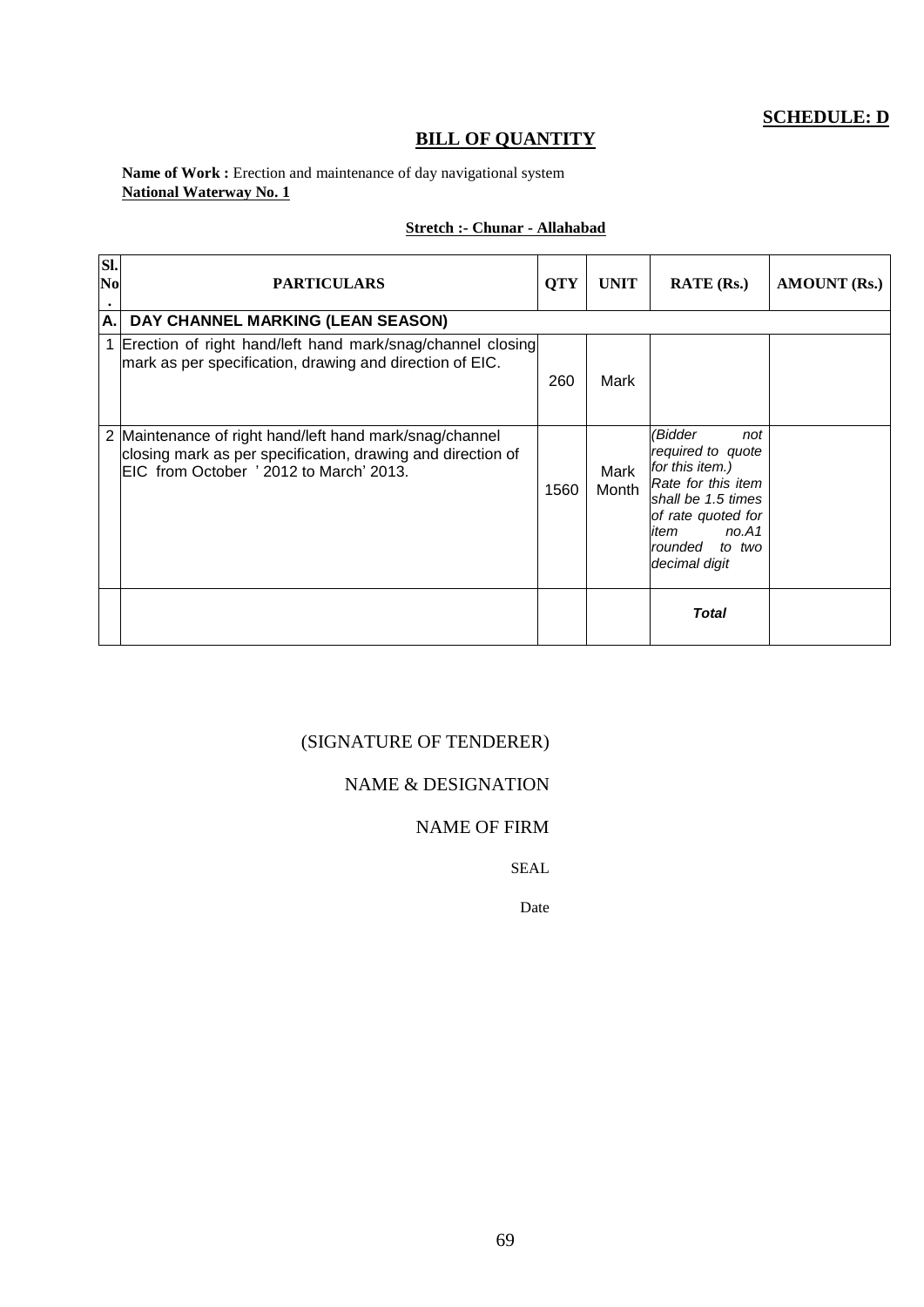#### **AGREEMENT FORMAT**

This agreement made on \_\_\_\_\_\_\_\_\_\_\_\_day\_\_\_\_\_\_year\_\_\_\_\_between the Inland Waterways Authority of India (hereinafter called the `IWAI' which expression shall unless excluded by or repugnant, to the context, be deemed to include heir, successors in office) on one part and M/S\_\_\_\_\_\_\_\_\_\_\_\_\_\_\_\_\_\_(hereinafter called the "CONTRACTOR" which expression, shall unless excluded by repugnant to the context be deemed to include his heirs, executors, Administrators, representatives and assigns of successors in office) on the other part.

WHEREAS THE IWAI desirous of undertaking the works for

WHEREAS the contractor has offered to execute and complete such works and whereas IWAI has accepted the tender of the contractor and WHEREAS the contractor has furnished

as security for the due fulfillment for all the conditions of this contract.

#### NOW IN THIS AGREEMENT WITNESSTH AS FOLLOWS

\_\_\_\_\_\_\_\_\_\_\_\_\_\_\_\_\_\_\_\_\_\_\_\_\_\_\_\_\_\_\_\_\_\_\_\_\_\_\_\_\_\_\_\_\_\_\_\_\_\_\_\_\_\_\_\_\_\_\_\_\_\_\_\_

In this agreement words and expression shall have the same meaning as are respectively as assigned to them in the conditions of contract hereinafter referred to:

The following documents shall be deemed to form and be read and construed as part of this agreement VIZ.

- i) (a) Notice Inviting Tenders
	- (b) Tender form
	- (c) Warranty
- ii) Information & instruction for Tenders
- iii) (a) Schedule : Bill of Quantity
	- (b) Annexure
- iv) General Conditions of Contract
- v) Technical specifications and Special Conditions of Contract

The contract agreement has been compiled by the IWAI from the original tender documents and all the correspondences from the tendering stage till acceptance. In the event of any difference arising from the completion of the contract, the original tender documents, contractor's offer, minutes of meetings and correspondence between the party ended vide letter No. These documents shall take precedence over the compiled documents.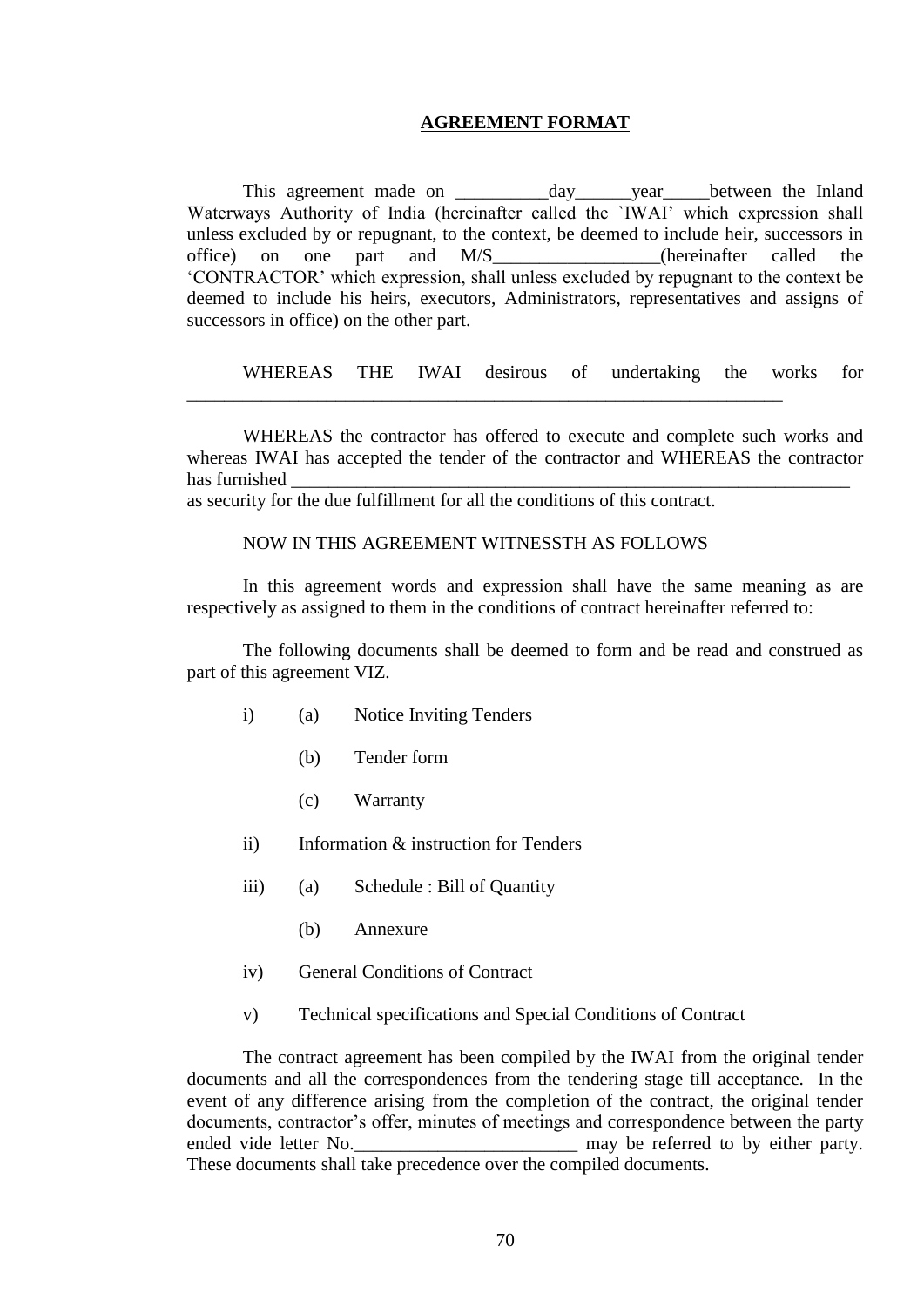The contractor hereby covenants with the IWAI to complete and maintain the "Works" in conformity in all respect, with the provisions of the agreement.

The IWAI hereby covenants to pay the contractor in consideration of such completion of works, the contract price at the time and in the manner prescribed by the contract.

IN WITNESS WHEREOF the parties hereunto have set their hands and seals on the day year first written.

*(Inland Waterways Authority of India) Contractor* 

*Signature \_\_\_\_\_\_\_\_\_\_\_\_\_\_\_\_\_\_\_\_ Signature \_\_\_\_\_\_\_\_\_\_\_\_\_*

*Name &Designation \_\_\_\_\_\_\_\_\_\_\_\_\_\_ Name & Designation \_\_\_\_\_\_\_\_\_\_\_\_\_\_\_*

|  | <b>Name &amp; Designation</b> |  |
|--|-------------------------------|--|
|  |                               |  |

*Stamp Stamp* 

Witness: Witness:

| 1) Signature | Signature |
|--------------|-----------|
|--------------|-----------|

| 2) Name & Designation | Name & Designation |
|-----------------------|--------------------|
|                       |                    |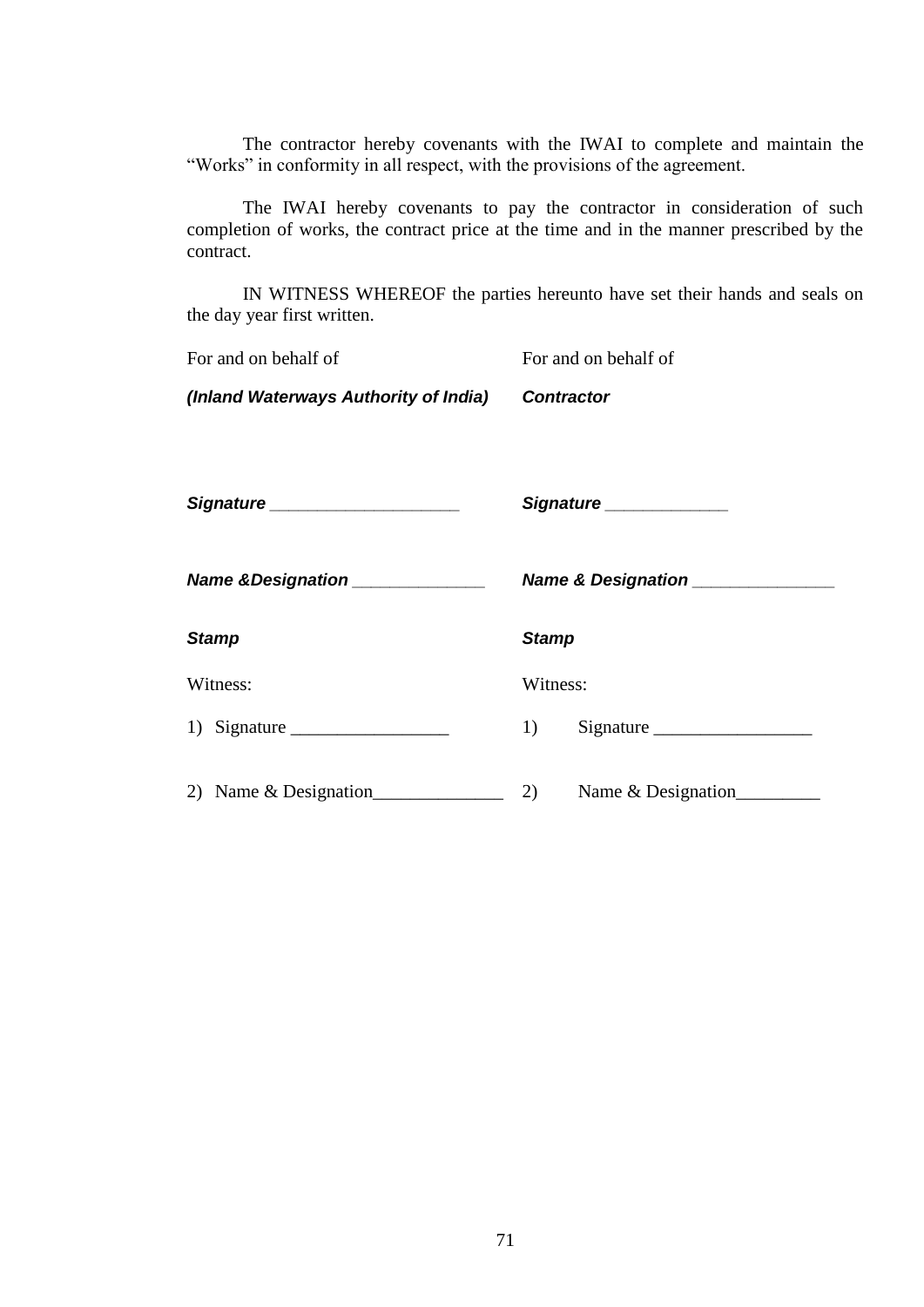#### **BANK GUARANTEE PROFORMA FOR FURNISHING PERFORMANCE GUARANTEE**

**To**

#### **The Chairman Inland Waterways Authority of India A-13, Sector-1 Noida - 201301**

In consideration for the Chairman, Inland Waterways Authority of India hereinafter called "the Authority" having agreed, under the terms and conditions of the Agreement dated ………………. . made between…….. and …for the due fulfillment of the said Agreement by the Contractor of the terms and conditions contained in the said Agreement, on production of Bank Guarantee for Rs…………………. (Rupees…………………….) at the request of…………………. Contractor(s), We (Bank) do hereby undertake to pay to the Authority an amount not exceeding Rs…………………… against any loss or damage caused to or suffered, or would be caused to or suffered by the Authority by reason of any breach of the said Contractor(s) of any of the terms or conditions contained in the said Agreement.

2. We……. do hereby undertake to pay the amount due and payable under this Guarantee without any demur, merely on a demand from the Authority stating that the amount claimed is due by way of loss or damage caused to or would be caused to or suffered by the authority by reason of breach by the said contractor(s) of any of the terms or conditions contained in the said Agreement or by reason of the contractor(s)"s failure to perform the said Agreement,. Any such demand made on the Bank shall be conclusive as regards the amount due and payable by the Bank under this guarantee. However, our liability under this guarantee shall be restricted to an amount not exceeding Rs………………..

3. We undertake to pay the authority any money so demanded notwithstanding any dispute or disputes raised by the contractor(s) / suppliers(s) in any suit or proceeding pending before any court or Tribunal relating thereto liability under this present being absolute and unequivocal.

 The payment so made by us under this Bond shall be valid discharge of our liability for payment there under and the contractor(s) / supplier(s) shall have no claim against us for making such payment.

4. We, …………………. further agree that the guarantee herein contained shall remain in full force and effect during the period that would be taken for the performance of the said Agreement and that it shall continue to be enforceable till all the dues of the Authority under or by virtue of the said Agreement have been fully and its claim satisfied or discharge or till…....................... Certify that the terms and conditions of the said Agreement have been fully and properly carried out by the said Contactor(s) and accordingly discharges this Guarantee after…….. years from the date of completion of the said contract unless a demand or claim under this Guarantee is served in writing on the bank but before the expiry of the said period of ………………. years in which case it shall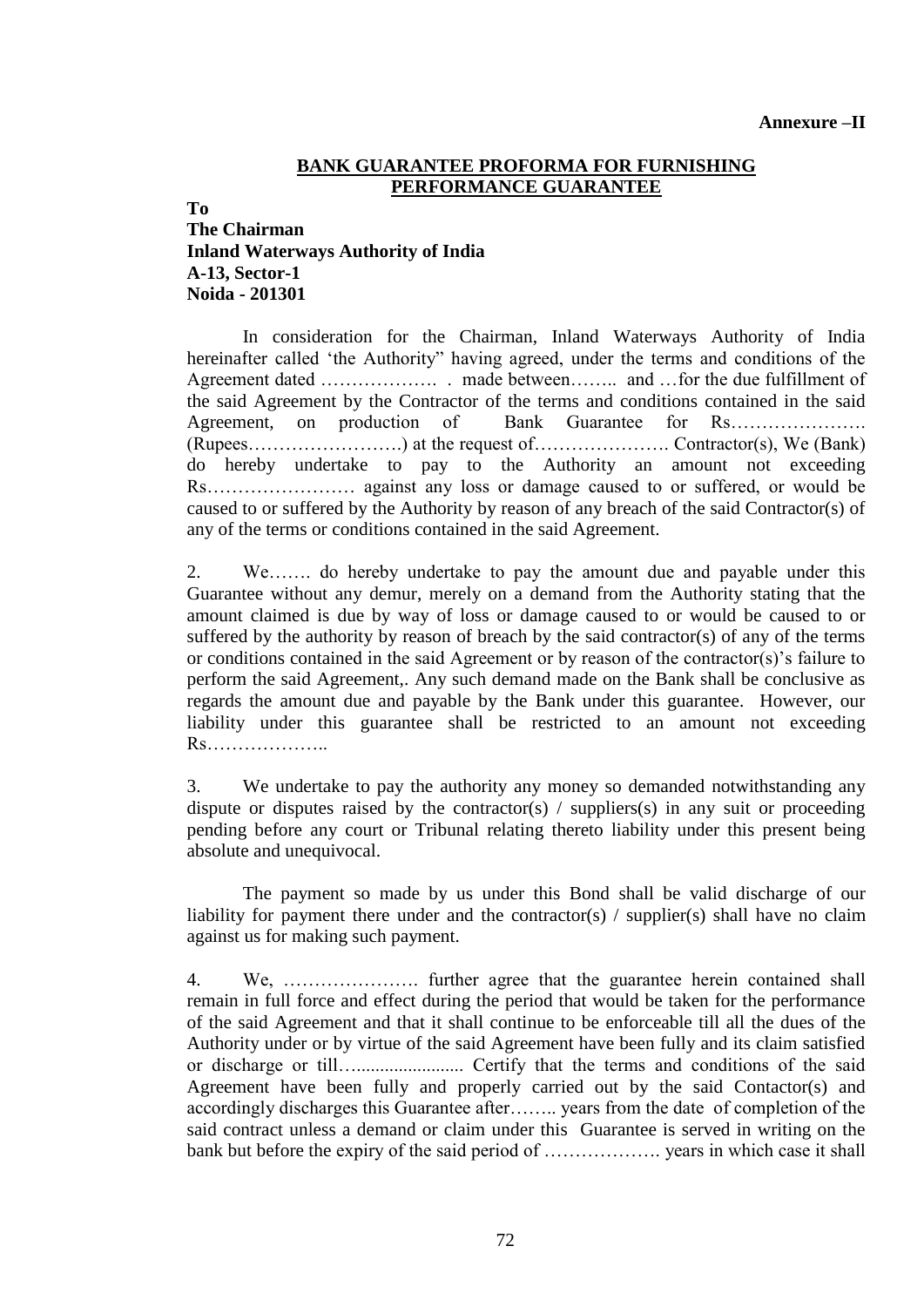be enforceable against the bank not withstanding the fact that the same is enforced after the expiry of the said period of …………….. years.

5. We,…………………..further agree with the Authority that the Authority shall have the fullest liberty without our consent and without affecting in any manner our obligations hereunder to vary any of the terms and conditions of the said Agreement or to extend time of performance by the said Contractor(s) from time to time or to postpone for any time or from time to time any of the powers exercisable by the Authority against the said Contactor(s) and to forbear or enforce any of the terms and conditions relating to the said Agreement and we shall not be relived from our liability by reason of any such variation, or extension being granted to the said Contractor(s) or for any forbearance, act or omission on the part of the Authority or any indulgence by the Authority to the said Contractor(s) or by any such matter or thing whatsoever which under the law relating to sureties would, but for the provision, have effect of so relieving us.

6. It shall not be necessary for the Authority to proceed against the Contractor before proceeding against the Bank and the Guarantee herein contained shall be enforceable against the Bank notwithstanding any security which the Authority may have obtained or obtain from the Contactor shall at the time when proceedings are taken against the Bank hereunder be outstanding or unrealized.

7. Notwithstanding anything contained herein above our liability under the guarantee is restricted to Rs……………. and shall remain in force until………………. Unless a claim or suit under this guarantee is filed with us on or before…………………… ALL OUR RIGHTS UNDER THE GUARANTEE SHALL BE FORFEITED and the bank shall be relieved and discharged from all liabilities therein.

8. This Guarantee will not be discharged due to the change in the constitution of the Bank or the Contractor(s) / supplier(s).

9. We,…………. lastly undertake not to revoke this Guarantee during its currency except with the previous consent of the Authority in writing.

| Dated the date of2010        |
|------------------------------|
|                              |
| (indicate the name of Bank)  |
|                              |
|                              |
| (in Block Capitals)          |
| Designation of               |
|                              |
| Name of the Bank and Branch. |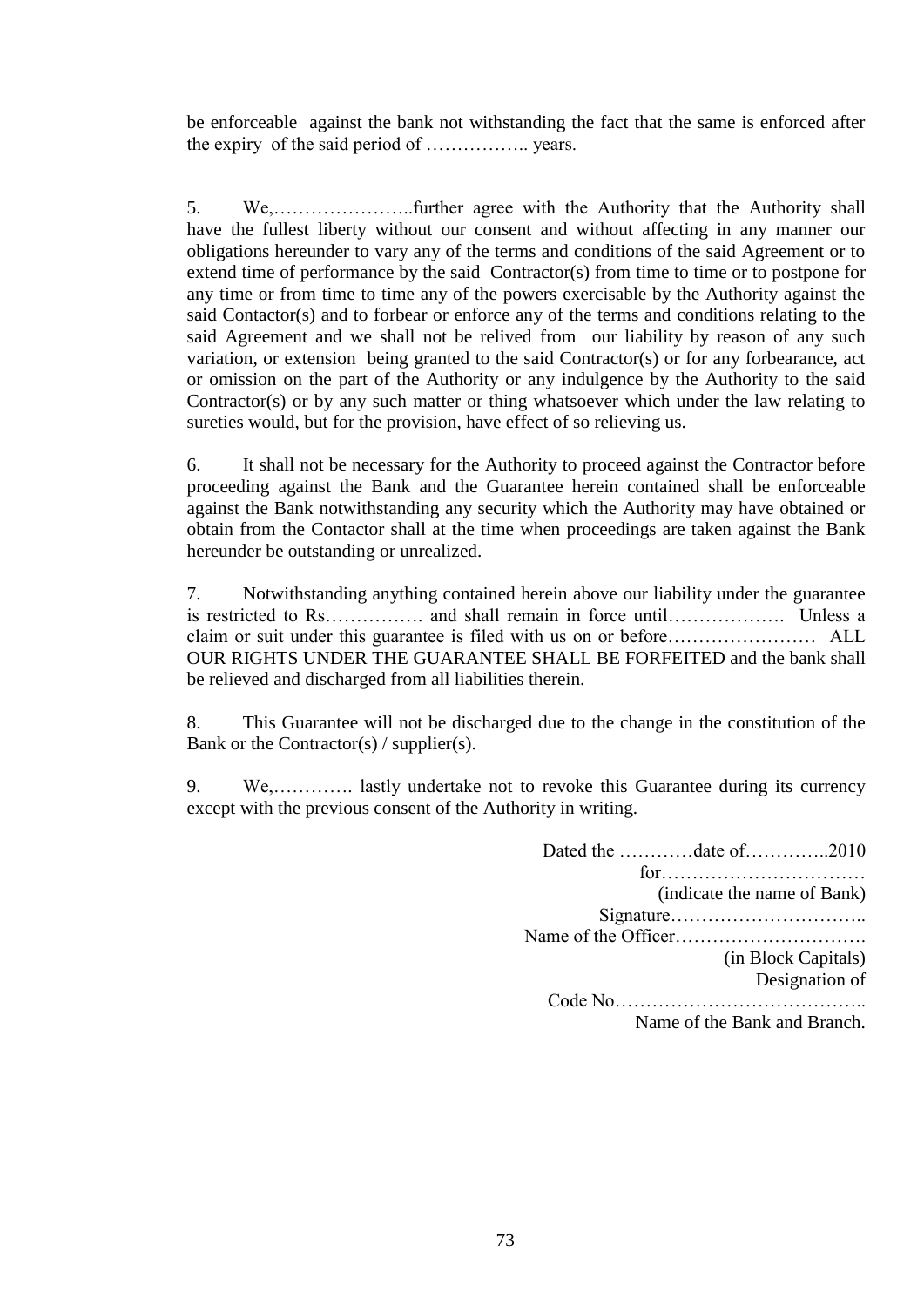### **DETAILS OF BANK ACCOUNT FOR RELEASE OF PAYMENT THROUGH ELECTRONIC FUND TRANSFER SYSTEM**

#### **(TO BE FURNISHED BY THE BIDDER ON IT'S LETTER HEAD)**

#### NAME OF THE PROJECT:

### **THE BANK ACCOUNT DETAILS ARE FURNISHED AS BELOW:**

We \_\_\_\_\_\_\_\_\_\_\_\_\_\_\_\_\_\_\_\_\_\_\_\_\_\_\_\_\_\_\_\_\_\_(Name of the Bidder) hereby request you to give our payments by crediting our bank account directly by E-Payment mode as per account details given below. We hereby undertake to intimate IWAI in case of any change in particulars given below and will not hold IWAI responsible for any delay / default due to any technical reasons beyond IWAI"s control:-

| <b>Bank Account Number</b>               |  |                                                                                                                                                                                                                                     |
|------------------------------------------|--|-------------------------------------------------------------------------------------------------------------------------------------------------------------------------------------------------------------------------------------|
| <b>RTGS/NEFT/IFSC CODE</b>               |  |                                                                                                                                                                                                                                     |
| <b>Name of the Bank</b>                  |  |                                                                                                                                                                                                                                     |
| <b>Address of the Branch of the Bank</b> |  | $\ddot{\cdot}$ . The contract of the contract of the contract of the contract of the contract of the contract of the contract of the contract of the contract of the contract of the contract of the contract of the contract of th |
| <b>Branch code</b>                       |  |                                                                                                                                                                                                                                     |
| <b>Account Type</b>                      |  |                                                                                                                                                                                                                                     |
| (Saving/Current/Others)                  |  |                                                                                                                                                                                                                                     |

#### **A BLANK CHEQUE (CANCELLED) IS ENCLOSED HEREWITH**.

I/We hereby declare that the particulars given above are correct and complete. If the transaction is delayed or credit is not affected at all for reasons of incomplete or incorrect information, I/We would not hold IWAI responsible.

Date: Signature of Authorized Signatory

### **BANK CERTIFICATION**:

It is certified that above mentioned beneficiary holds a bank account No. with our branch and the bank particulars mentioned above are correct.

**Date: Authorized Signatory Authorization No.\_\_\_\_\_\_\_\_\_\_\_\_\_**

Name:

 **Official Seal/Stamp**

**Note-Contractor need not require to deposit above Bank certificate at the time of tendering and same will be asked by IWAI as and when required.**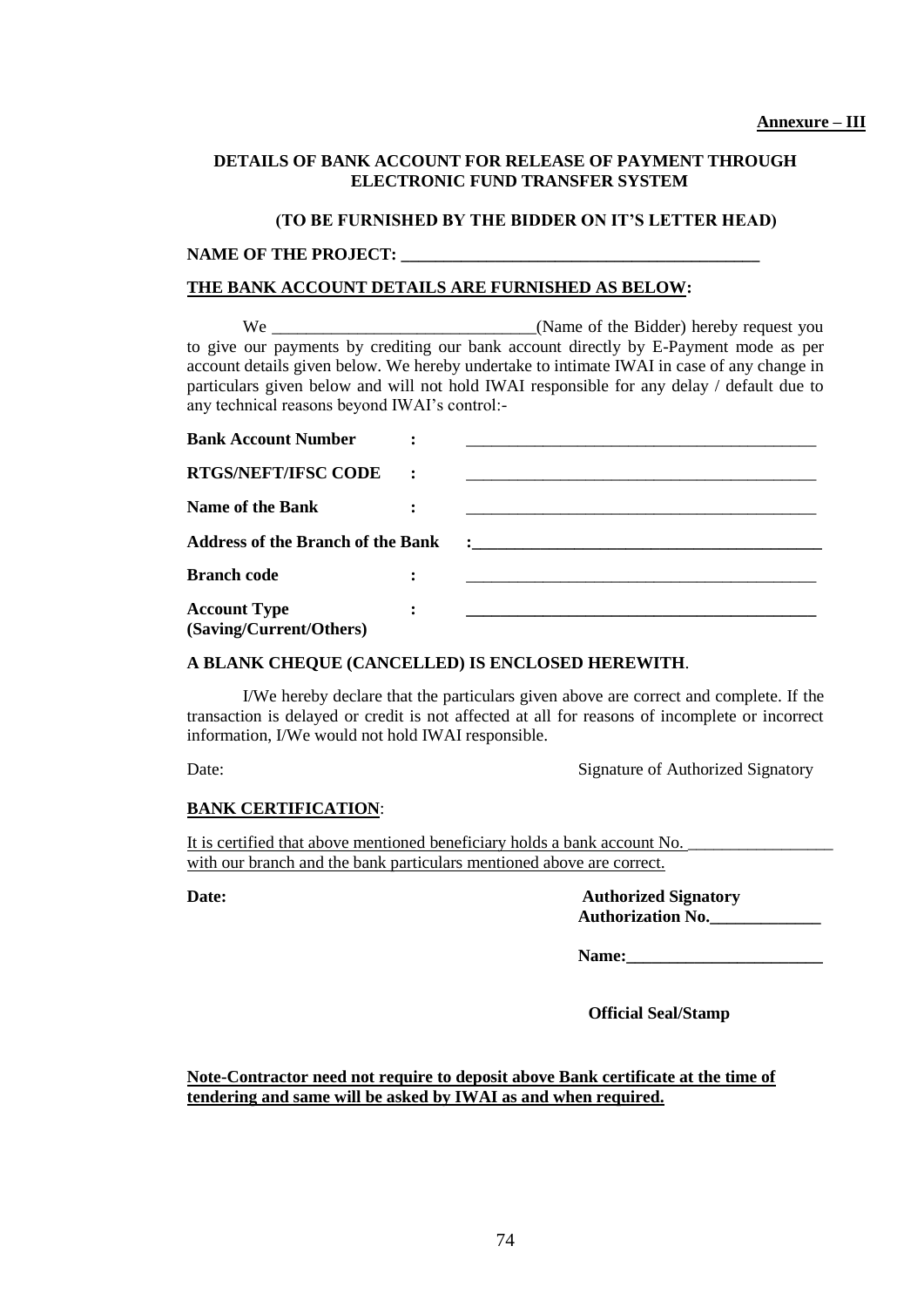# $ANNEXURE - IV(a)$

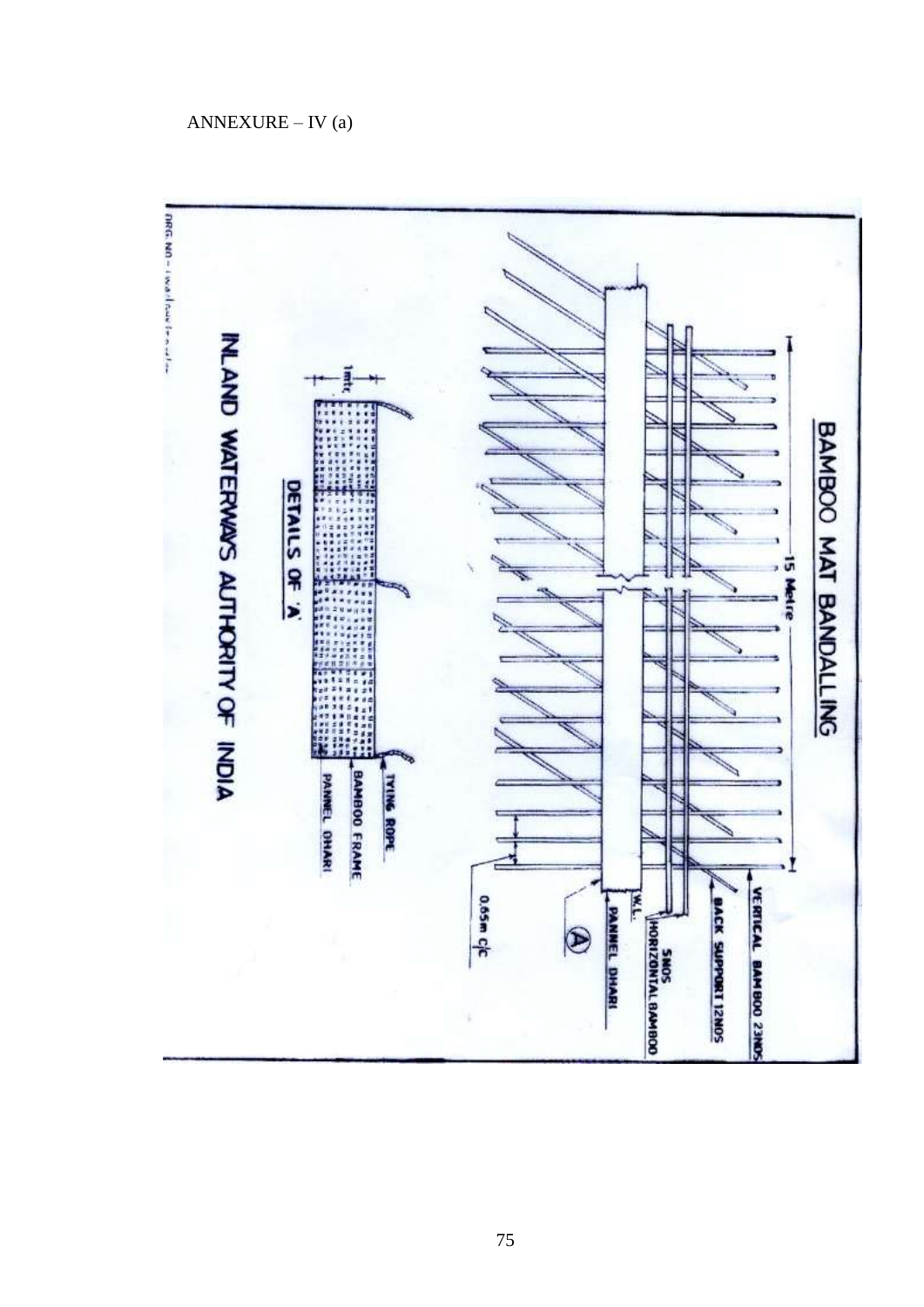# ANNEXURE - IV (b)

## (Jati/Harauti bamboo May be used in NW-1)